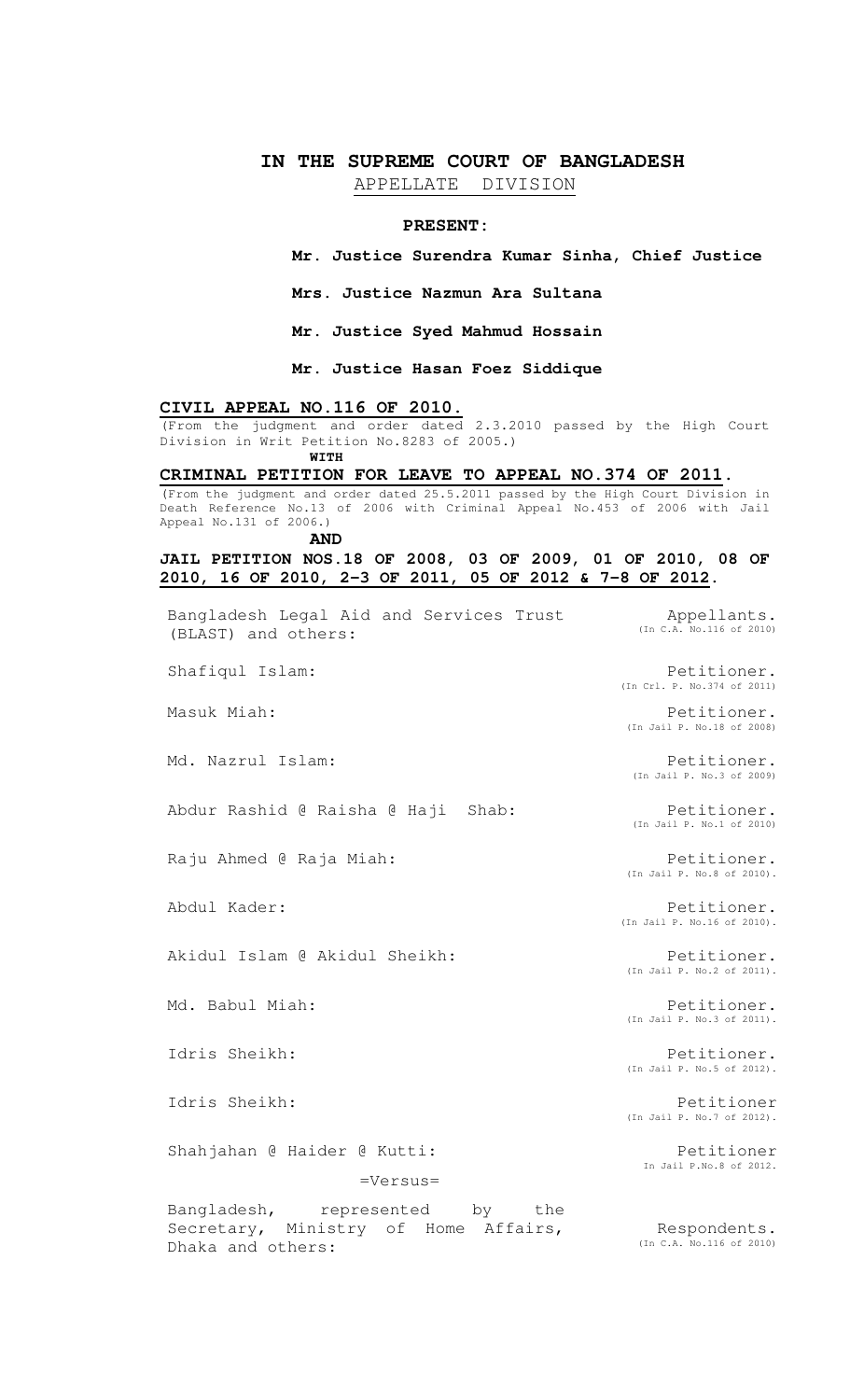The State: The State:  $\blacksquare$ (In all the petitions) For the Appellants: (In C.A. No.116 of 2010) Mr. M. I. Farooqui, Senior Advocate (with Mr. A.B.M. Bayezid, Advocate), instructed by Mr. Syed Mahbubur Rahman, Advocate-on-Record. For the Petitioner: (In Crl. P. No.374 of 2011) Mrs. Sufia Khatun, Advocate-on-Record. For the Petitioner: (In Jail P. Nos.18 of 2008, 3 of 2009, 8 of 2010, 2-3 of 2011, 5 of 2012, 7 of 2012 and 8 of 2012) Mr. A.B.M. Bayezid, Advocate. For the Petitioner: (In jail P. Nos.1 of 2010 and 16 of 2010) Mr. Helaluddin Mollah, Advocate. For the Respondent: (In C.A. No.116 of 2010) Mr. Mahbubey Alam, Attorney General, (with Mr. Momtazuddin Fakir, Additional Attorney General). For the Respondent: (In Crl. P. No.374 of 2011) Mr. Mahbubey Alam, Attorney General, instructed by Mrs. Mahmuda Begum, Advocate-on-Record. For the Respondent: (In all the Jail Petitions) Mr. Mahbubey Alam, Attorney General.

*Date of hearing: 18th February, 2015, 3rd March, 2015 and 5th May, 2015. Date of Judgment: 5th May, 2015.* 

# **J U D G M E N T**

**Surendra Kumar Sinha, CJ:** The constitutionality of section 6(2) of the Nari-O-Shishu Nirjatan (Bishesh Bidhan) Ain, 1995, (Ain XVIII of 1995) and section 34 of the Nari-O-Shishu Nirjatan Daman Ain, 2000 (Ain VIII of 2000) has been called in question by the appellant Md. Sukur Ali, a death row convict, who has been convicted by the Nari-O-Shishu Nirjatan Daman Bishesh Adalat, Manikgonj for sexually assaulting to death of Sumi Akhter, a minor girl aged at about 7 years. The Bishesh Adalat sentenced him to death and the High Court

 $\mathfrak{D}$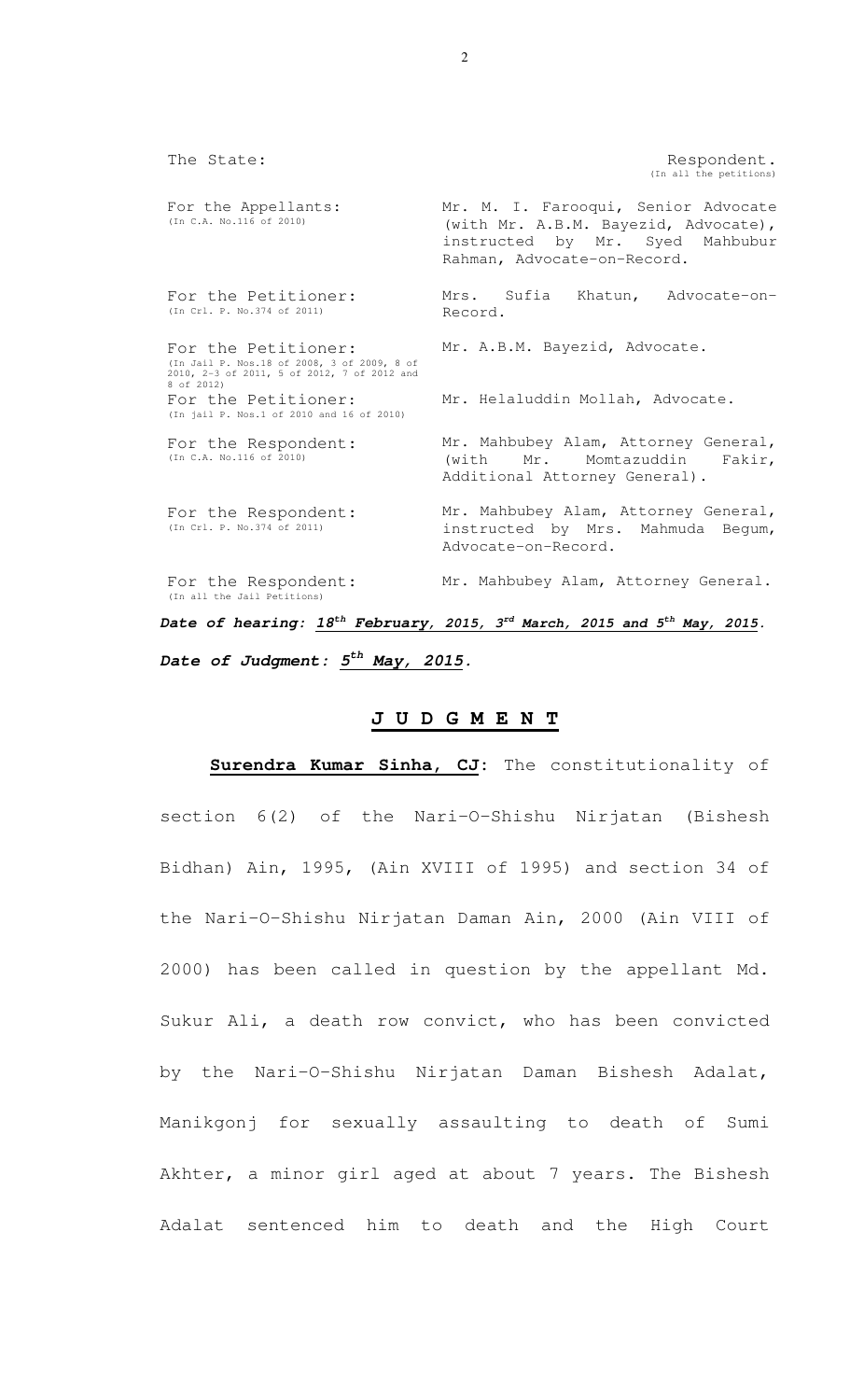Division also confirmed the death sentence and this Division also affirmed the sentence. A review petition was also filed before this Division. This review petition was also dismissed. Thereafter the appellant along with another moved the High Court Division challenging the mandatory death penalty provided in section 6(2) of the Ain as ultra vires the Constitution.

 The High Court Division upon hearing the parties though declared section 6(2) of the Ain, 1995 ultravires the Constitution, refrained from declaring section 34 of the Ain of 2000 unconstitutional and also did not declare the sentence of the condemned prisoner to be unlawful. It was observed that the provision of mandatory death penalty is ultra-vires the Constitution, inasmuch as, when the legislature prescribes any punishment as mandatory, the hands of the court become a simple rubberstamp of the legislature and that this certainly discriminates and prejudices the court's ability to adjudicate properly taking into account all facts and circumstances of the case. The High Court Division granted a certificate under Article 103(2)(a) of the Constitution without, however, formulating any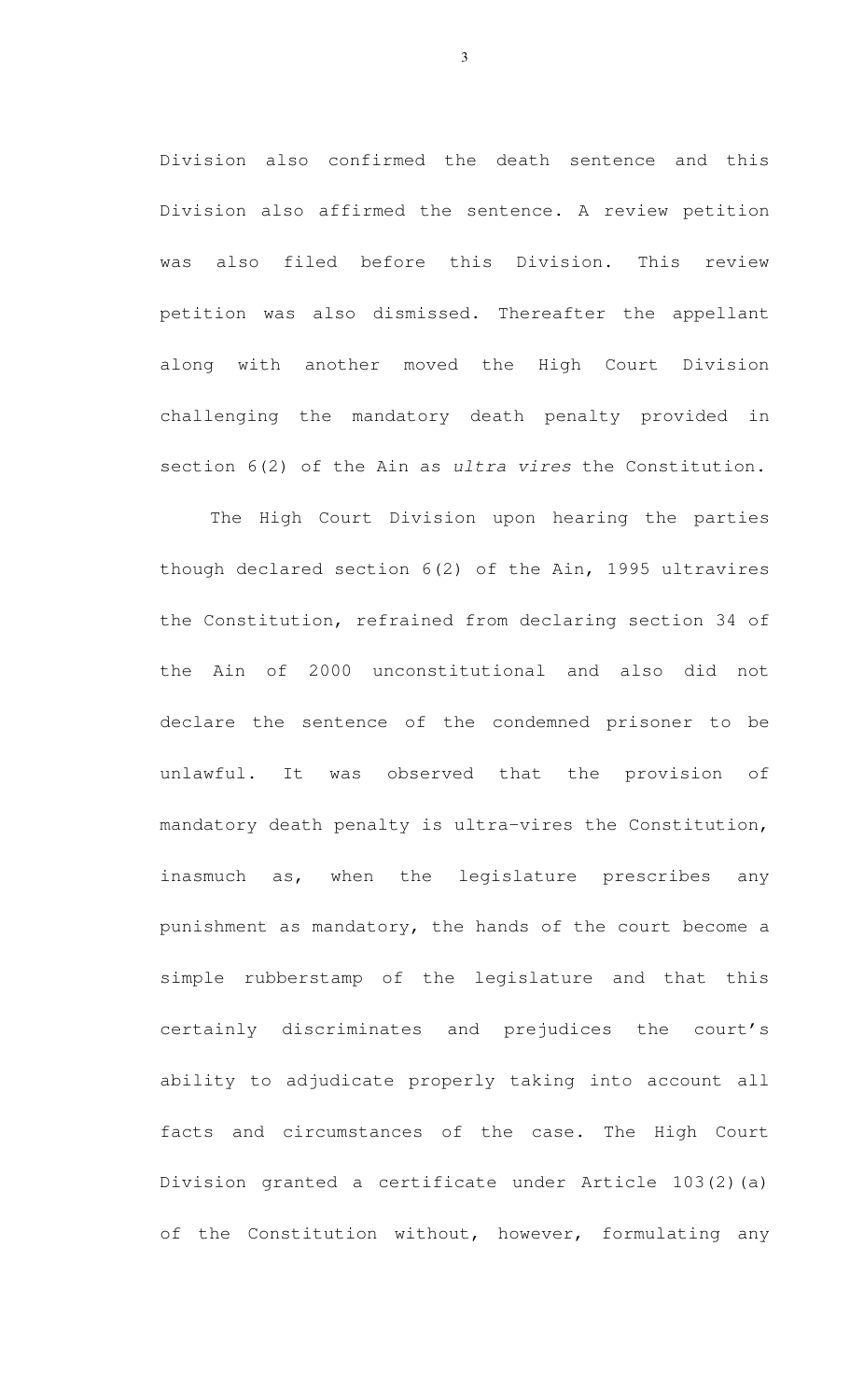point observing that "in the light of the decision of this court and since the constitutional right of the convict petitioner is still in question". It was further observed that 'the punishment prescribes in section 6(2) of the Ain is such that if the Bishesh Adalat finds the accused guilty it can do no more than to impose the mandatory punishment of death".

We would like to point out here that whenever the High Court Division grants certificate it ought to have formulated the points on which the certificate is granted containing inter alia that the case involves a question of law as to the interpretation of the Constitution or that the question is a substantial one. In arriving at the conclusion it has considered an unreported case of the Judicial Committee of the Privy Council in Patrick Reyes V. The Queen in Privy Council Appeal No.64 of 2001 and Bachan Singh V. State of Punjab, (1980) 2 SCC 375, Matadeen V. Pointu (1999) 1 AC 98 and some other cases. It has been held that where the offender is not a habitual criminal or a man of violence "then it would be the duty of the court to take into accounts his character and antecedents in order to come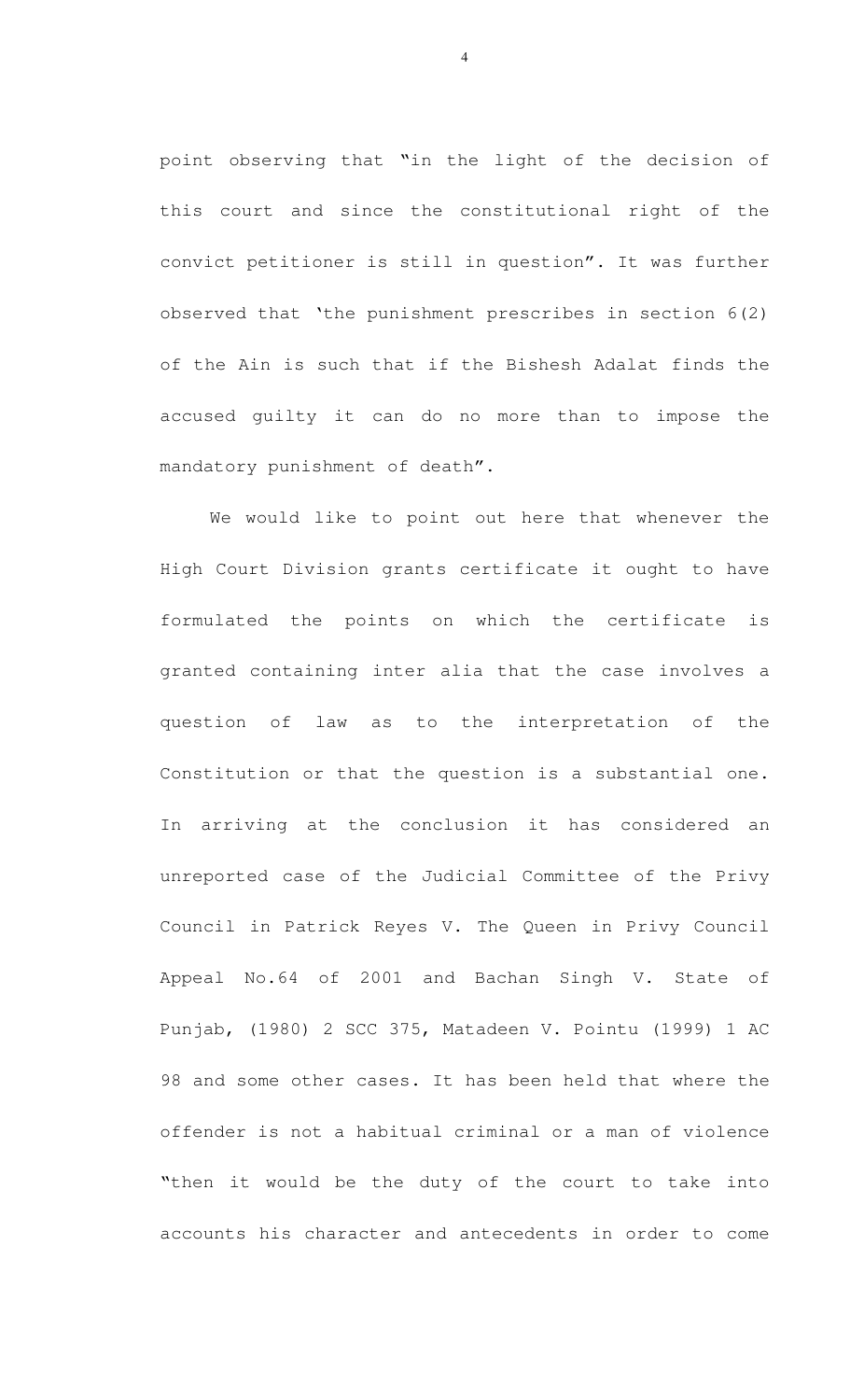to a just and proper decision". It held that the court must have always discretion to determine what punishment a transgressor deserves and to fix the appropriate sentence for the crime he is alleged to have committed. The court, it is observed, "may not be degraded to the position of simply rubberstamping the only punishment which the legislature prescribed". The substance of the opinion of the High Court Division is that the legislature cannot prescribe only one mandatory period of sentence leaving no discretion of the court to award a lesser sentence in the facts and circumstances of the case. The High Court Division was of the view that any provision of law which provides a mandatory death penalty cannot be in accordance with the Constitution as it curtails the court's jurisdiction to adjudicate on all issues brought before it including the imposition of an alternative sentence upon the accused if he is found guilty of such offence. A pertinent question of public importance as to the constitutionality of two sections of the Ains of 1995 and 2000 has surfaced which requires to be addressed in the context of our constitutional dispensation.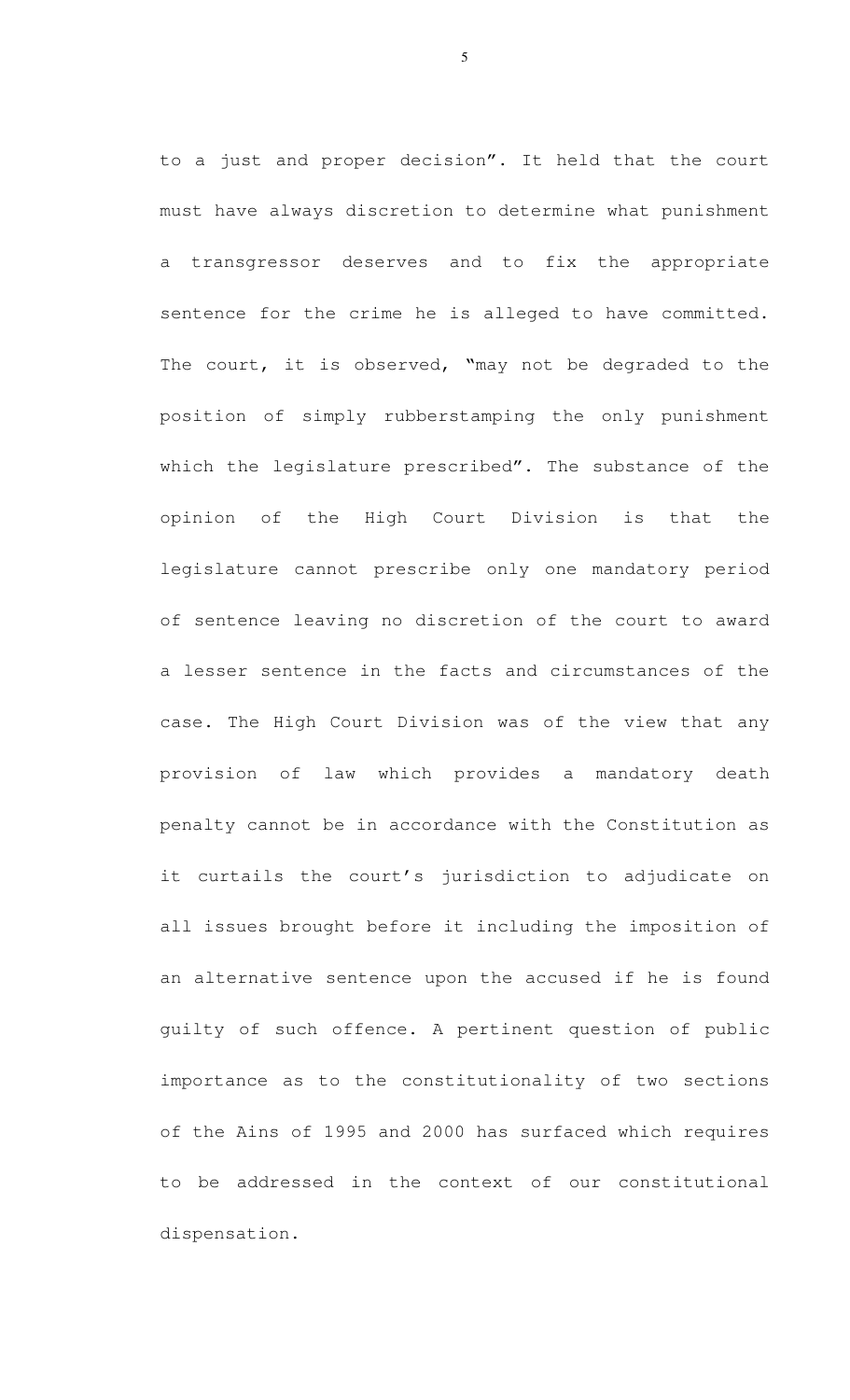Before we consider the question, it is to be noted that over the violence of women, the first legislation introduced on this soil is Cruelty to Women (Deterrent Punishment) Ordinance, 1983. Under this law the offences of kidnapping and abducting women for unlawful purposes, trafficking of women, causing death of women for dowry, causing rape to death of women, attempts to causing death or causing grievous hurt in committing rape to women and abetement of those offences are included as schedule offence under the Special Powers Act, 1974. This piece of legislation is followed by another legislation namely, Nari-O-Shishu Nirjatan (Bishesh Bidhan) Ain, 1995. In this piece of legislation, 'children' within the meaning of the Children Act, 1974 is included as the victims with women and the horizon of offences is also widened, that is to say, offences relating to death with corrosive substances, causing grievous hurt with corrosive substances; rape; causing death by sexual assault or causing injury by sexual assault or attempt to commit rape, women trafficking; abduction of women for immoral purposes, causing death for dowry or attempts to commit offence for dowry;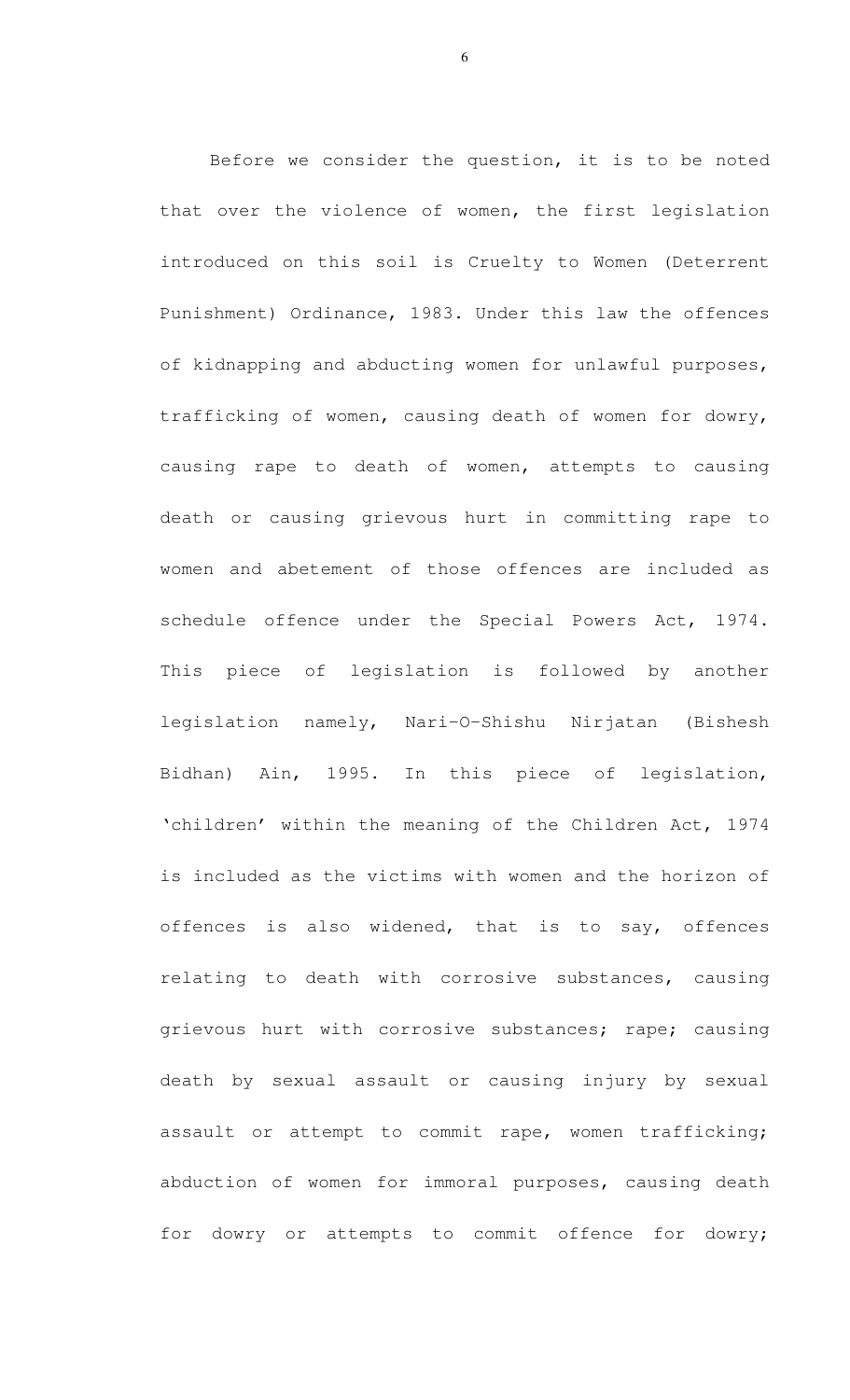causing grievous injury for dowry; child trafficking; abduction of child for the purpose of ransom and instigation to commit any of the offences were included in the said Ain. The Cruelty to Woman (Deterrent Punishment) Ordinance was repealed by this Ain. Another piece of legislation on the same subject matter has surfaced namely; Nari-O-Shishu Nirjatan Daman Ain, 2000. In this Ain also the horizon of offences has been expanded and alternative sentences in respect of almost all offences except one has been provided. However, in section 34, it was provided that the cases instituted or pending for trial under the repealed Ain including the appeals pending against any order, judgment or sentence shall continue as if the Ain of 1995 has not been repealed. Although the Ain of 1995 was repealed, by this saving clause the pending cases initiated under the Ain of 1995 have been kept alive and the trials and the punishment have to be guided under the repealed Ain.

Our social conditions, social and cultural values are completely different from those of western countries. Our criminal law and jurisprudence have developed highlighting the social conditions and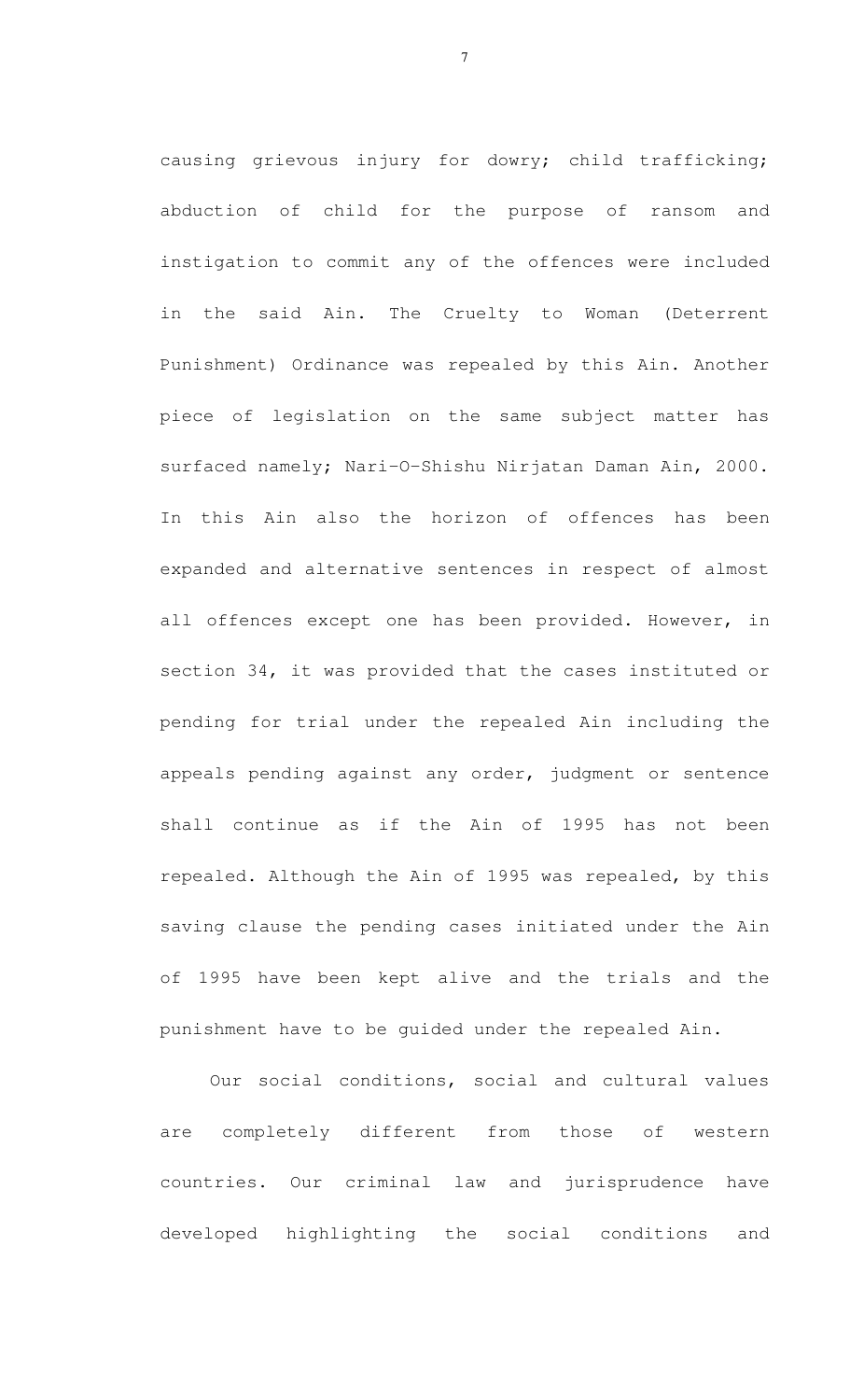cultural values. The European Union has abolished death penalty in the context of their social conditions and values, but we cannot totally abolish a sentence of death in our country because the killing of women for dowry, abduction of women for prostitution, the abduction of children for trafficking are so rampant which are totally foreign to those developed countries. In some cases we notice the killing of women or minor girls by pouring corrosive substances over petty matters, which could not be imagined of to be perpetrated in the western countries. We would not incorporate principles foreign to our Constitution or be proceeding upon the slippery ground of apparent similarity of expressions or concepts in an alien jurisprudence developed by a society whose approach to similar problems on account of historical or other reasons differ from ours. We cannot altogether abolish the sentence of death taking the philosophy of European Union.

It was argued that the irrevocability of the death sentence should be looked at a moral approach, that is to say, the severity of capital punishment and the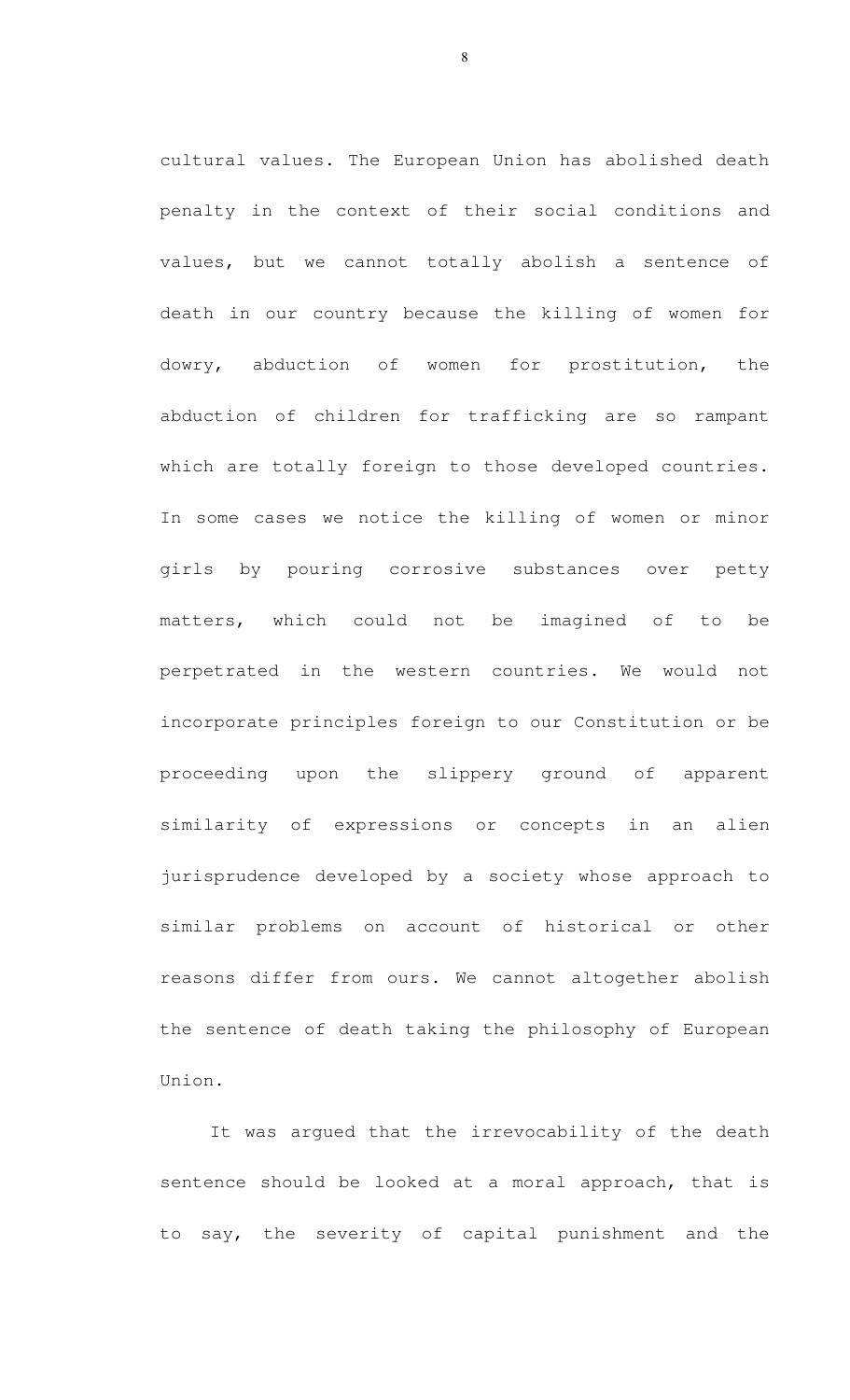strong feelings shown by certain sections of public opinion in stretching deeper questions of human value. On the advancement of technology which reached the doors of remote areas of the country, poor and uneducated people cannot control their temptation of riding a motorbike or passing leisure time enjoying television programmes with a coloured television, and the offenders resort to such inhuman acts when their demand for dowry of a motorbike or a coloured television is not met by the victims. Sometimes they demand cash for going abroad. They torture them to death as a tool to justify their claim. This apart, having regard to the variety of the social upbringing of the citizens, to the disparity in the level of education in the country, to the disparity of the economic conditions, it is my considered view that this country cannot risk the experiment of abolition of capital punishment. To protect the illiterate girls, women and children from the onslaught of greedy people deterrent punishment should be retained. Therefore, it is difficult to lip chorus with the activists regarding the opinion of abolition of death sentence.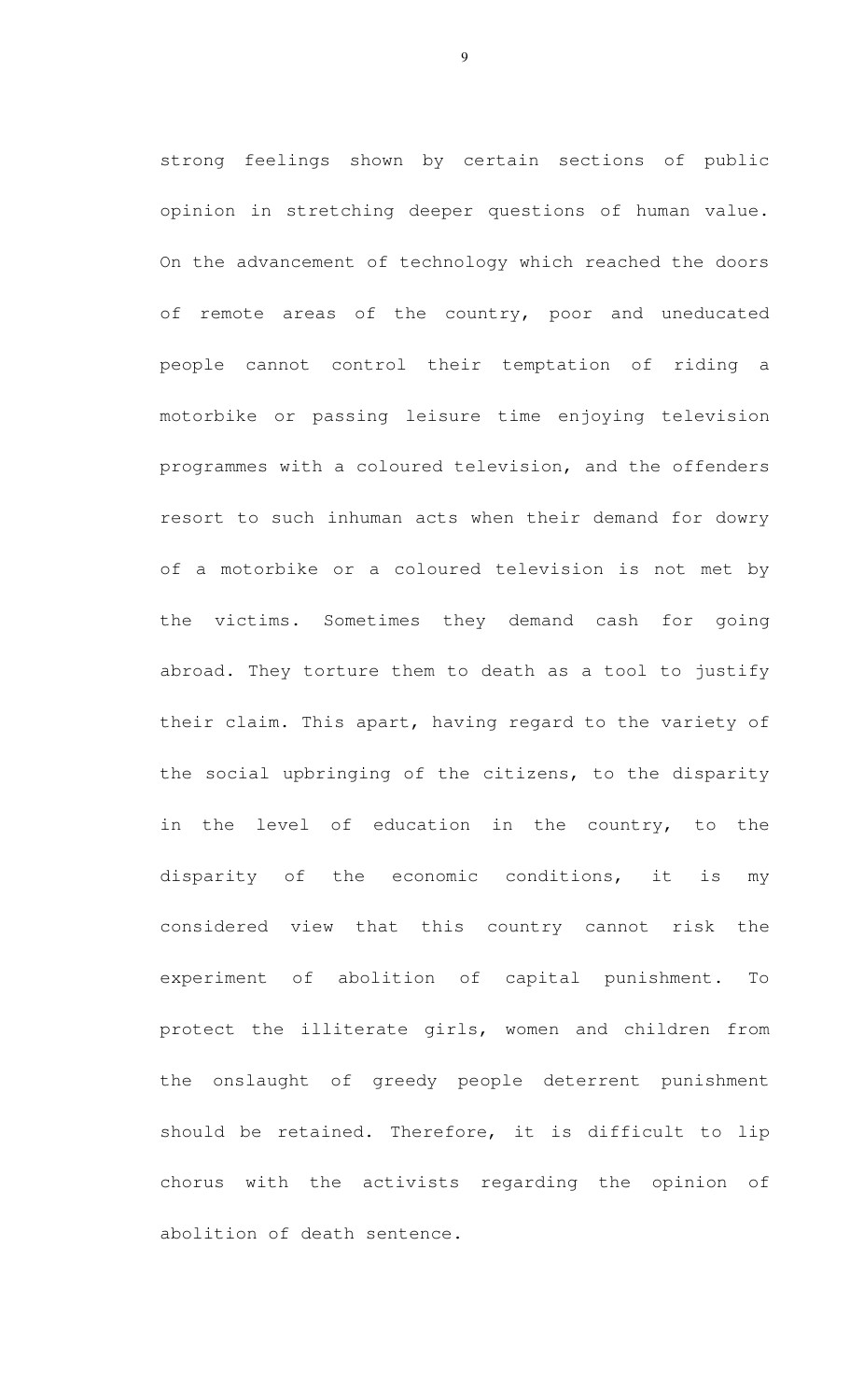Even in awarding a death sentence, it cannot be said that such sentence is awarded without safeguarding the offender. There are procedural safeguards in our prevailing laws. If an offender commits an offence which is punishable to death, who is unable to engage a defence lawyer, he is provided with a defence counsel at the cost of the State. He is also provided with all documents free of cost which are relevant for taking his defence before commencement of the trial. Even if he is sentenced to death, the sentence shall not be executed unless such sentence is confirmed by the High Court Division. As soon as a sentence of death is given to a prisoner, he is provided with a copy of the judgment free of cost so that he can prefer a jail appeal. In every Central Jail where the condemned prisoners are kept, the jail authorities provide them sufficient facilities to prefer jail appeals. Besides, in course of hearing of a death reference and the jail appeal, if there be any, if the High Court Division finds that the convict has not engaged a lawyer, it directs the State to appoint a State defence lawyer on his behalf free of cost. Similar facilities are available in this Division.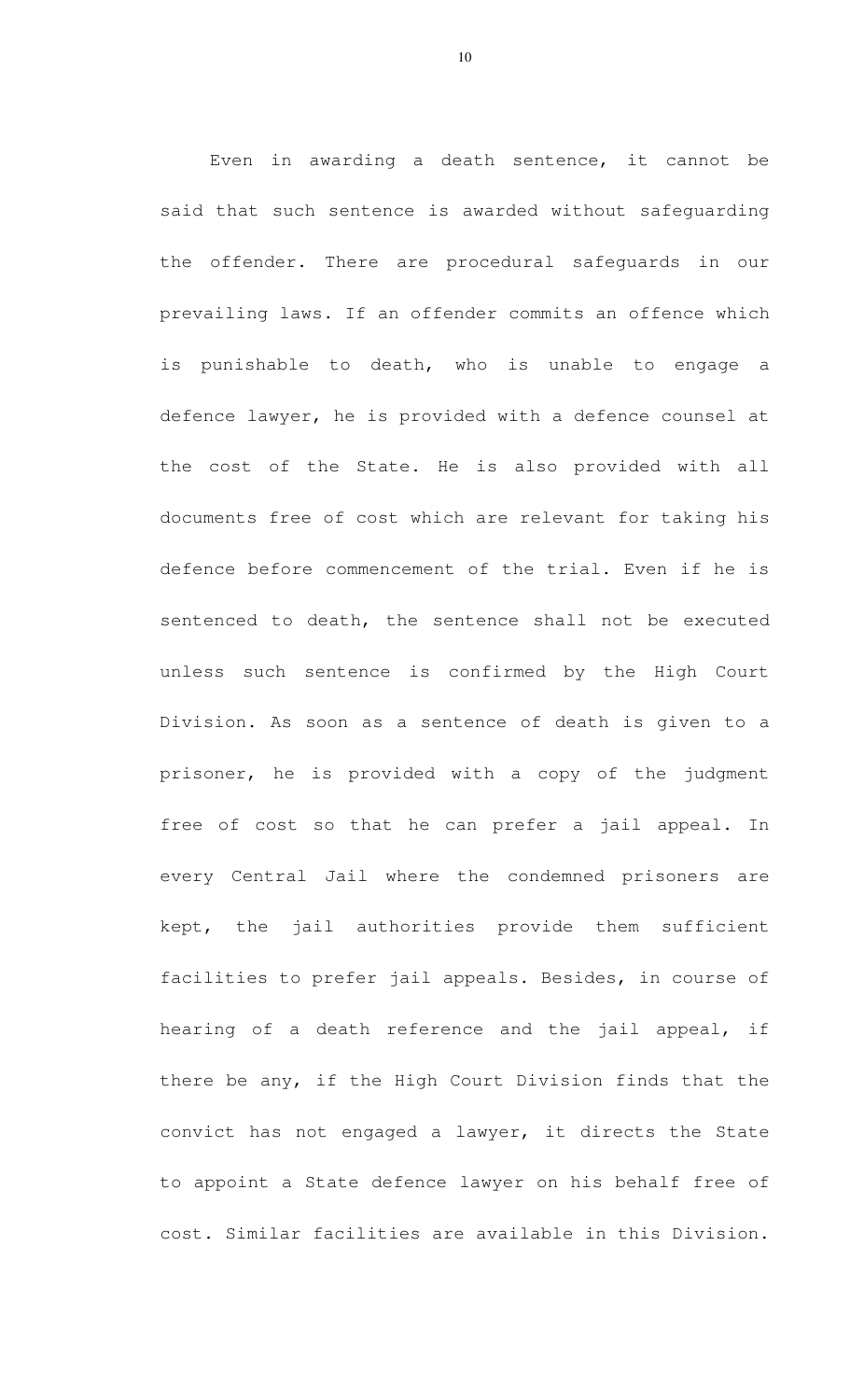Even after confirmation of death sentence, the condemned prisoner can prefer an appeal as of right in the Appellate Division. Therefore, there are sufficient safeguards provided to an offender who is facing trial of an offence punishable to death or is sentenced to death.

 Now the question is whether section 6(2) of the Ain, 1995 and section 34 of Ain of 2000 are ultra vires the Constitution. In this connection Mr. M. I. Faruqui, learned counsel appearing for the appellant argues that every citizen is guaranteed to enjoy the protection of law and to be treated in accordance with law, but in this case the condemned prisoner has not been treated in accordance with law because to safeguard his right guaranteed under the Constitution to be treated in accordance with law by the court, the court cannot exercise its discretionary power other than the one imposed by the legislature. He further submits that the Executive, the Judiciary and the Legislature being the creation of the Constitution, any transgression by any of the organs of the Republic can be assailed on the ground that such transgression is protected by Article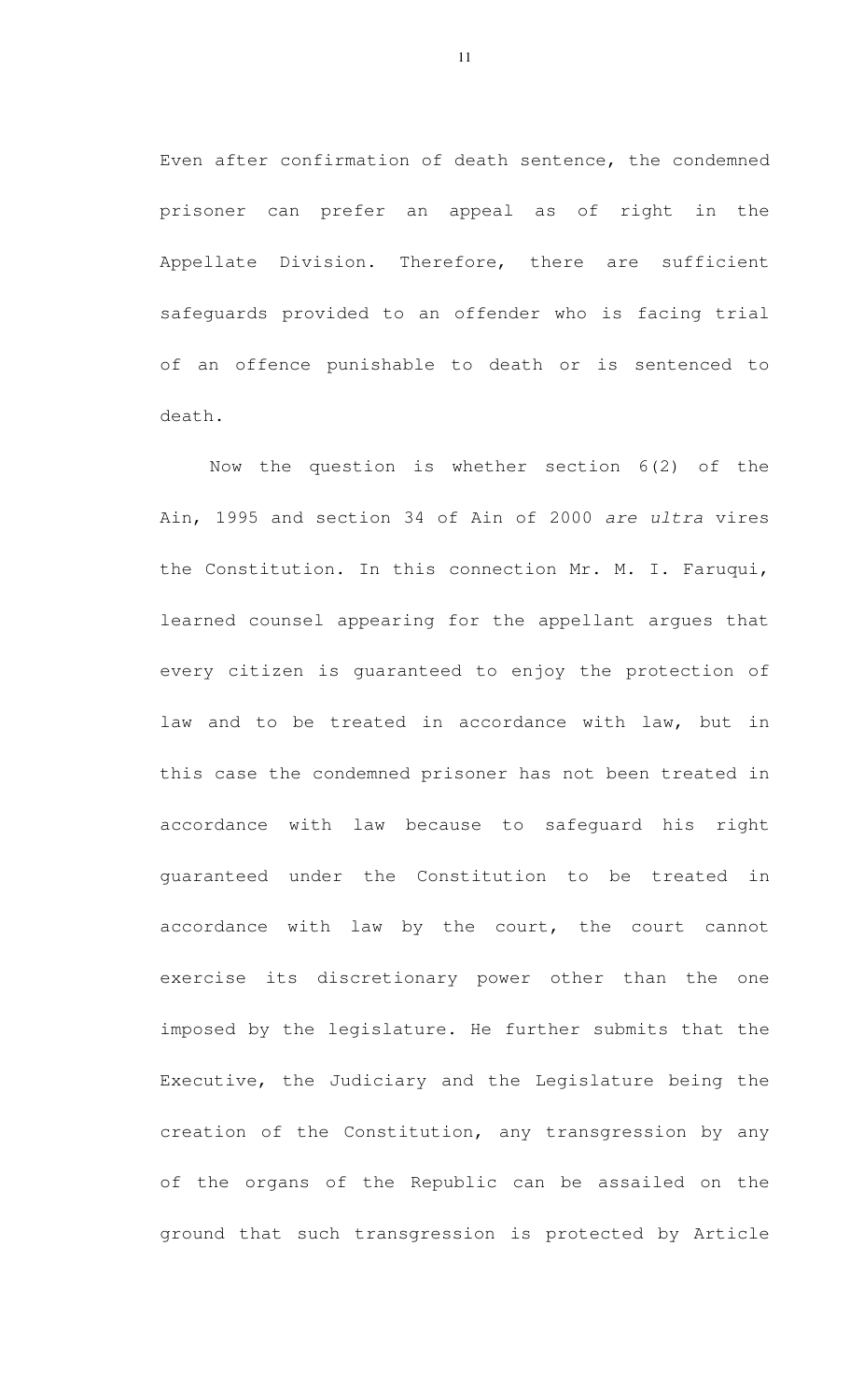44 and in this case, the power of the judiciary has been transgressed by the executive by legislating a provision which is inconsistent with Articles 31 and 35(5) of the Constitution. It is finally contended that no action detrimental to the life, liberty, body and reputation of a citizen can be taken away except in accordance with law.

 From the trend of the arguments it appears to me that the respondent is seeking quashment of his sentence as being inconsistent with the fundamental tenets enshrined in certain clauses in Part III of the Constitution which are as under:

> "27. All citizens are equal before law and are entitled to equal protection of law.

> '31. To enjoy the protection of the law, and to be treated in accordance with law, and only in accordance with law, is the inalienable right of every citizen, wherever he may be, and of every other person for the time being within Bangladesh, and in particular no action detrimental to the life, liberty, body,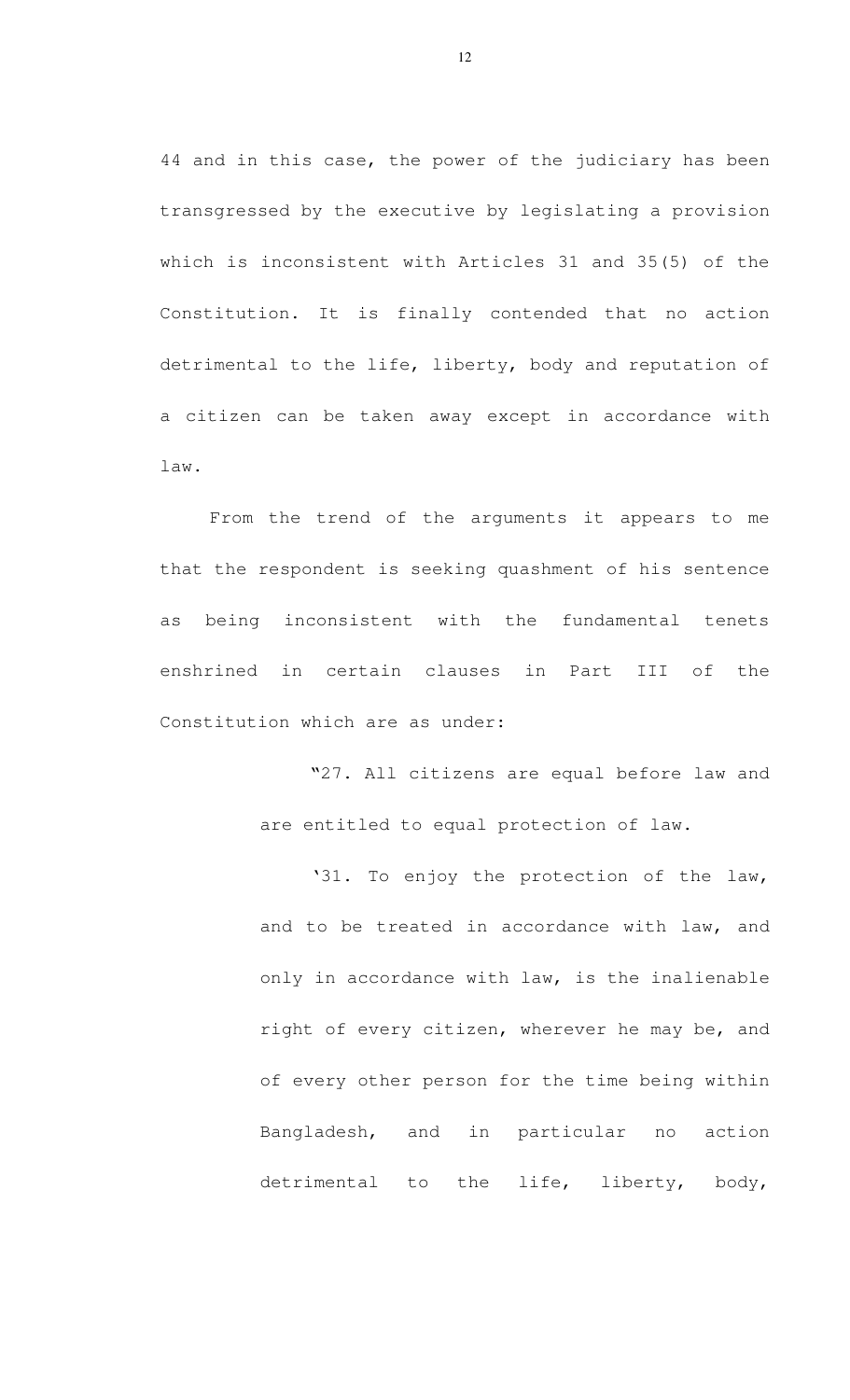reputation or property of any person shall be taken except in accordance with law.

 '32. No person shall be deprived of life or personal liberty save in accordance with law.

 $'35(1)$  .................... (2) .................... (3) .................... (4) .................... (5) No person shall be subjected to

torture or to cruel, inhuman, or degrading punishment or treatment."

 The first safeguard is equal protection of law and no citizen should be deprived of enjoying the protection of law. The second protection is that the State or its machinery cannot take any action against a citizen detrimental to his life otherwise than in accordance with law. The third safeguard is that no citizen shall be deprived of life or personal liberty except in accordance with law and finally, no citizen shall be subjected to cruel or inhuman treatment. Rule of law is the basic rule of governance of any civilized society.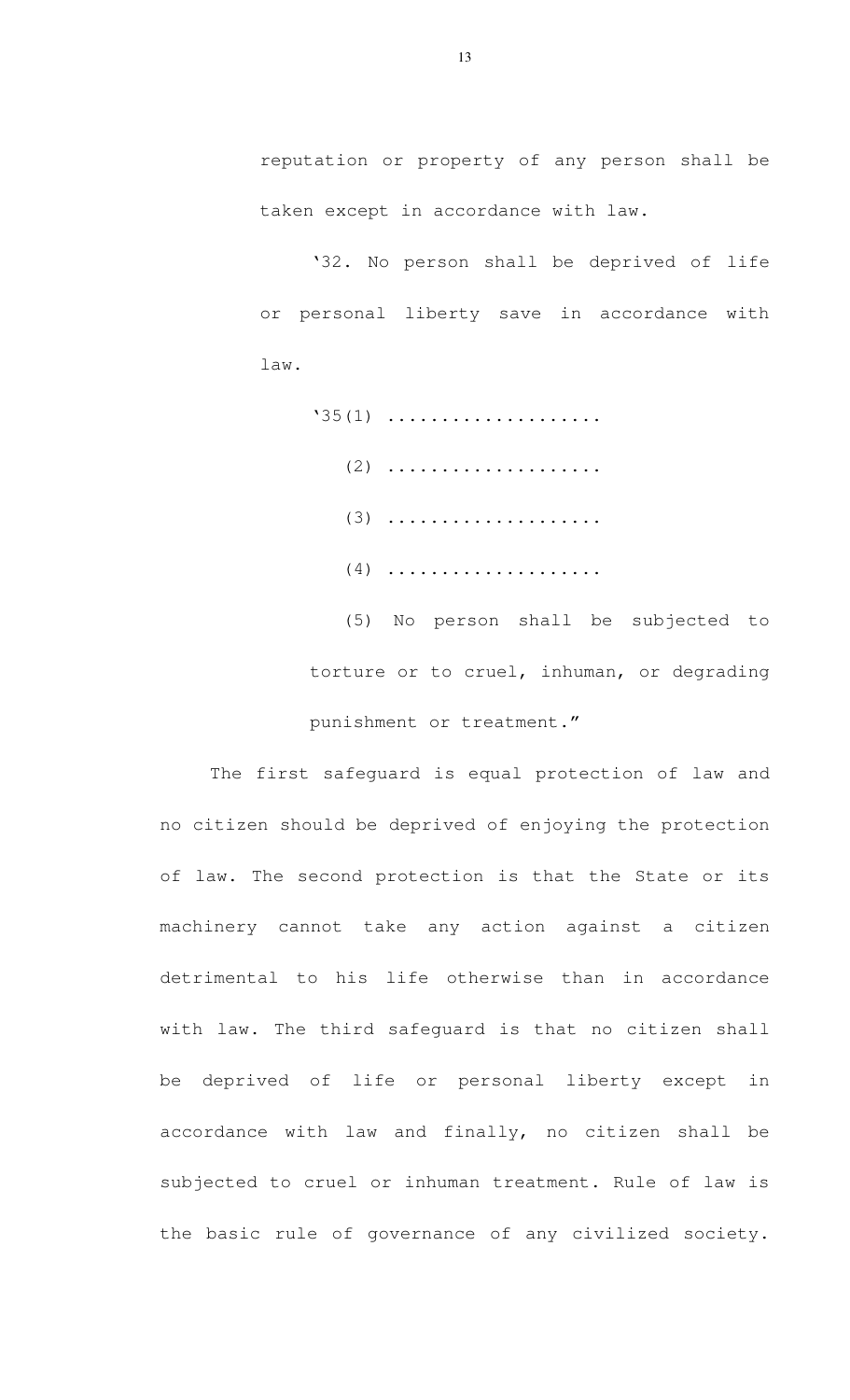The scheme of our Constitution is based upon the concept of rule of law. To achieve the rule of law the Constitution has assigned an onerous task upon the judiciary and it is through the courts, the rule of law unfolds its contents. One of the important concept of the rule of law is legal certainty. Judicial review of administrative action is an essential part of rule of law and so is the independence of judiciary. The principle of equal protection is almost in resemblance with the equal protection clause of the Fourteenth Amendment of the United States Constitution which declares that 'no State shall deny to any person within its jurisdiction the equal protection of the laws'. Professor Wills dealing with this clause sums up the law as prevailing in the United States that 'It forbids class legislation, but does not forbid classification which rests upon reasonable grounds of distinction. It does not prohibit legislation, which is limited either in the objects to which it is directed or by the territory within which it is to operate. It only requires that all persons subjected to such legislation shall be treated alike under like circumstances and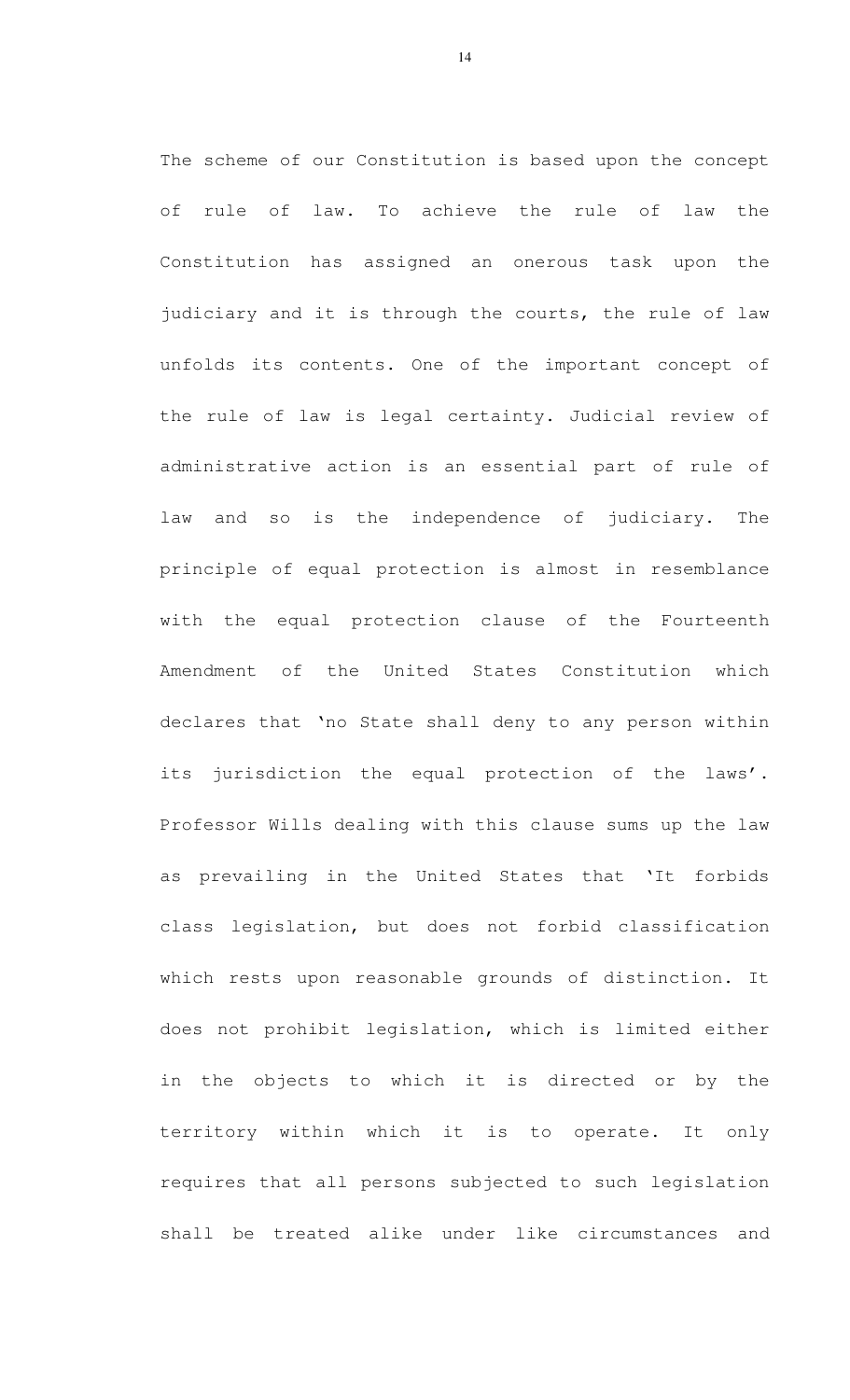conditions both in the privileges conferred and in the liabilities imposed'.

The second clause of Article 27 is also in resemblance with the last clause of section 1 of the Fourteenth Amendment of the Constitution of the United States of Amirica. Hughes, CJ. in West Coast Hotel Co. V. Parrish (1936) 300 US 379 in dealing with the content of the guarantee of equal protection of laws observed:

> "This court has frequently held that the legislative authority, acting within its proper field, is not bound to extend its regulation to all cases which it might possibly reach. The legislature 'is free to recognize degree of harm and it may confine its restrictions to those classes of cases where the need is deemed to be clearest'. If the law presumably hits the evil where it is most felt, it is not to be overthrown because there are other instances to which it might have been applied'. There is no 'doctrinaire requirement' that the legislation should be couched in all embracing terms."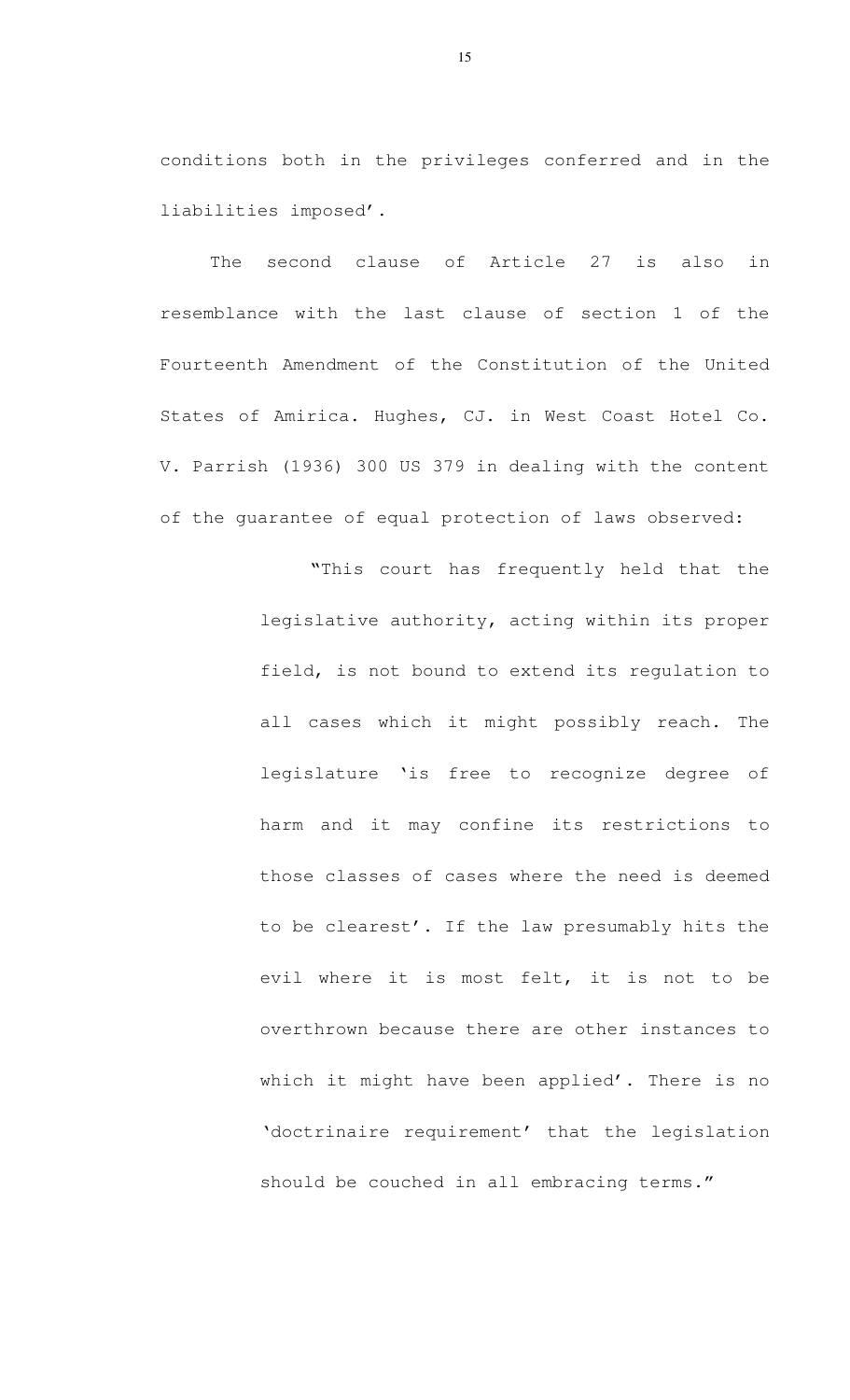Mc. Kenna,J. in Heath and Milligan Mfg. Co, V. Worst (1907) 207 US 338 observed:

> "Classification must have relation to the purpose of the legislature. But logical appropriateness of the inclusion or exclusion of objects or persons is not required. A classification may not be merely arbitrary, but necessarily there must be great freedom of discretion, even though it result in 'illadvised, unequal, and oppressive legislation ..... Exact wisdom and nice adaptation of remedies are not required by the 14<sup>th</sup> Amendment, nor the crudeness nor the impolicy nor even the injustice of state laws redressed by it."

According to the learned counsel, though deprivation of life is constitutionally permissible, a sentence of death must be given according to the procedure established by law. Under this principle it is argued that the provision of sentence contained in subsections (2) and (4) of section 6 is draconian under severity, inasmuch as, it takes away courts legitimate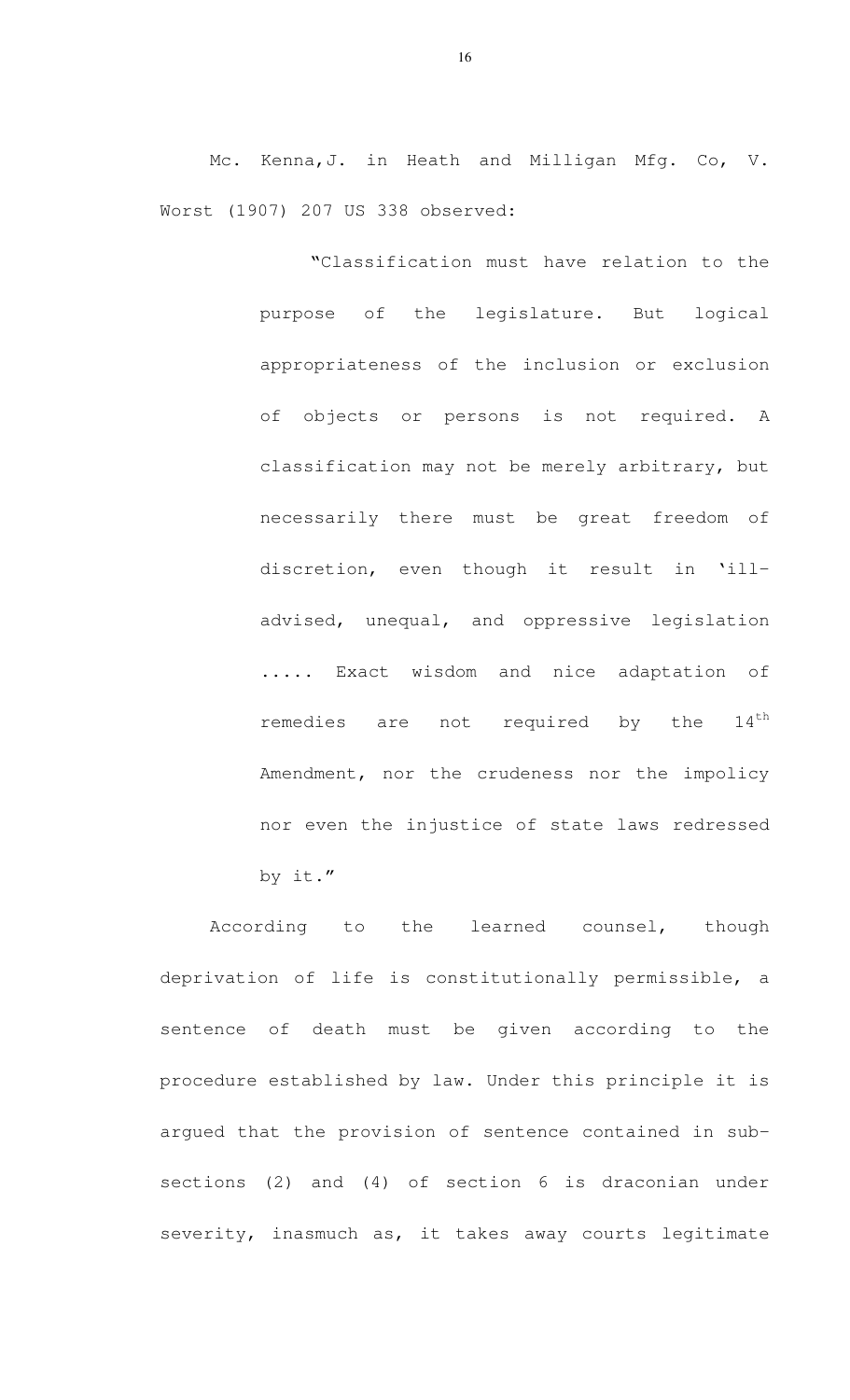jurisdiction to exercise their jurisdiction not to impose the death sentence in appropriate cases and compel them to shut its eyes to mitigating circumstances. Therefore, the provision is unconstitutional being violative to Articles 31 and 35(5).

If we look at the penal provisions contain in the Penal Code, except an offence punishable under section 303, in respect of other offences, though maximum sentences are provided, by the same time wide discretion has been given to the court in awarding the minimum sentences, for example, an offence of sedition is punishable under section 124A of the Penal Code - the maximum punishment prescribes for the offence is imprisonment for life and no minimum sentence is provided for. So, the court has ample power to exercise its discretion to award a sentence to the offender. In respect of offence of waging war against any government of Asiatic Power in alliance with Bangladesh, the maximum sentence is imprisonment for life and no minimum sentence is provided. Even in case of murder, there is provision for maximum and minimum sentence. In respect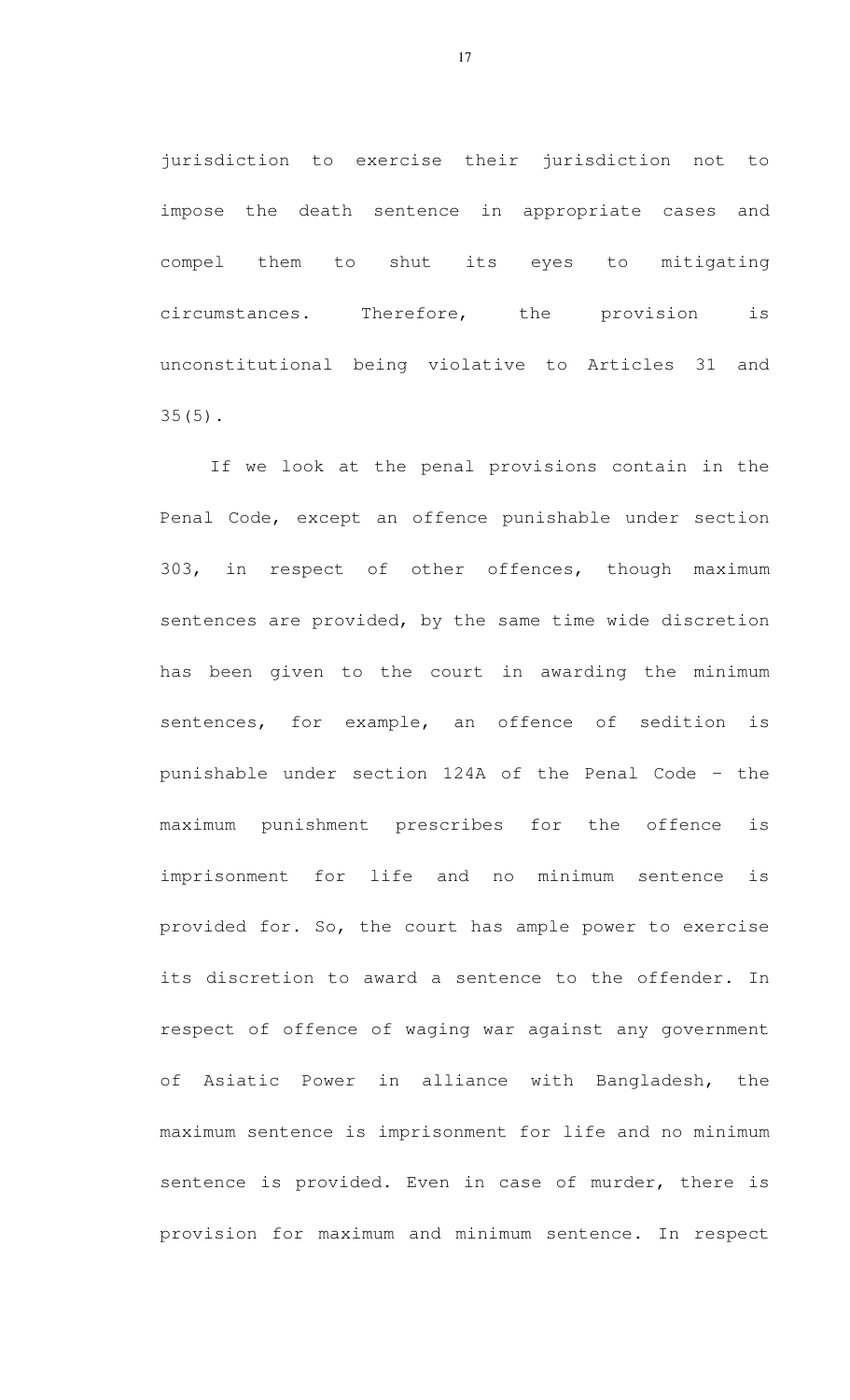of causing grievous hurt without provocation if an injury is caused with any instrument which is punishable under section 325, the maximum sentence is seven years and no minimum sentence is prescribed, and if the grievous hurt is caused with any instrument of shooting or any sharp cutting weapon or by means of any poison or corrosive substance or explosive substance, the maximum sentence is imprisonment for life and no minimum sentence is provided. In respect of criminal breach of trust by a public servant, the maximum sentence is imprisonment for life and the minimum sentence is left with the discretion of the court so also in respect of an offence of forgery of valuable security. So it depends upon the facts and circumstances of each case.

We find wide discretion is given to a court in awarding sentence which attract aforesaid offences. The object of giving such discretionary power to the courts is obvious, say, if a grievous hurt is caused with a sharp cutting weapon which caused fracture of a finger, though the offence is grievous in nature and punishable under section 326, the court will not give the same sentence if the eyes of a victim is gauged by using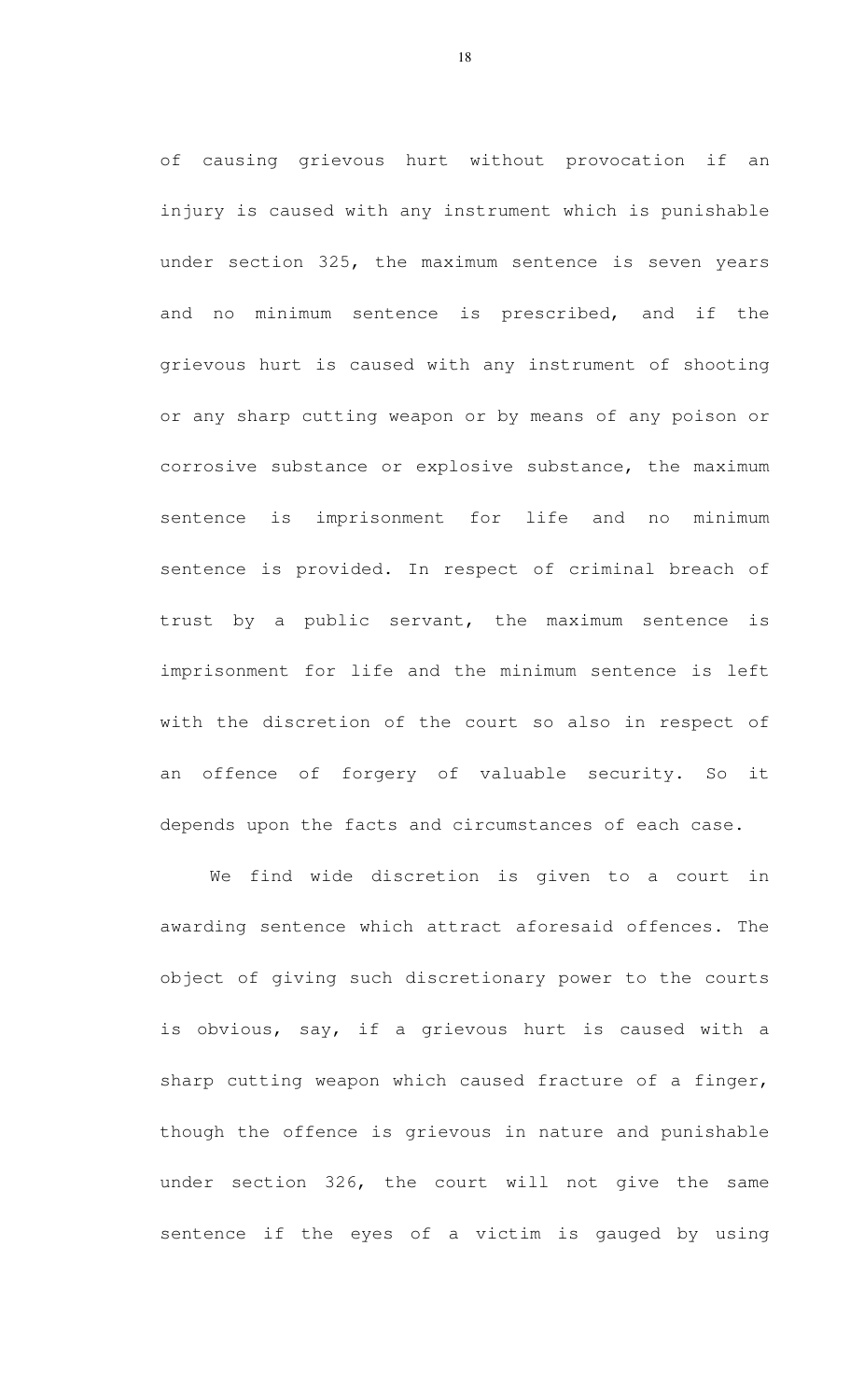similar instrument. In the earlier case the court can exercise its discretion in awarding a lesser sentence but in the latter case the court's discretion would be to award the maximum sentence prescribed in the section. Only provision in which the court cannot exercise the discretionary power in awarding the sentence is section 303, which provides that "whoever, being under sentence of imprisonment for life commits murder shall be punished with death". I find no rational justification for making a distinction in the matter of punishment between two classes of offenders, one is, under the sentence of life imprisonment, who commits murder whilst another, not under the sentence of life imprisonment.

The framers of the Penal Code while enacting section 303 had ignored several aspects of cases which attract the application of section 303 and of questions which are bound to arise under it. In those days jail officials were Englishmen and with a view to preventing assaults by the indigenous breed upon the white officers, they had in their mind one kind of case. That is why the Indian  $42^{nd}$  Law Commission Report observed that 'the primary object of making the death sentence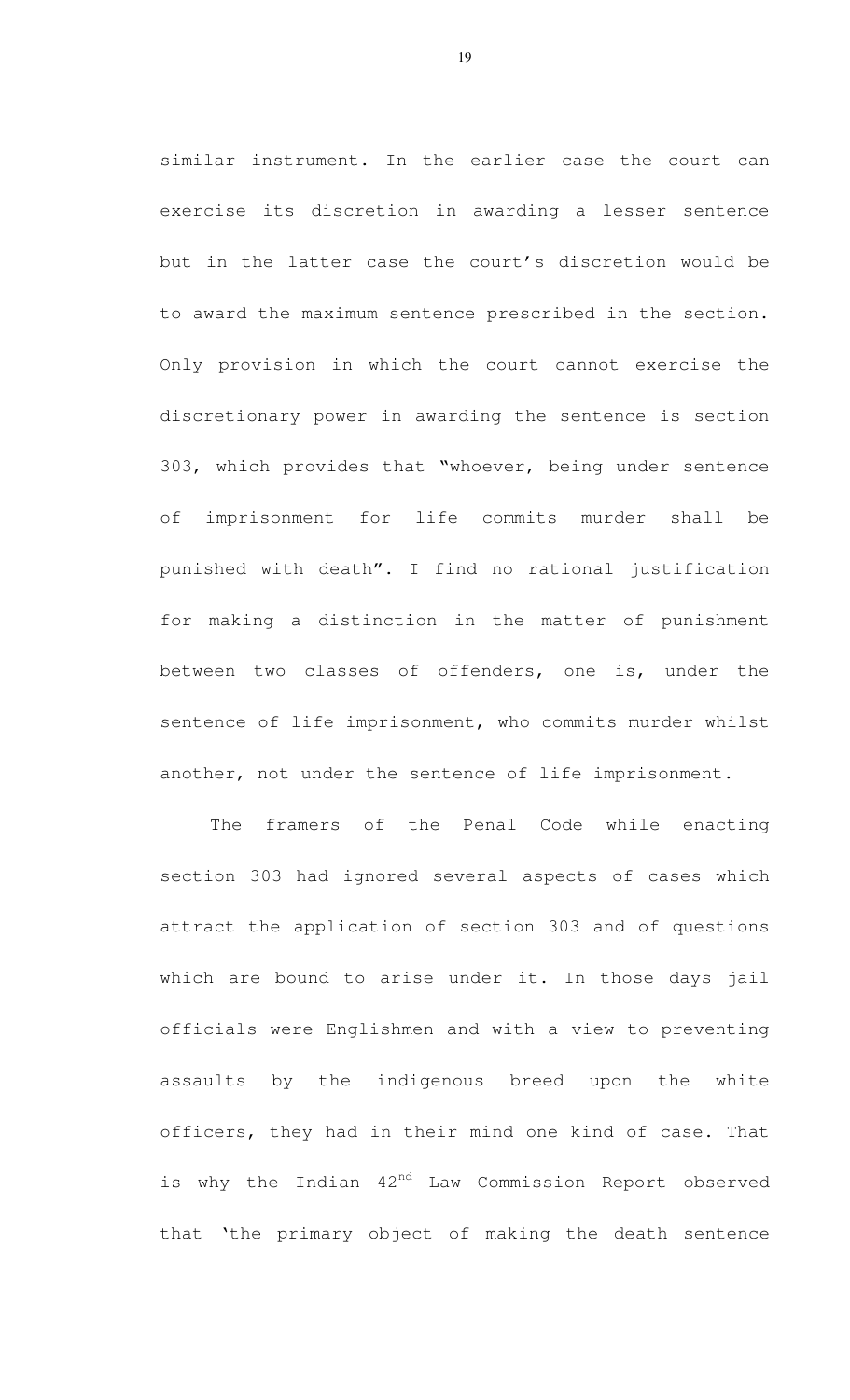mandatory for an offence under this section seems to be to give protection to the prison staff.' I have had no reason of doubt that the procedure by which the offence authorises the deprivation of life is unfair and unjust. The purpose and object of promulgating a provision of law has to be fair, just, not fanciful or arbitrary. More so, section 303 prescribes the sentence to be passed to an offender convicted of murder while undergoing sentence of imprisonment for life. Section 300 fastens the special requirements of murder upon the definition of culpable homicide. Culpable homicide sans special characteristics of murder is culpable homicide not amounting to murder. If any of the five exceptions attracts a case it will be culpable homicide not amounting to murder. For the purpose of fixing punishment proportionate to the gravity of the offence the Penal Code prescribes three degrees of culpable homicide. If we maintain the mandatory sentence, the exceptions provided in section 300 have to be ignored which will be illogical. So the courts must have the options to decide whether or not offence of a given case is culpable homicide amounting to murder.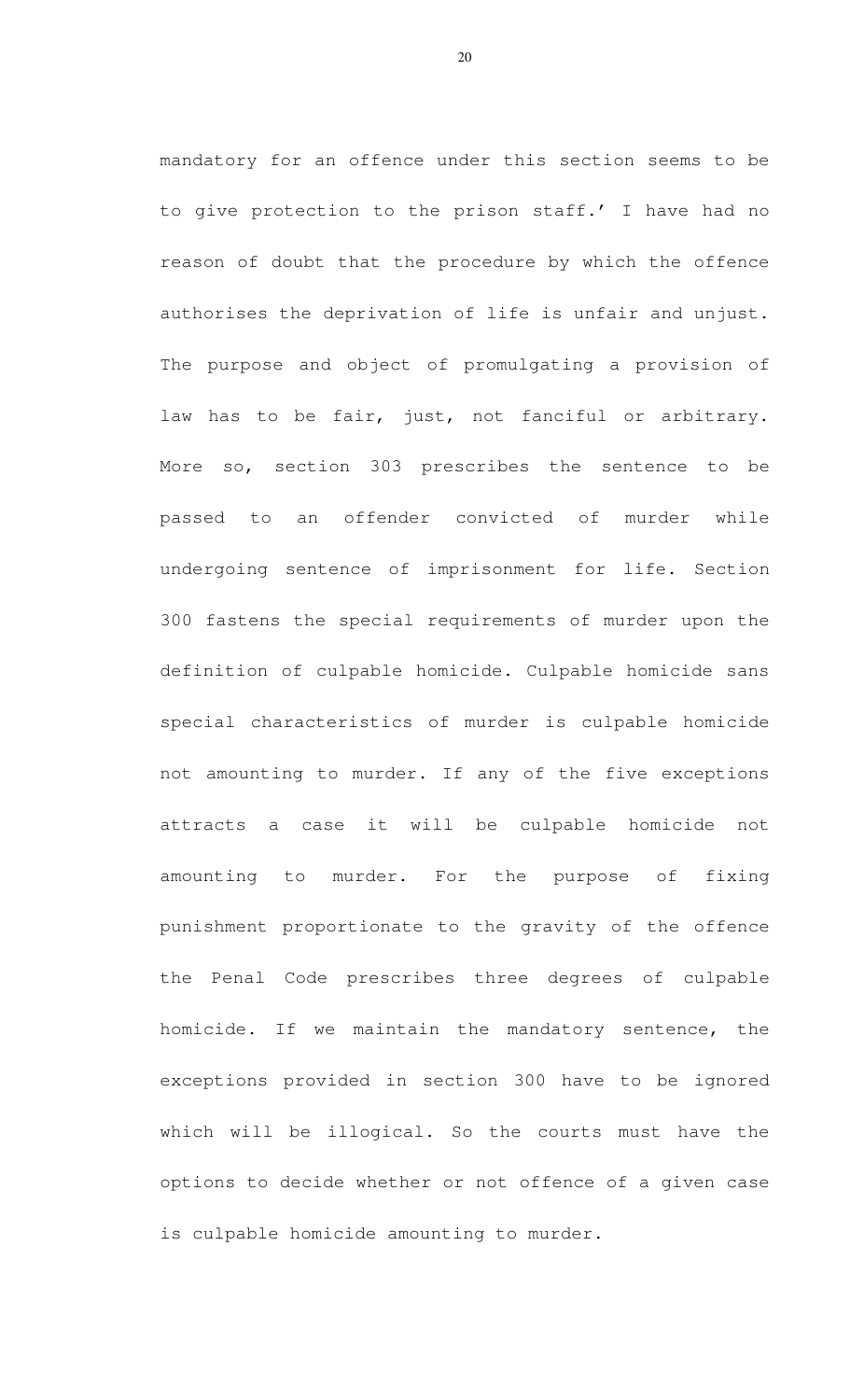Chandrachud, C.J. in Mithu V. State of Punjab (1983) 2 SCC 277 observed that murders can be motiveless in the sense that is a given case, the motive which operates on the mind of the offender is not known or is difficult to discover. But by and large, murders are committed for any one or more of a variety of motives which operate on the mind of the offender, whether he is under a sentence of life imprisonment or not. Such motives are too numerous and varied to enumerate but hate, lust, sex, jealous, gain, revenge and a host of weaknesses to which human flesh is subject are common for the generality of murders. I fully endorse to the above views. Suppose, an offender was sentenced to imprisonment for life for any of the offences mentioned above was released from the custody either on bail or on parole and on reaching home he noticed that his wife was involved with immoral acts with her paramour. On seeing the incident he lost his self control and committed murder of that person. Would his act attract an offence of capable homicide amounting to murder? The answer is in negative. His case covers the Exception-1 of section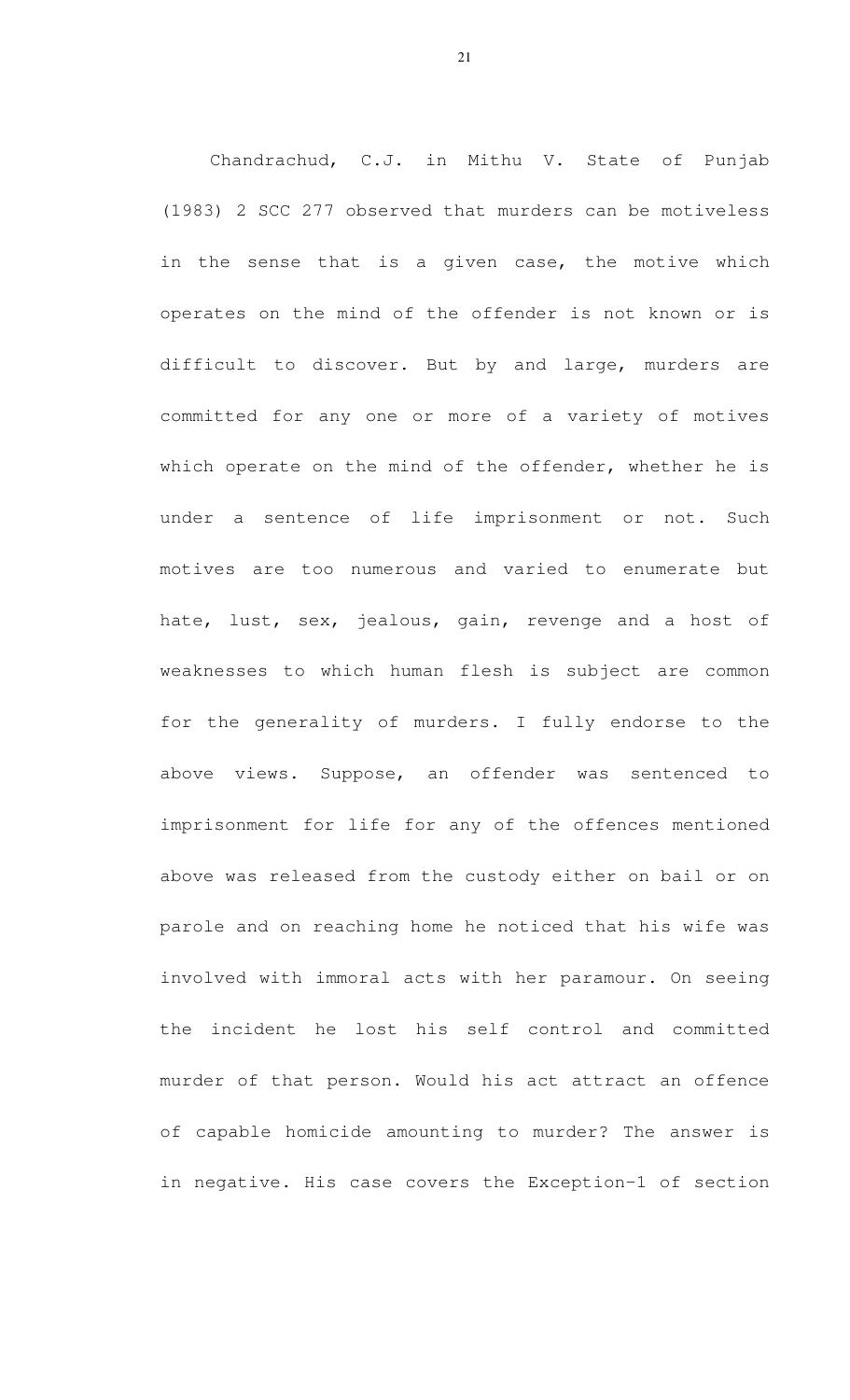300 and his act attracts an offence of capable homicide not amounting to murder.

The authors of the Penal Code had, in many cases not fixed a minimum as well as maximum sentence. The Select Committee, however, questioned the propriety of the minimum sentence in all cases and was of the opinion that the prescribed minimum would be a matter of hardship and even injustice in view of the definition of the offences in general terms and of the presence of mitigating circumstances. Accordingly they had so altered the Code as to leave the minimum sentence for all offences, except those of the gravest nature, to the discretion of the court. But in respect of some heinous offences i.e. offences against State, murder, attempt to commit murder and the like, they had thought it right to fix a minimum sentence. (See proceedings of the Legislative Council of the Governor-General of India, Ed. 1856 P.718). The authors of the Penal Code had in mind, where there is a statutory maximum sentence, it should be reserved for the worst type of offence falling within the definition of the offence. The Code prescribes the minimum of seven years imprisonment for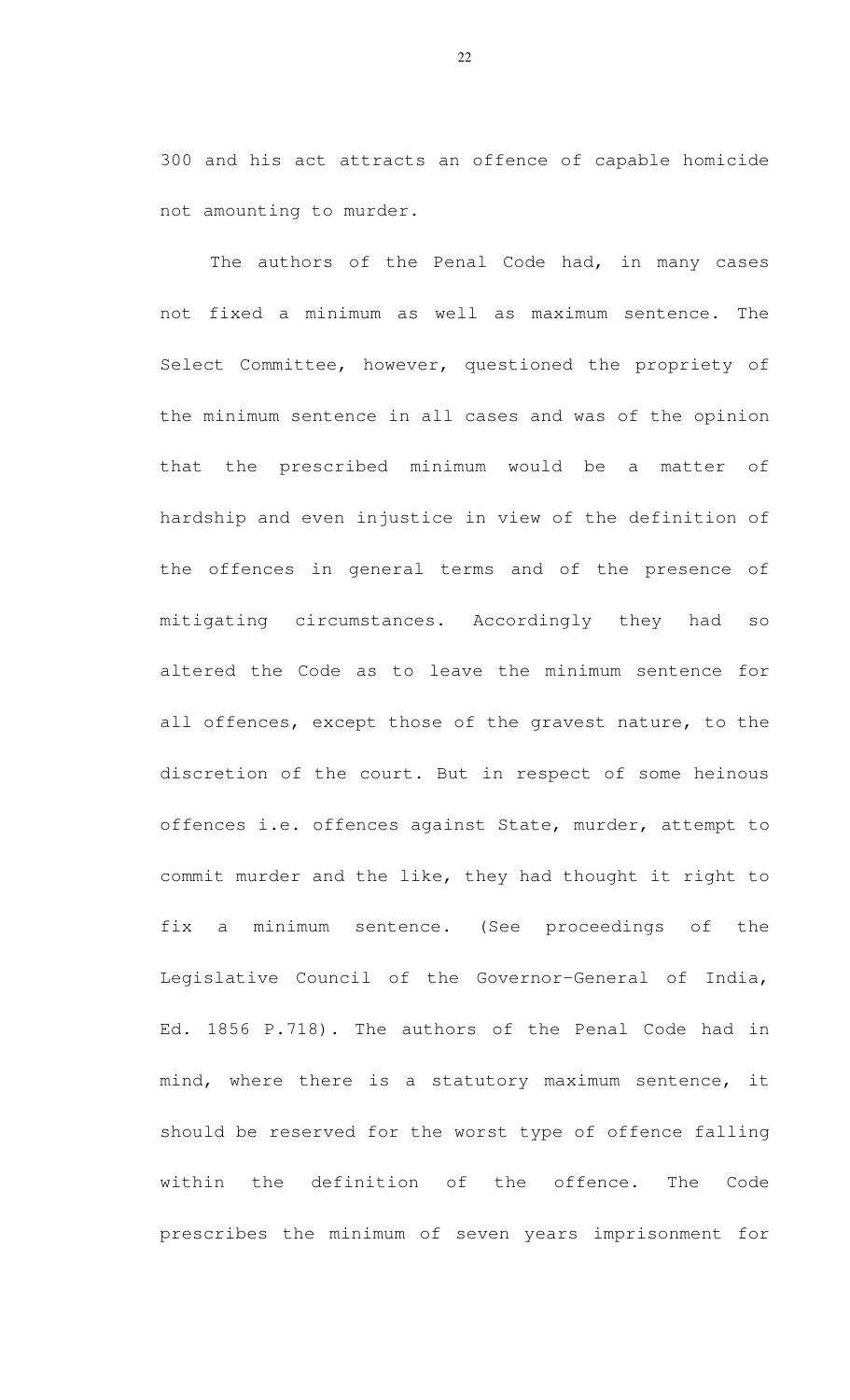offences under section 397 and 398. In all other offences, there is no minimum. The maximum sentence even after commutation by the government fixed for a single offence is 20 years in section 55 while the lowest term for one offence is 24 hours in section 510.

Sentencing an offender is an important branch of the law. The International Union of Criminal Law of French group in 1905 recommended that 'there should be organised in the faculties of law special teaching theoretical and practical for the whole range of penal studies (and) the certificate in penal studies awarded should be taken into consideration for nomination to and advancement in the Magistracy'. (Radzinowiez, L. In search of Criminology, Ex. 1961 P.70). Subsequently the Ninth International Prison Congress in 1925 resolved at its London meeting that 'judicial studies should be supplemented by criminological ones. The study of criminal psychology and penology should be obligatory for all who wish to judge in criminal cases. Such Judges should have a full knowledge of prisons and similar institutions and should visit them frequently.' But they are wanting in our country as in many other countries.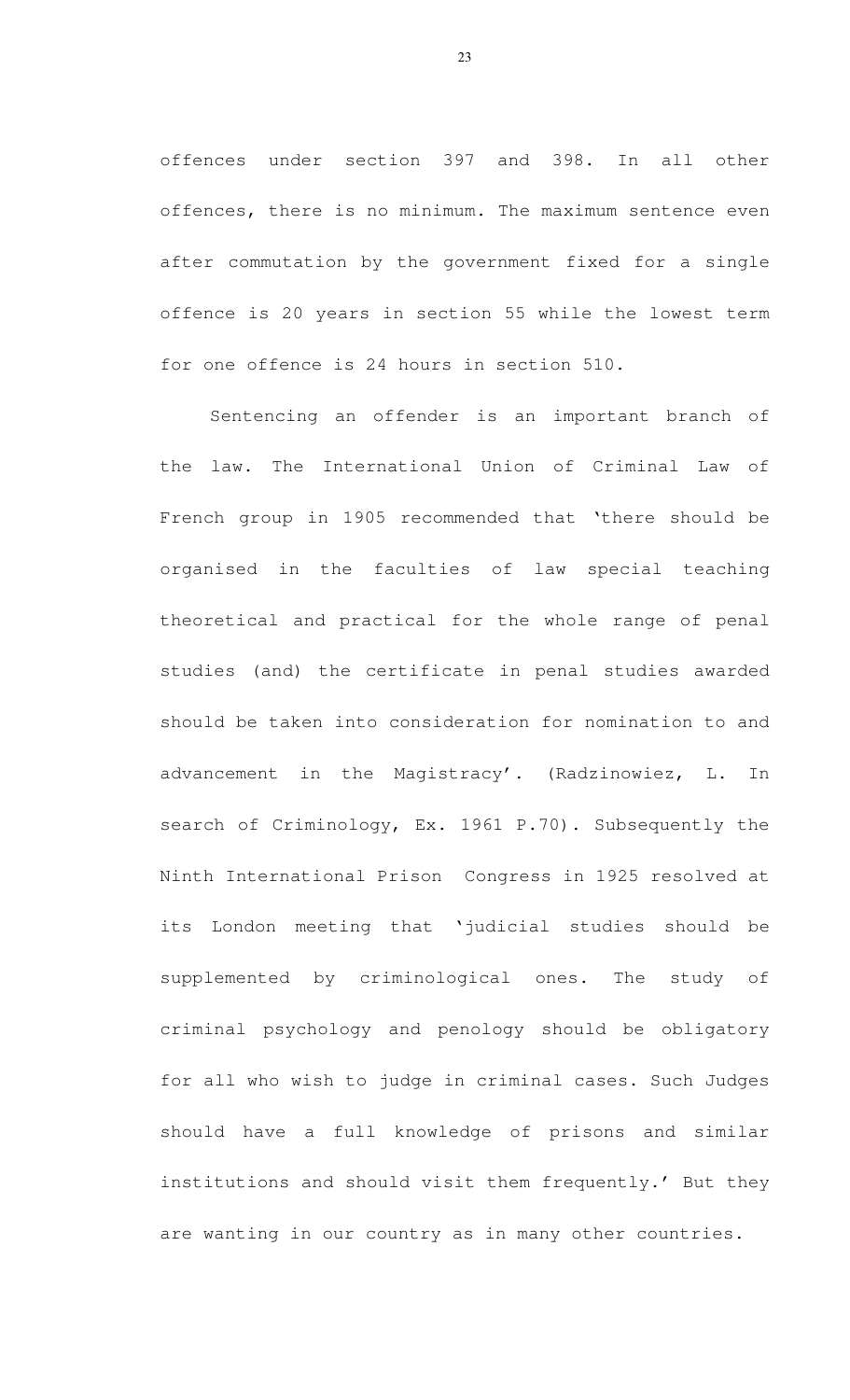The Supreme Court of India in B.G. Goswami V. Delhi administration, (1974) 3 SCC 85 has struck a balance between deterrence and reformation by following the golden means: 'The main purpose of the sentence broadly stated is that the accused must realise that he has committed an act which is not only harmful to the society of which he forms an integral part but is also harmful to his own future, both as an individual and as a member of the society. Punishment is designated to protect society by deterring potential offenders as also by preventing the guilty party from repeating the offence; it is also designed to reform the offender and reclaim him as a law-abiding citizen for the good of the society as a whole. Reformatory, deterrent and punitive aspects of punishment thus play their due part in judicial thinking while determining the question of sentence. In modern civilized societies, however, reformatory aspect is being given somewhat greater importance. Too lenient as well as too harsh sentence both loose their efficaciousness. One does not deter and the other may frustrate thereby making the offender a hardened criminal'. The courts have always had in mind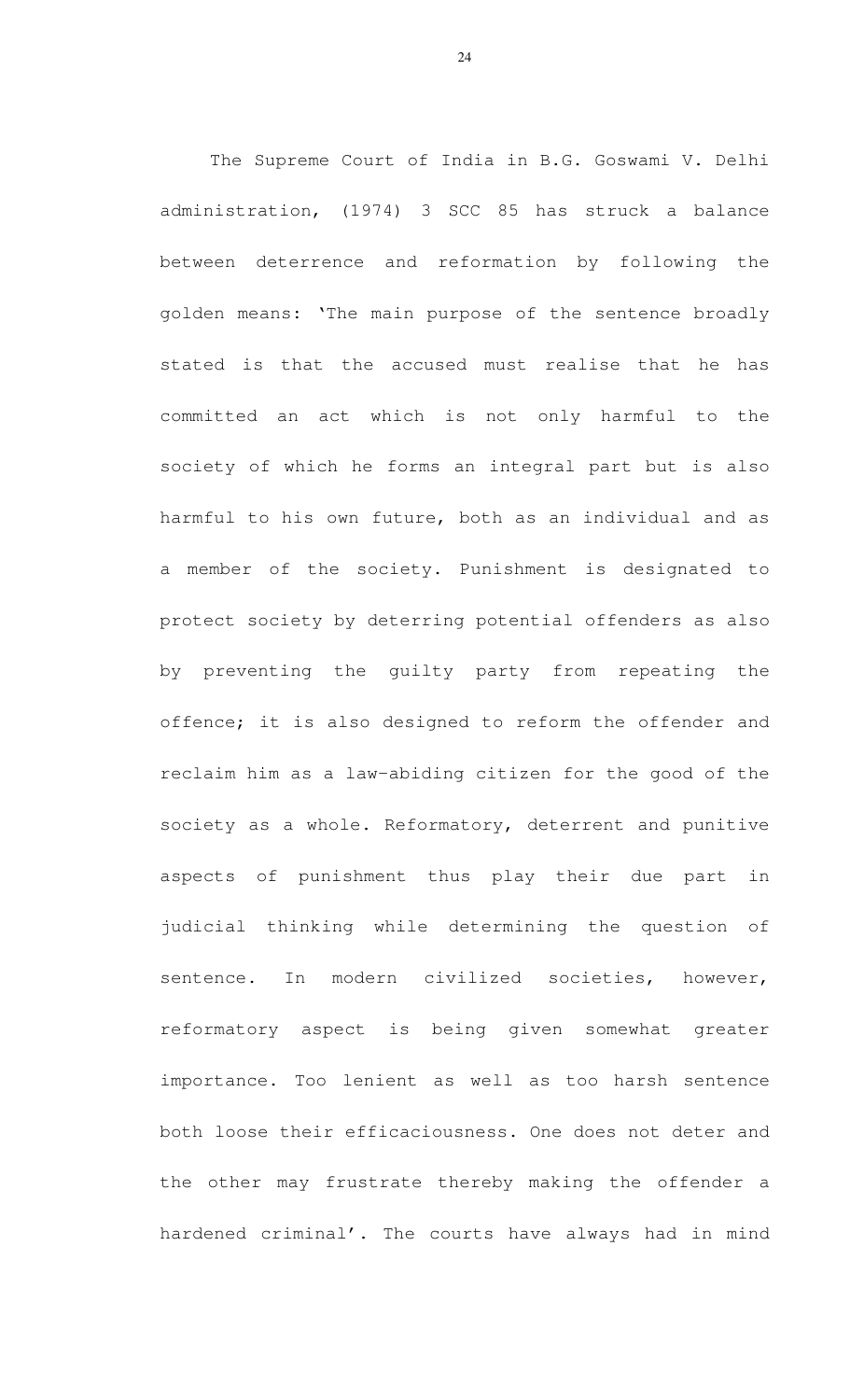the need to protect society from the persistent offenders but by the same time, they are not oblivious to the system prevailing in the country for, it has not gone for in cutting out the risk of conviction of innocent persons because of the peculiar character of the people and of the law-enforcing agencies.

 The Supreme Court of India struck-down section 303 as violative of Articles 14 and 21 of the Constitution on the philosophy that no person shall be deprived of his life or personal liberty except in accordance with the procedure established by law in Mithu V. State of Punjab, (1983) 2SCC 277. In Dilip Kumar Sharma V. State of M.P., (1976) 1 SCC 560, though the court was not concerned with the question of the vires of section 303, Sarkaria,J. observed that section 303 is "Draconian in severity, relentless and in inexorable in operation". While considering the contours of section 303 Y.V. Chandrachud, C.J. in Dilip Kumar Sharma while dealing with sentencing process observed that if the legislature deprives the courts of their legitimate jurisdiction to exercise discretion not to impose the death sentence in appropriate cases and compels them to shut their eyes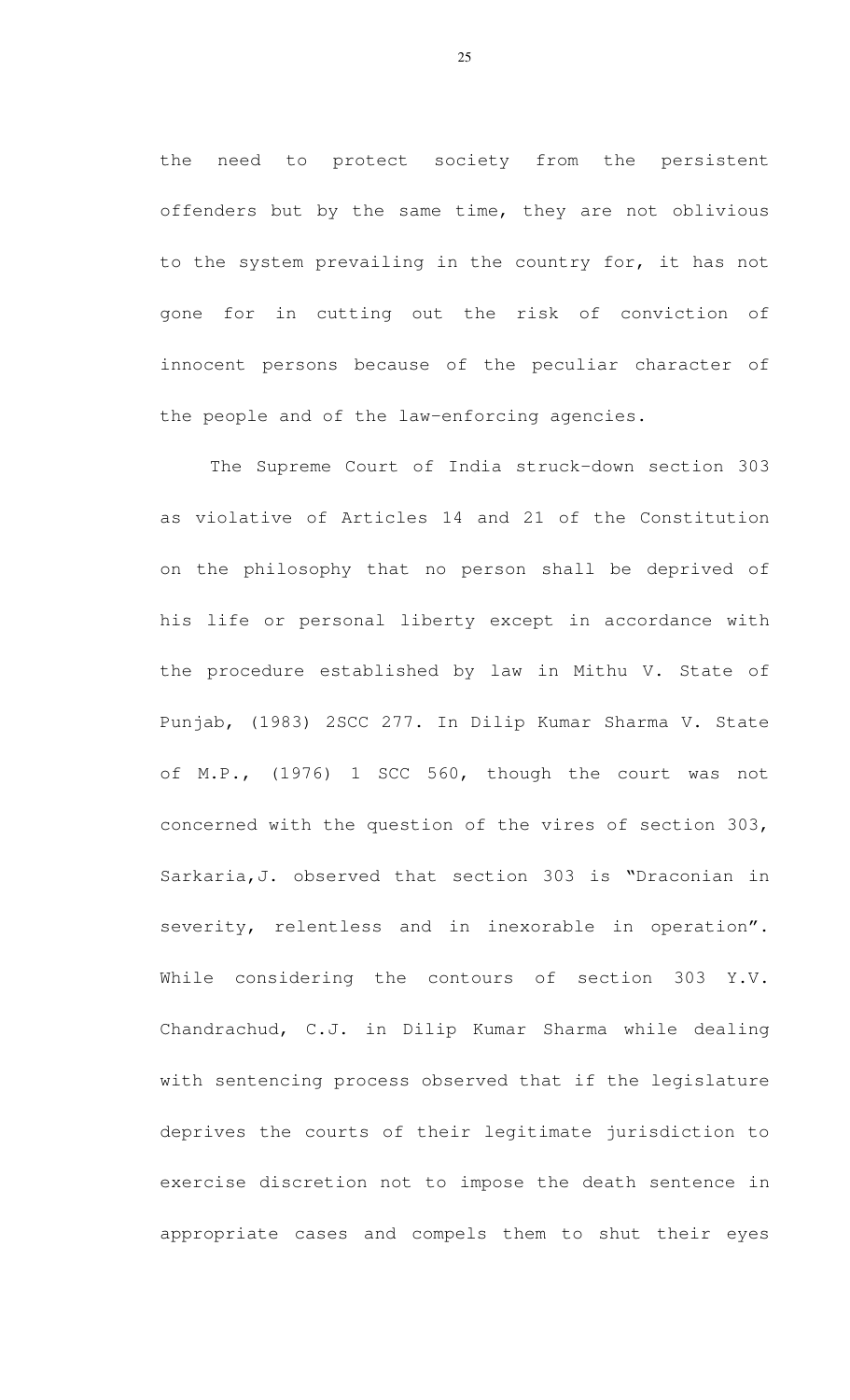the mitigating circumstances is unconstitutional. He observed that the other class of cases in which, the offence of murder is committed by a life convict while he is on parole or on bail may now be taken up for consideration. A life convict who is released on parole or on bail may discover that taking undue a advantage of his absence, a neighbour has established illicit intimacy with his wife. If he finds them in an amorous position and shoots the seducer on the spot, he may stand a fair chance of escaping from the charge of murder, since the provocation is both grave and sudden. But if, on seeing his wife in the act of adultery, he leaves the house, goes to a shop, procures a weapon and returns to kill her paramour, there would be evidence of what is called mens rea, the intention to kill. And since, he was not acting on the spur of the moment and went away to fetch a weapon with murder in his mind, he would be guilty of murder. It was further observed: 'It is a travesty of justice not only to sentence such a person to death but to tell him that he shall not be heard why he should not be sentenced to death. And, in these circumstances, now does the fact that the accused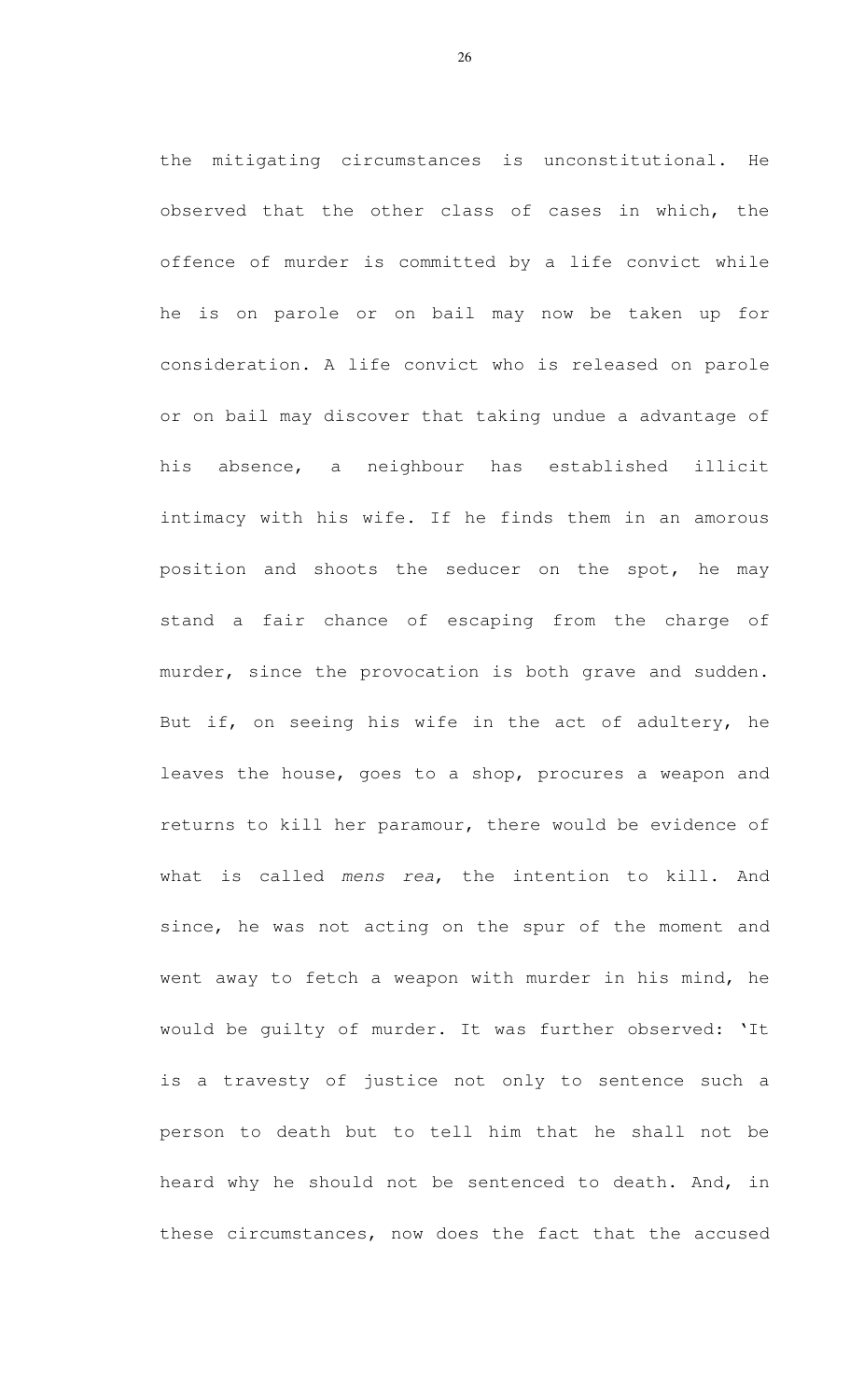was under a sentence of life imprisonment when he committed the murder, justify the law that he must be sentenced to death? In ordinary life, we will not say it about law. It is not reasonable to add insult to injury. But, apart from that, a provision of law which deprives the Court of the use of its wise and beneficent discretion in a matter of life and death, without regard to the circumstances in which the offence was committed and, therefore without regard to the gravity of the offence, cannot but be regarded as harsh, unjust and unfair. It has to be remembered that the measure of punishment for an offence is not afforded by the label which that offence bears, as for example 'theft', 'breach of trust' or 'murder'.

The gravity of the offence furnishes the guideline for punishment and one cannot determine how grave the offence is without having regard to the circumstances in which it was committed, its motivation and its repercussions. He concluded his argument as under: "The legislature cannot make relevant circumstances irrelevant, deprive the courts of their legitimate jurisdiction to exercise their discretion not to impose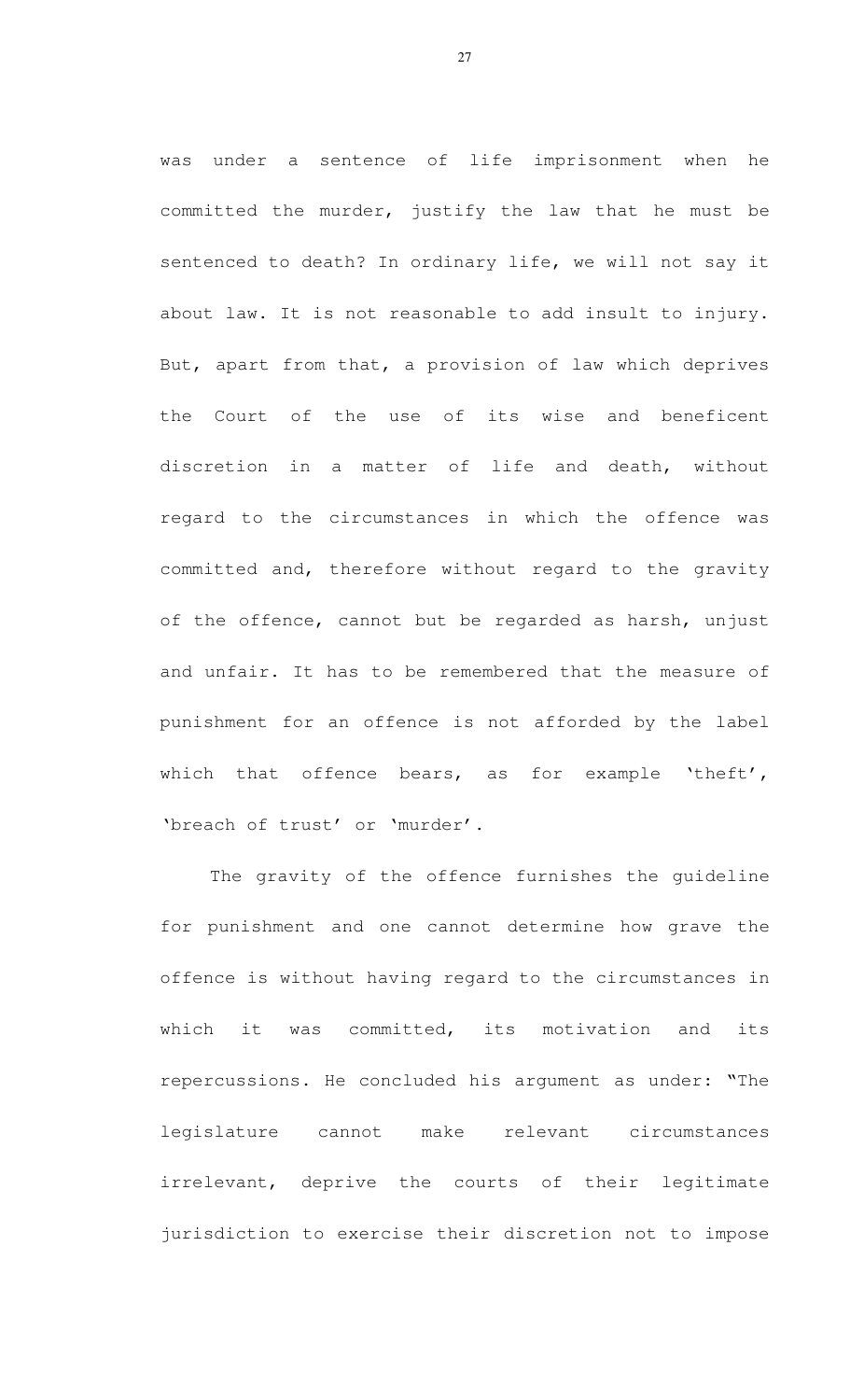the death sentence in appropriate cases, compel them to shut their eyes to mitigating circumstances and inflict upon them the dubious and unconscionable duty of imposing a preordained sentence of death. Equity and good conscience are the hallmarks of justice. The mandatory sentence of death prescribed by Section 303, with no discretion left to the court to have regard to the circumstances which led to the commission of the crime, is a relic of ancient history. For us, law ceases to have respect and relevance when it compels the dispensers of justice to deliver blind verdicts by decreeing that no matter what the circumstances of the crime, the criminal shall be hanged by the neck until he is dead."

 In Jagmohan Singh V. State of UP, (1973) 1SCC 20, one Shivraj Singh, father of Jagbir Singh and cousin of Jagmohan Singh was murdered and one Chhotey Singh was charged for that murder but eventually he was acquitted by the High Court. The ill-feeling between Chhotey Singh and Jagbir Singh, father of Shivraj Singh continued. Both of them were minors at the time of the murder of Shivraj Singh. Jagmohan Singh armed with a pistol and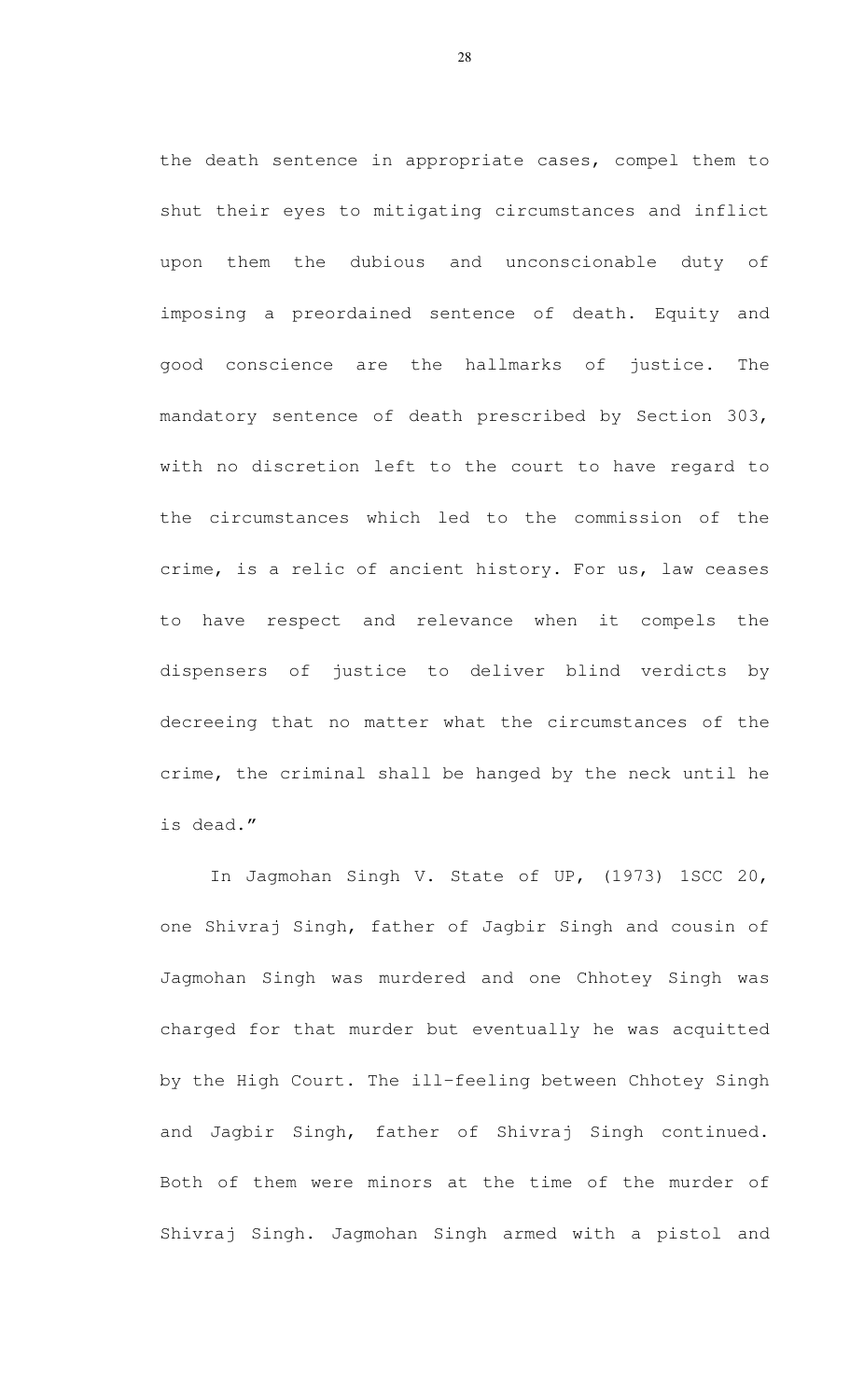Jagbir Singh armed with a lathi concealed themselves in a bajra field emerged there from as Chhotey passed by to go to his field for fetching fodder. Jagmohan Singh asked Chhotey Singh to stop so that the matter between them could be settled once for all. Chhotey Singh being frightened tried to run away but he was chased by Jagmohan Singh and shot in the back who died on the spot. Jagmohan Singh was sentenced to death. The High Court found no extenuating circumstances and confirmed the death sentence. Under the sentencing principle provided in section 367(5) of the Code of Criminal Procedure as stood in India by amendment by Act XXVI of 1955, to award a sentence of death was the normal and a life sentence for reasons to be recorded in writing. This provision was done away by the new Code of 1973, the corresponding provision is section 354(3) and it is left to the discretion of the court whether the death sentence or lesser sentence should be imposed. The judgment shall state the reasons for the sentence to be awarded and in case of sentence of death, the special reasons for such sentence is to be given. It was observed that in India this onerous duty is cast upon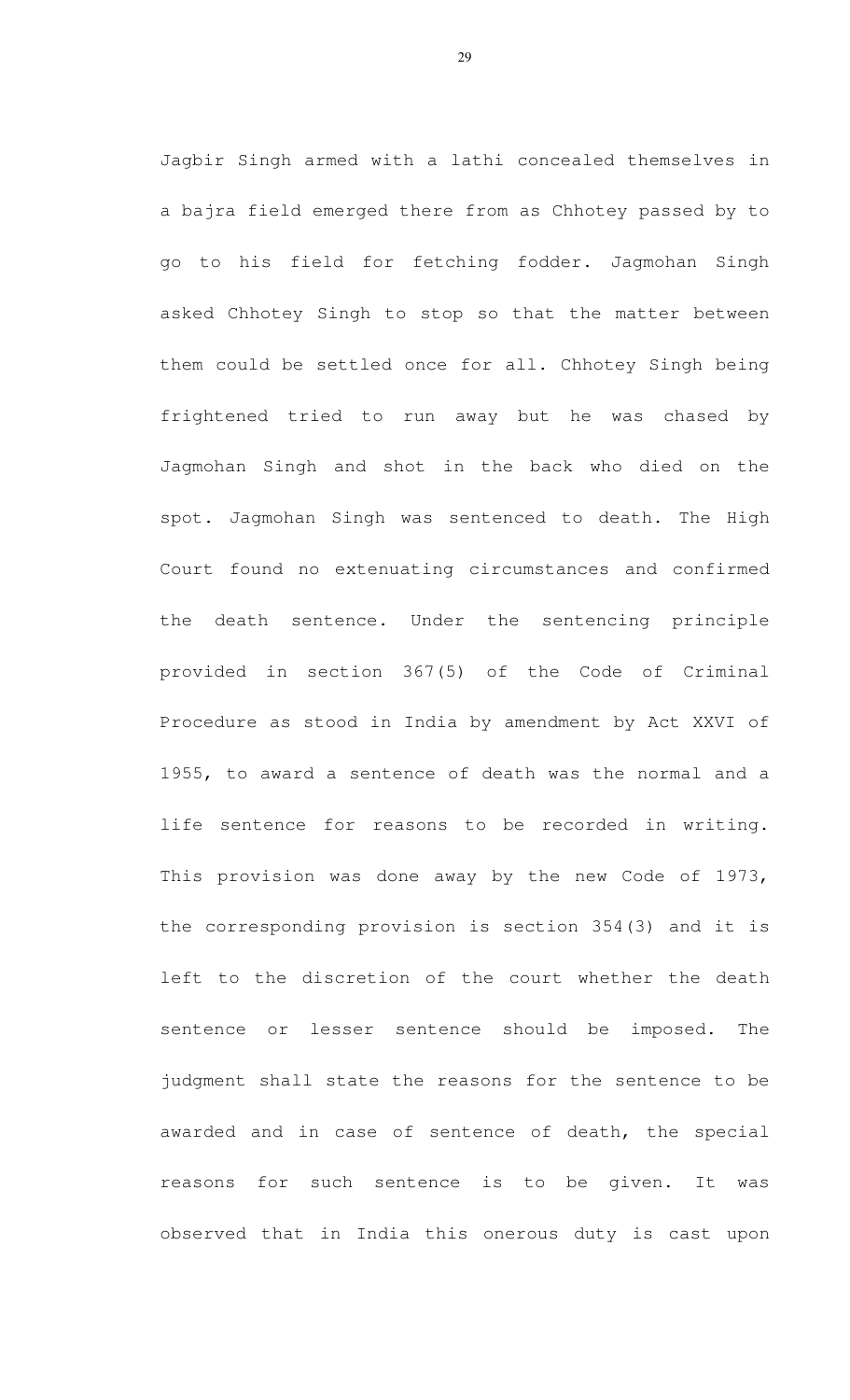Judges and for more than a century the Judges are carrying out this duty under the Indian Penal Code. The impossibility of lying down standards is at the very core of the criminal law as administered in India which invests the Judges with a very wide discretion in the matter of fixing the degree of punishment. That discretion in the matter of sentence as already pointed out, liable to be corrected by superior courts. Laying down of standards to the limited extent possible as was done in the Model Judicial Code would not serve the purpose. The exercise of judicial discretion on wellrecognised principles is, in the final analysis, the safest possible safeguard for the accused.

It was held:

"If the law has given to the Judge a wide discretion in the matter of sentence to be exercised by him after balancing all the aggravating and mitigating circumstances of the crime, it will be impossible to say that there would be at all any discrimination, since facts and circumstances of one case can hardly be the same as the facts and circumstances of another.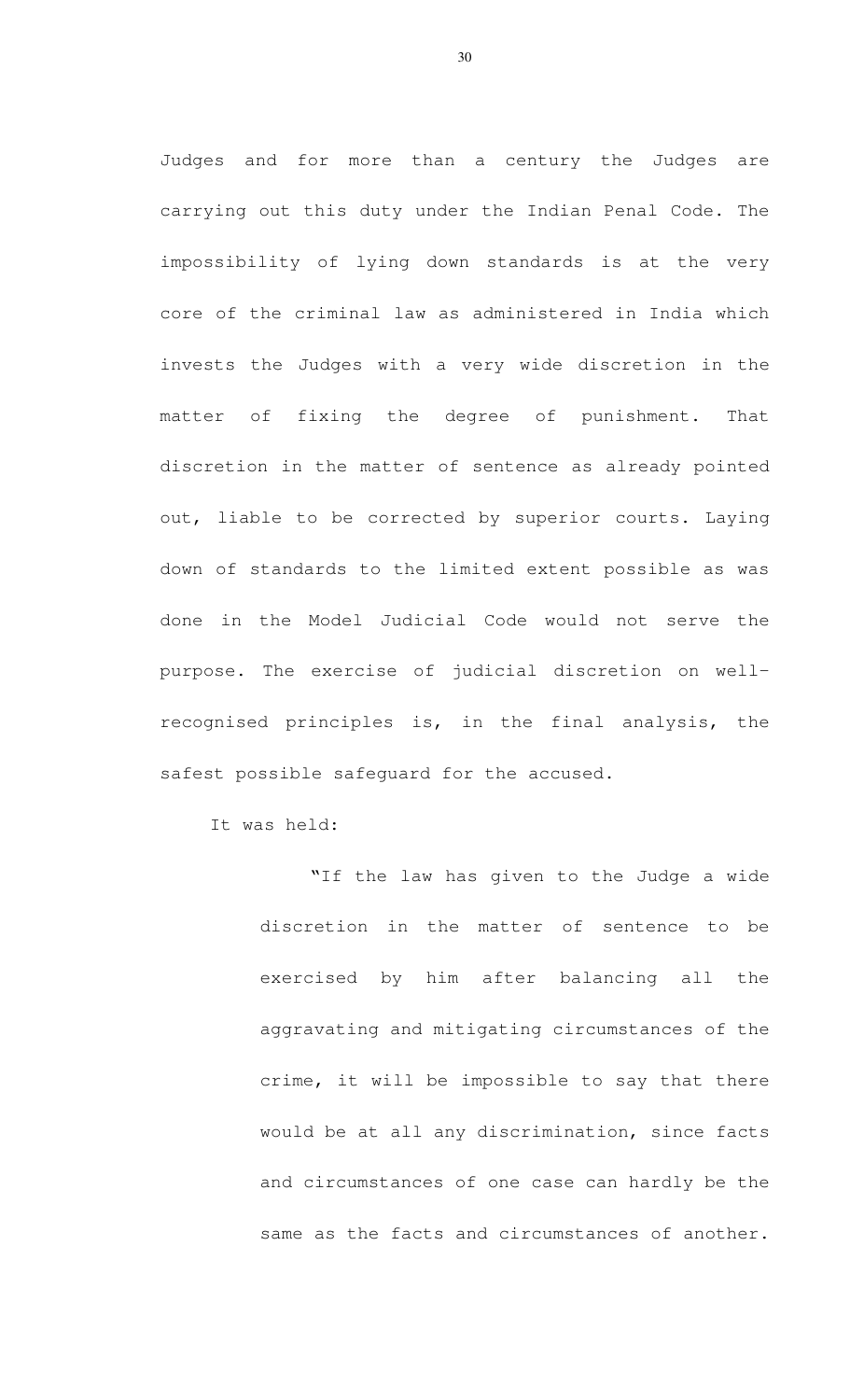.......... The judicial decision must of necessity depend on the facts and circumstances of each particular case and what may superficially appear to be an unequal application of the law may not necessarily amount to a denial of equal protection unless there is shown to be present in it an element of intentional and purposeful discrimination ........ Further, the discretion of judicial officers is not arbitrary and the law provides for revision by superior courts of orders passed by the Subordinate courts. In such circumstances, there is hardly any ground for apprehending any capricious discrimination by judicial tribunals. Crime as crime may appear to be superficially the same but the facts and circumstances of a crime are widely different and since a decision of the court as regards punishment is depended upon a consideration of all the facts and circumstances, there is hardly any ground for challenge under Article 14."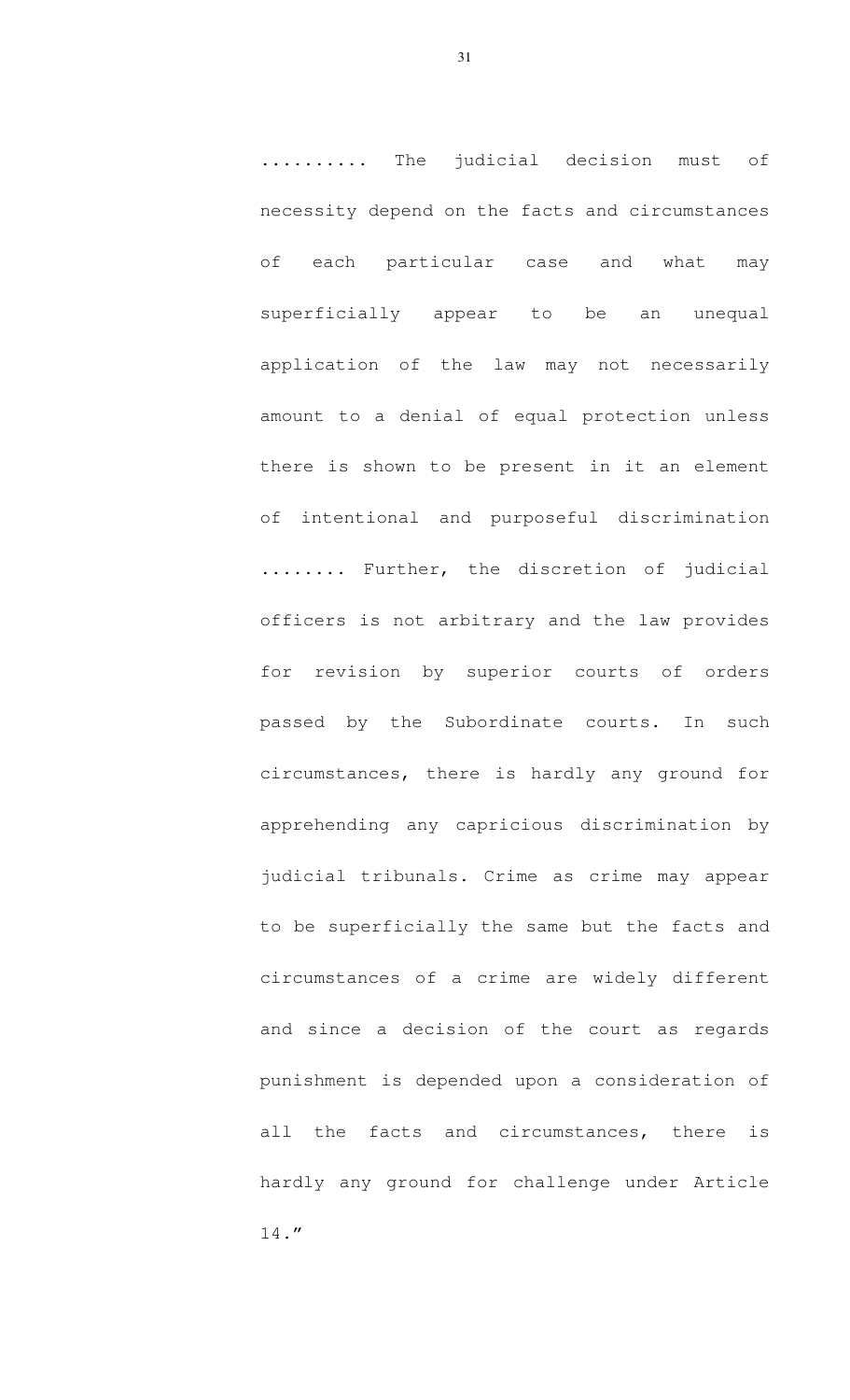The preponderance of the judicial opinion is that the structure of prevailing criminal law underlines the policy that when the legislature has defined an offence with sufficient clarity and prescribed the maximum punishment therefor, a wide discretion in the matter of fixing degree of punishment should be allowed to the court. The policy of the law in giving a very wide discretion in the matter of punishment to the court has its origin in the impossibility of laying down standards. In Jagmohan Singh, an example was given such as, in respect of an offence of criminal breach of trust punishable under section 409, the maximum sentence prescribed is imprisonment for life and the minimum could be as low as one day's imprisonment and fine. It was observed from the above that, if any standard is to be laid down with regard to several kinds of breaches of trust by the persons referred in that section, that would be an impossible task. All that could be reasonably done by the legislature is to tell the court that between the maximum and the minimum prescribed for an offence, it should, on balancing the aggravating and mitigating circumstances as disclosed in the case,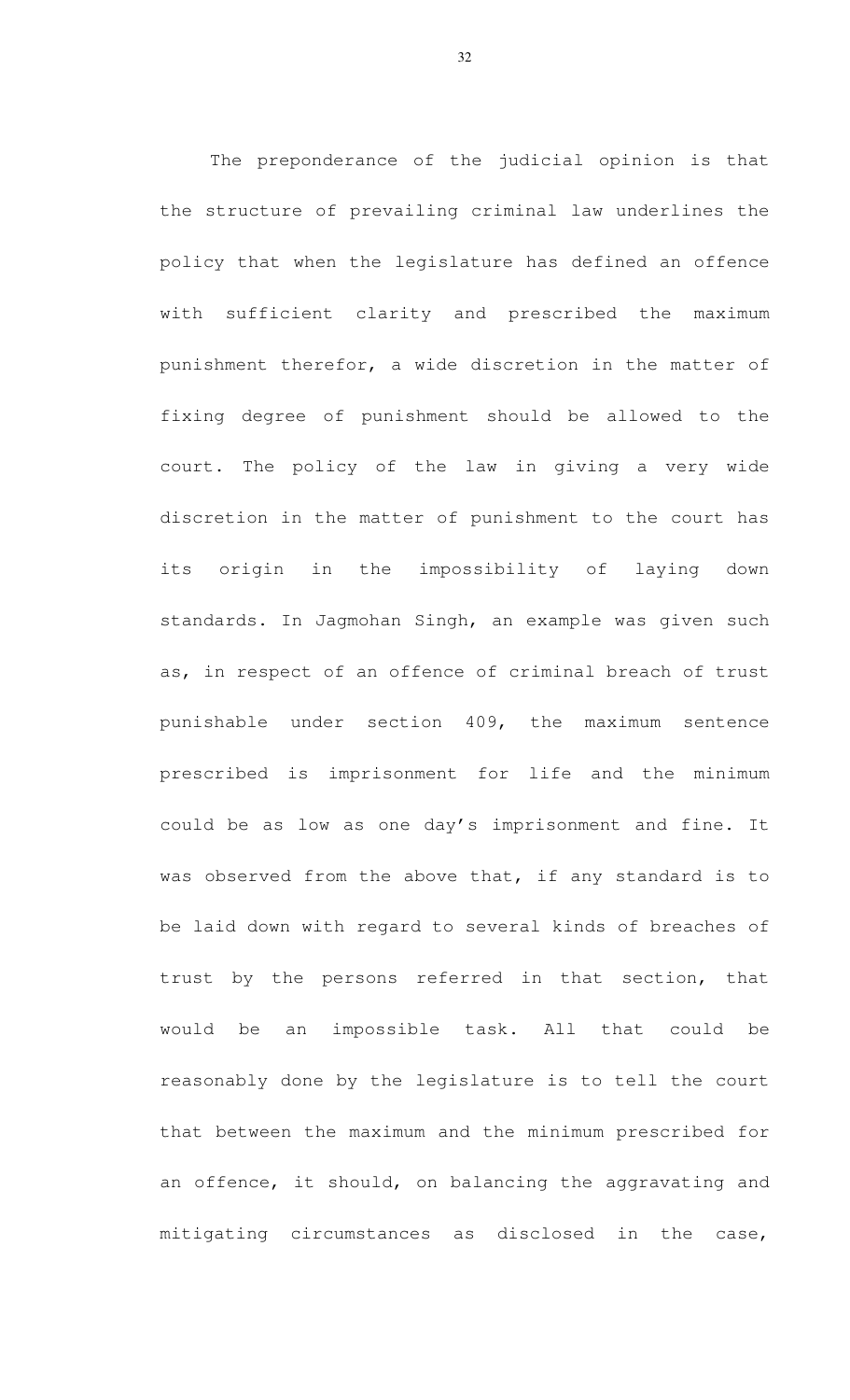judicially decide what would be the appropriate sentence.

The judicial decision must of necessity depend on the facts and circumstances of each particular case and what may superficially appear to be an unequal application of the law may not necessarily amount to a denial of equal protection unless there is shown to be present in it an element of intentional and purposeful discrimination. The discretion reposed on a judicial officer is not arbitrary and the law provides for revision by superior courts. In such circumstances, there is hardly any ground for apprehending factious discrimination by a judicial tribunal. In Jagmohan, the Supreme Court declined to declare death sentence unconstitutional on the reasonings that the court is primarily concerned with all the facts and circumstances in so far as they are relevant to the crime and how it was committed and since at the end of the trial, the offender is liable to be sentenced, all the facts and circumstances bearing upon the crime are legitimately brought to the notice of the court.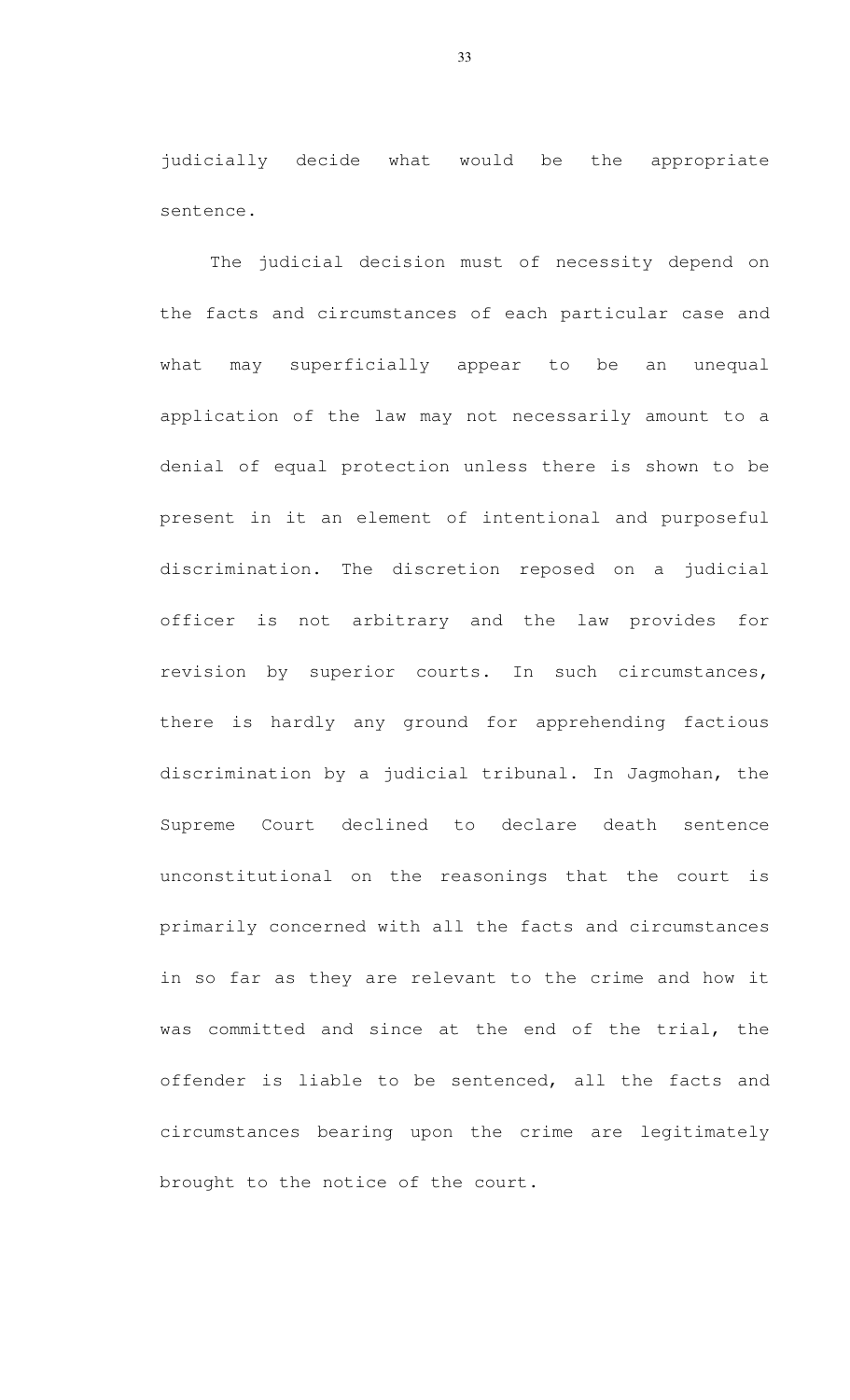In Maneka Gandhi V. Union of India, AIR 1978 SC 597, a seven member constitutional Bench of Supreme Court held that a statute which merely prescribes some kind of procedure for depriving a person of his life or personal liberty cannot ever meet the requirements of Article 21. Article 21 of the Indian Constitution provides no person shall be deprived of his life or personal liberty except according to procedure established by law. Article 32 of our Constitution is couched with similar language.

The High Court Division has stressed upon the case of Bachan Singh V. State of Panjab, (1980) 2 SCC 684. The ratio in the above case is not applicable for, the question involved in that case was with regard to the constitutional validity of death penalty for murder provided in section 302 and the sencing procedure embodied in sub-section (3) of Section 354 of the Code of Criminal procedure corresponding to sub-section (5) of section 367 of our Code with the difference that in the Indian provision, in case of awarding death sentence 'the special reasons for such sentence' must be assigned. Bachan Singh was sentenced to death for the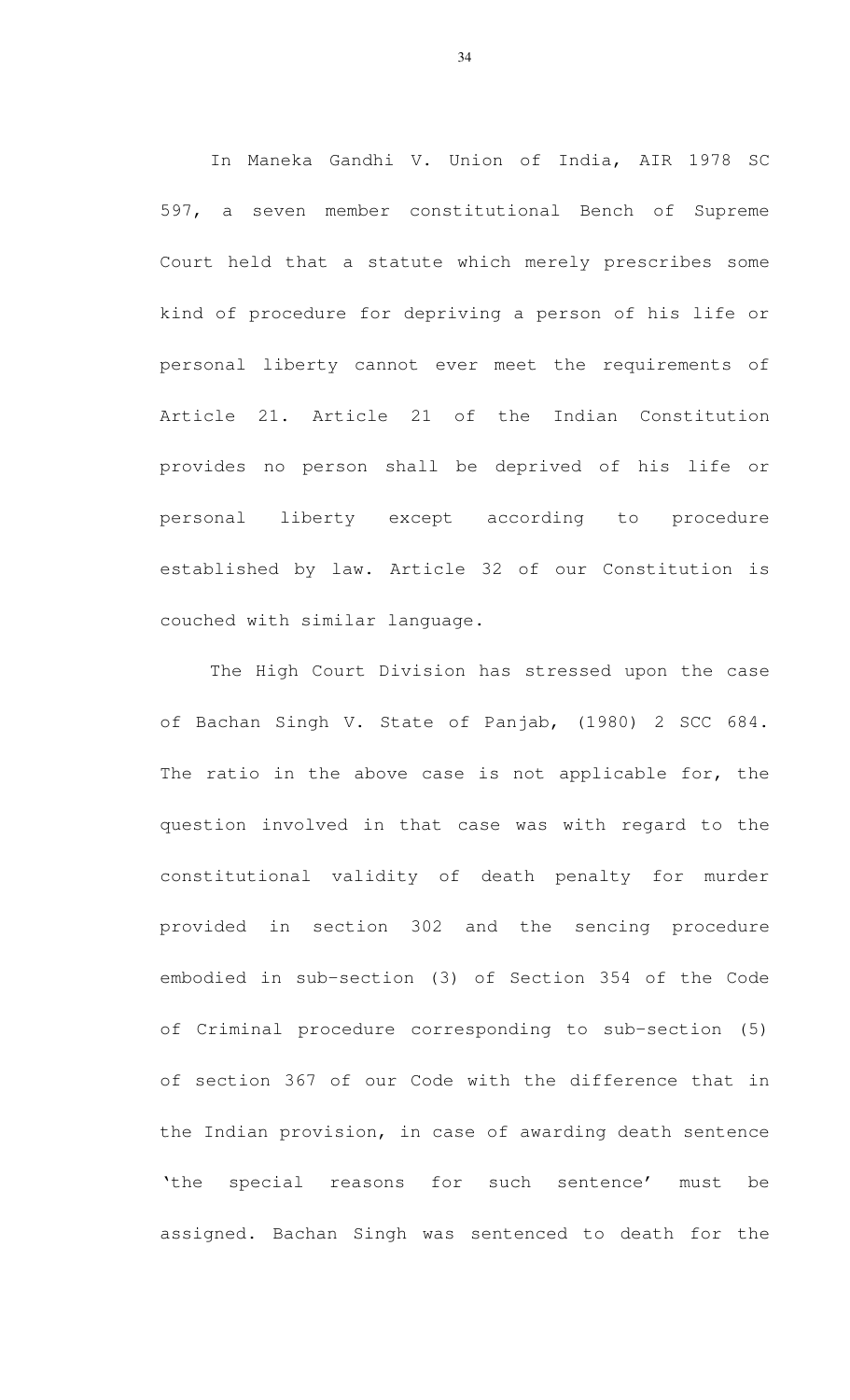murder of three persons. His sentence was confirmed by the High Court. In course of hearing of the leave petition a constitutional point was raised as to the validity of death penalty provided in section 302. A constitutional Bench by majority held that death sentence provided in section 302 of the Penal Code is reasonable and 'in the general public interest, do not offend Article 19, or its 'ithos'; nor do they in any manner violate Article 21 and 14'. It was observed that 'In several countries which have retained death penalty, pre-planned murder for monetary gain, or by an assassin hired for monetary reward is, also, considered a capital offence of the first-degree which, in the absence of ameliorating circumstances, is punishable with death. Such rigid categorization would dangerously overlap the domain of legislative policy. It may necessitate, as it were, a redefinition of murder or its further classification'. Then, it is observed, in some decisions, murder by fire-arm, or an automatic projectile or bomb, or like weapon, the use of which creates a high simultaneous risk of death or injury to more than one person, has also been treated as an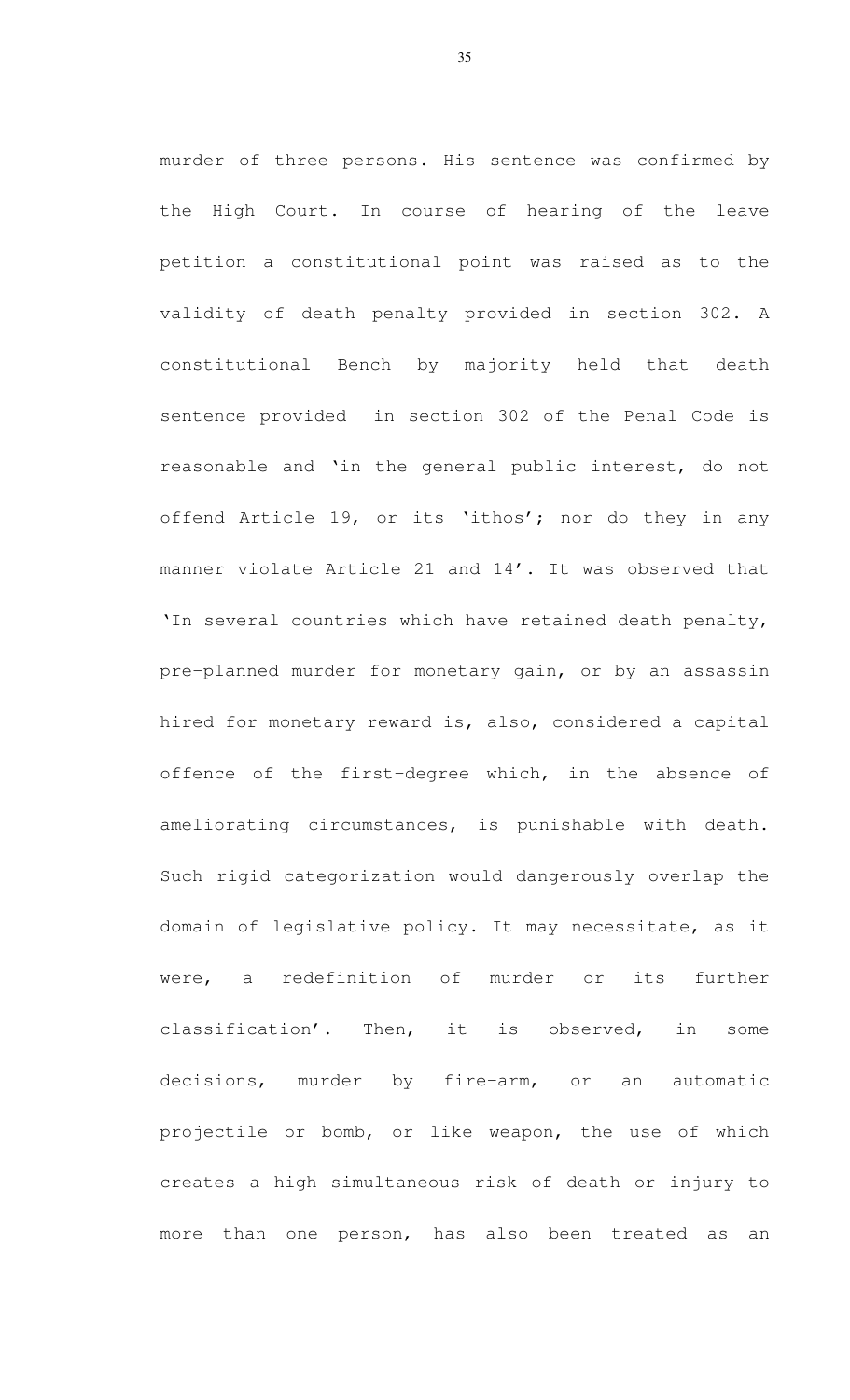aggravated type of offence. No exhaustive enumeration of aggravating circumstances is possible. But this much can be said that in order to qualify for inclusion in the category of aggravating circumstances which may form the basis of special reasons in section 354(3), circumstance found on the facts of a particular case, must evidence aggravation of an abnormal or special degree.

 The position in England as stated in the Halsbury's Laws of England, 4<sup>th</sup> Edition, Vol.11 page 287 Para 481 as follows:

> "A very wide discretion in fixing the degree of punishment is allowed to the trial judge except for the offence of murder, for which the court must pass a sentence of imprisonment for life, and for a limited number of offences in respect of which the penalty is fixed by law including those of offences for which the sentence of death must be pronounced.

> As regards most offences, the policy of the law is to fix a maximum penalty, which is intended only for the worst cases, and to leave to the discretion of the judge the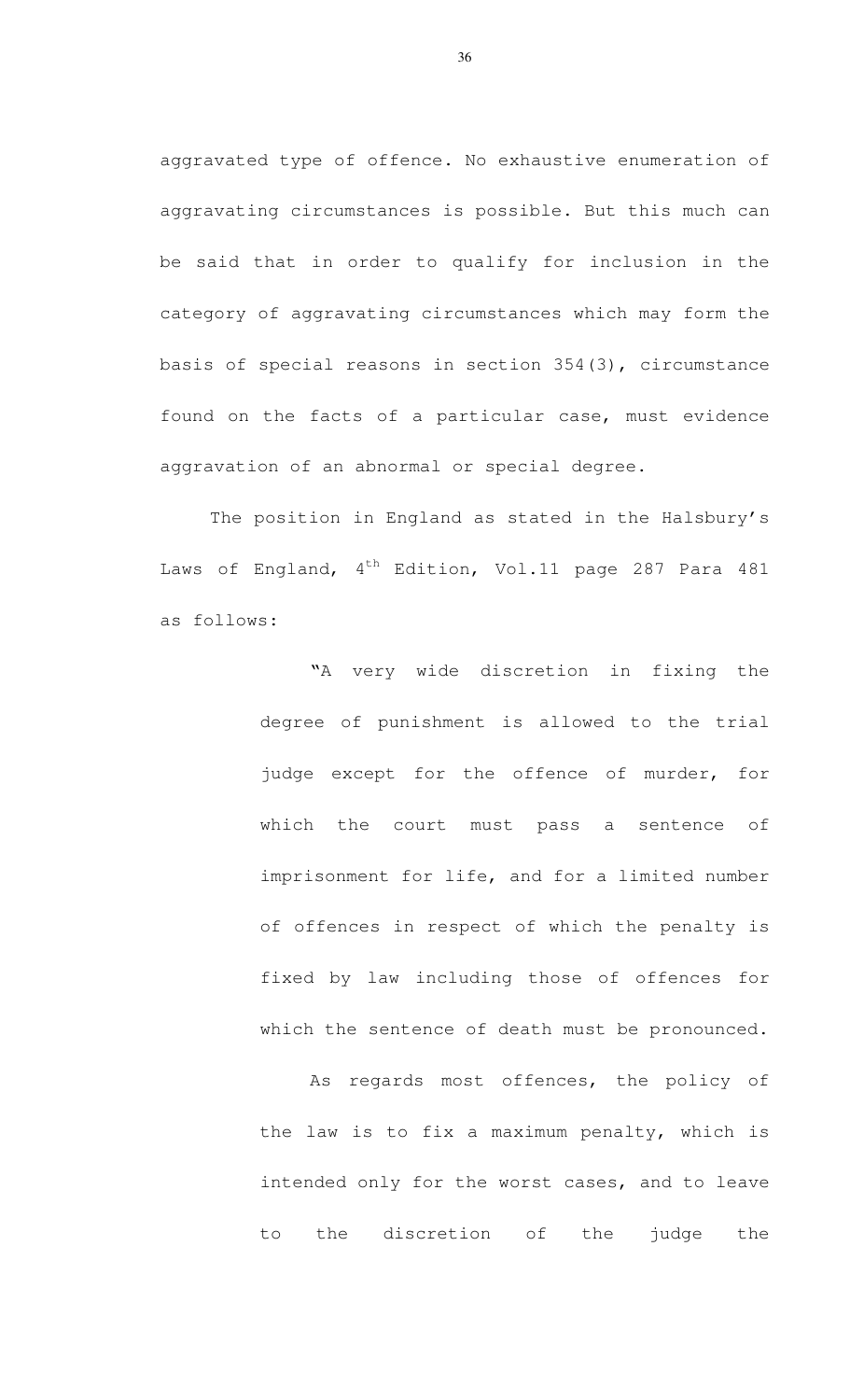determination of the extent to which in a particular case the punishment awarded should approach to or recede from the maximum limit. The exercise of this discretion is a matter of prudence and not of law, but an appeal lies by the leave of the Court of Appeal against any sentence not fixed by law, and, if leave is given, the sentence can be altered by the court. Minimum penalties have in some instances been prescribed by the enactment creating the offence."

 In awarding the maximum sentence in respect of an offence the position of law prevailing in our country is a bit different. It is provided in our Code of Criminal Procedure that if the prosecution wants to award the maximum/enhanced sentence of the offence charged with against an offender, it shall be stated in the charge the fact of his previous conviction of any offence or the punishment of a different kind for a subsequent offence, the date and place of previous conviction. However a statement of previous conviction in the charge is not necessary where such conviction is to be taken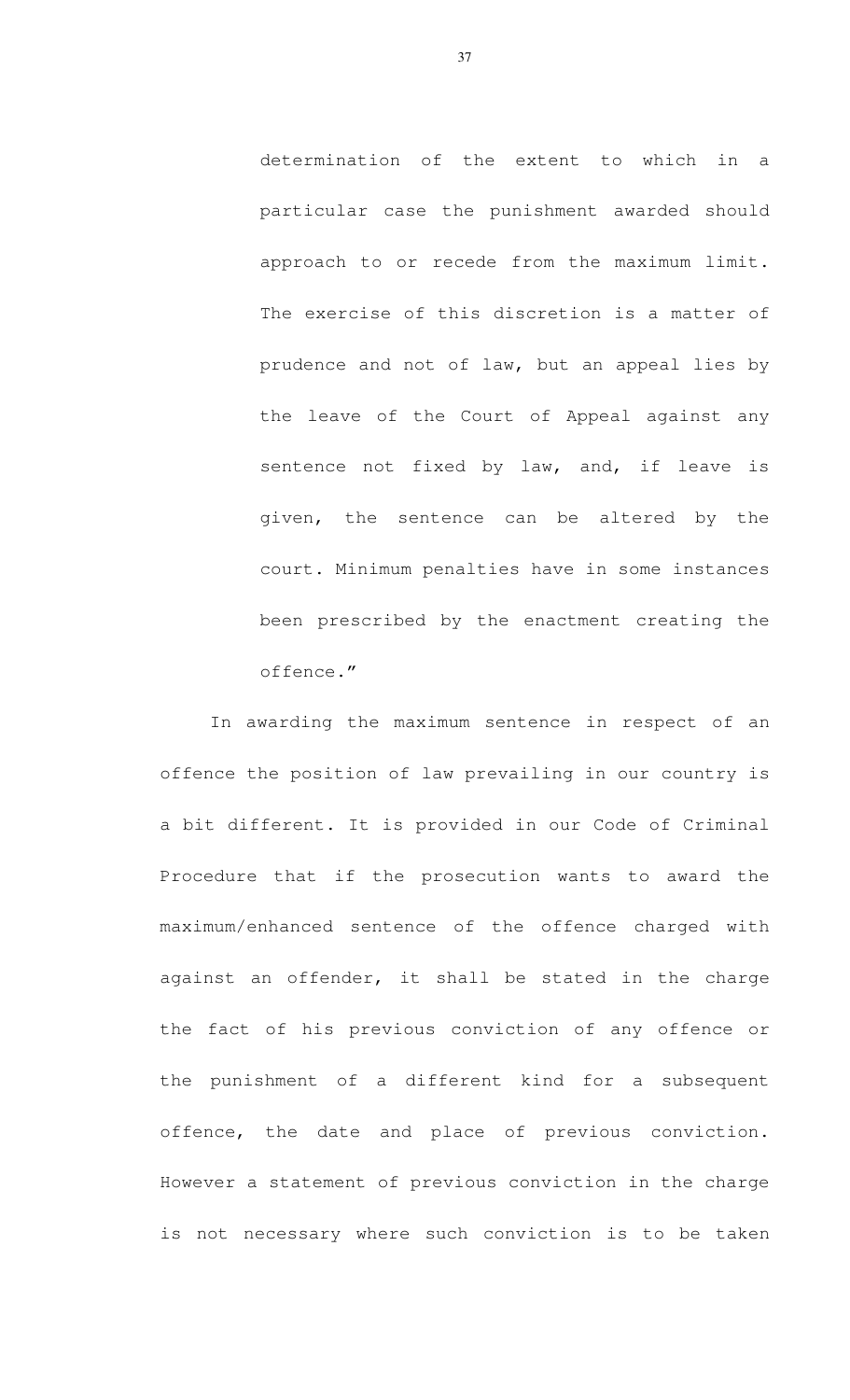into consideration, not for the purpose of awarding enhanced sentence under section 75 of the Penal Code but merely for the purpose of the punishment to be awarded within the maximum fixed for the offence charged. This however does not deter the court or tribunal to award maximum sentence if the act of the offender is intentional and brutal one.

 In 1974 the North Carolina State, USA, the general assembly modified to statute making death the mandatory sentence for all persons convicted of first decree murder. In James Tyone Woodson and Luby Waxton V. State of North Carolina, 428 US 280, the offenders were convicted of the first degree murder in view of their participation in an armed robbery of a food store. In the course of committing the crime a cashier was killed and a customer was severely wounded. The offenders were found guilty of the charges and sentenced to death. The Supreme Court of North Carolina affirmed the same. The U.S. Supreme Court granted leave to examine the question of whether imposition of death penalty in that case constituted a violation of the Eighth and Fourteenth Amendments of the U.S. Constitution. Stewart,J. speaking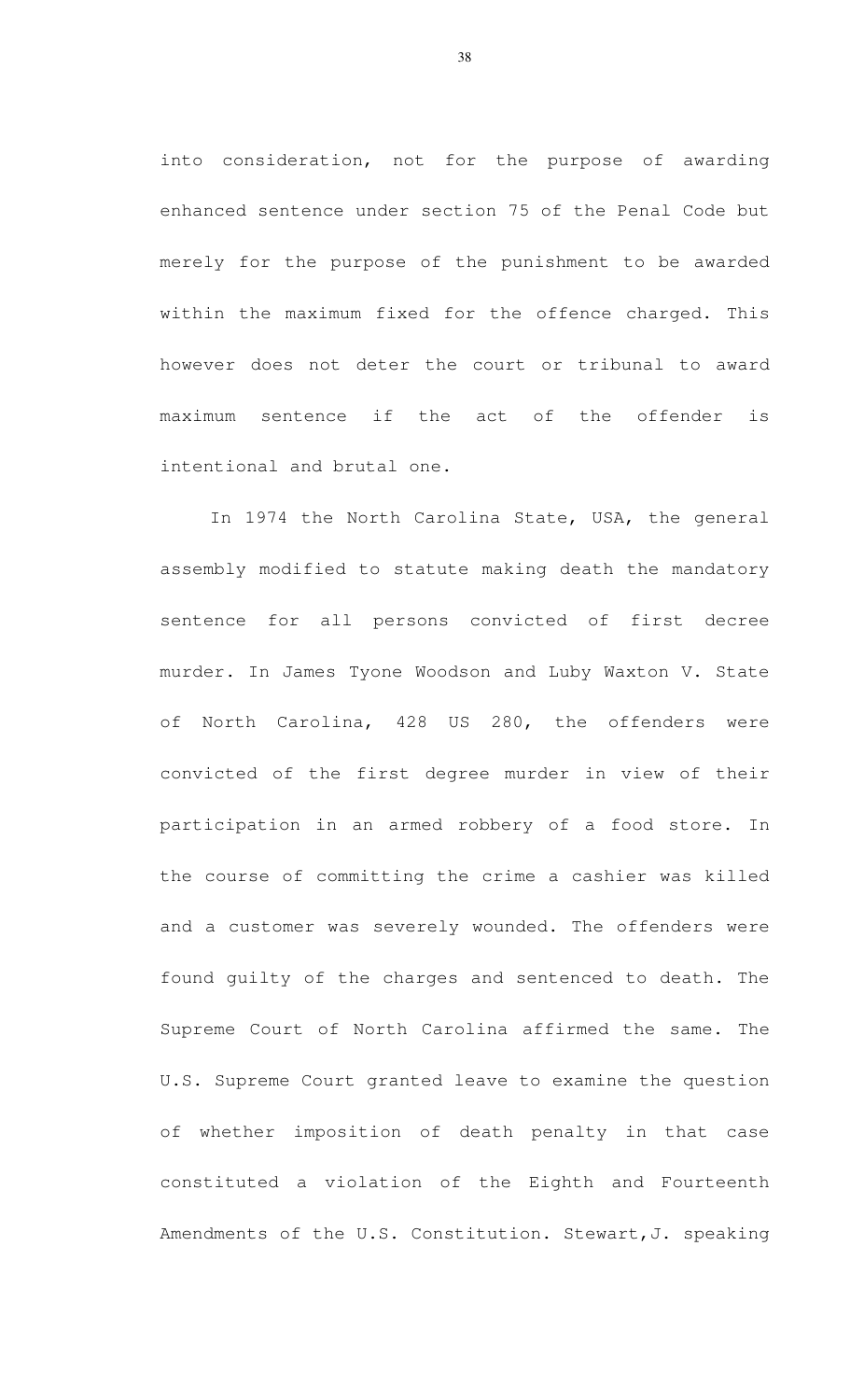for the court held that the said mandatory death sentence was unconstitutional and violated the Eighth Amendment observing that:

> "A process that accords no significance to relevant facets of the character and record of the individual offender or the circumstances of the particular offense excludes from consideration in fixing the ultimate punishment of death the possibility of compassionate or mitigating frailties of humankind. It treats all persons convicted of a designate offence not as uniquely individual human beings, but as members of a faceless, undifferentiated mass to be subjected to the blind infliction of the penalty of death. ...... While the prevailing practice of individualizing sentencing determinations generally reflects simply enlightened policy rather than a constitutional imperative, we believe that in capital cases the fundamental respect for humanity underlying the Eight Amendment, see Trop V. Dulles, 356 US, at 100, 2 I.Ed.2d 630, 78 S Ct 590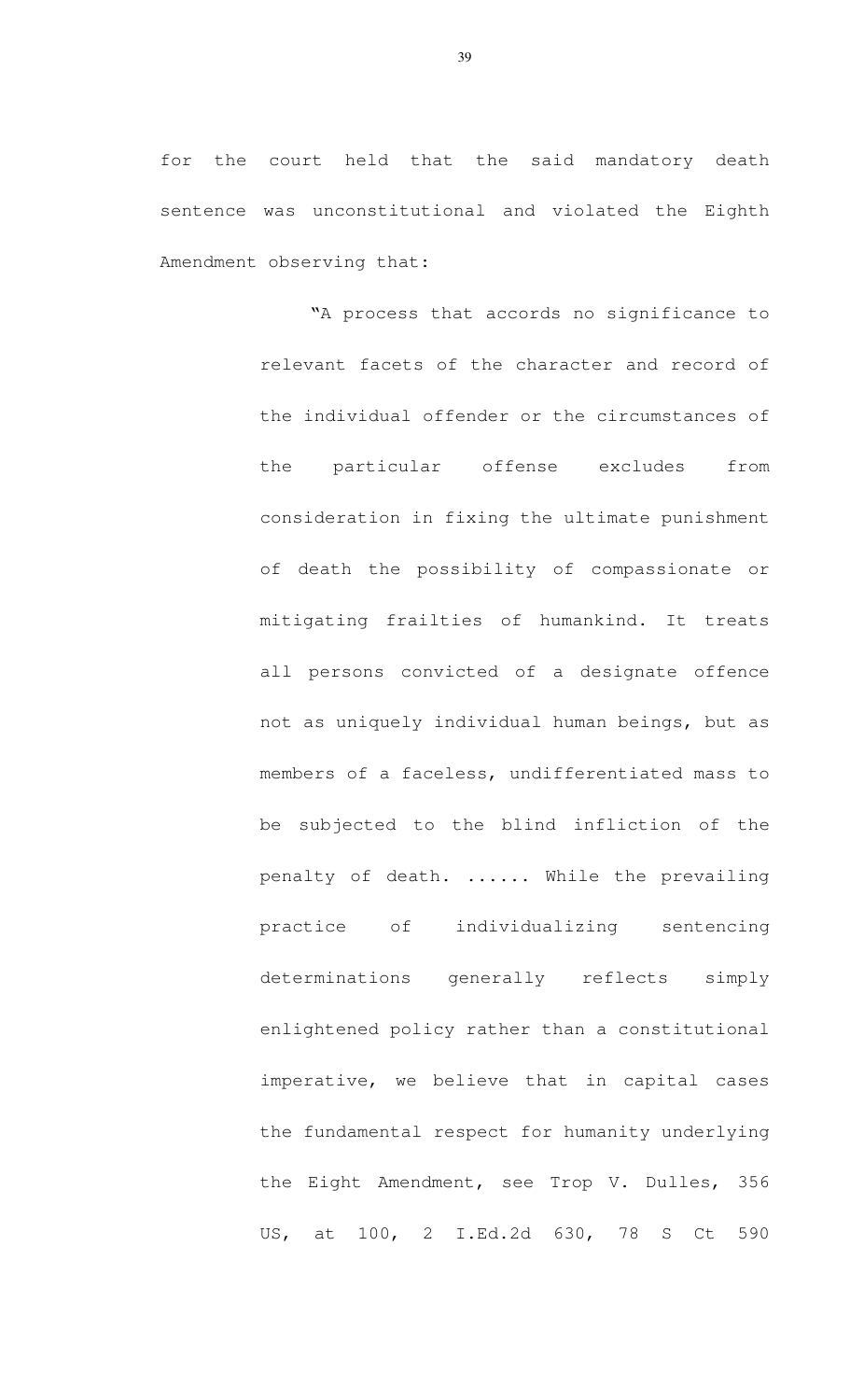(plurality opinion), requires consideration of the character and record of the individual offender and the circumstances of the particular offense as a constitutionally indispensable part of the process of inflicting the penalty of death .... This conclusion rests squarely on the predicate that the penalty of death is qualitatively different from a sentence of imprisonment, however long. Death, in its finality, differs more from life imprisonment than a 100-year prison term differs from one of only a year or two. Because of that qualitative difference, there is a corresponding difference in the need for reliability in the determination that death is the appropriate punishment in a specific case."

In Ong Aha Chuan V. Public Prosecutor, (1981) AC 648, for trafficking heroin in Singapore, the accused persons were sentenced to death and there was mandatory death sentence for trafficking drug in schedule II of section 29. The conviction was challenged on the ground that section 29 of schedule II providing mandatory death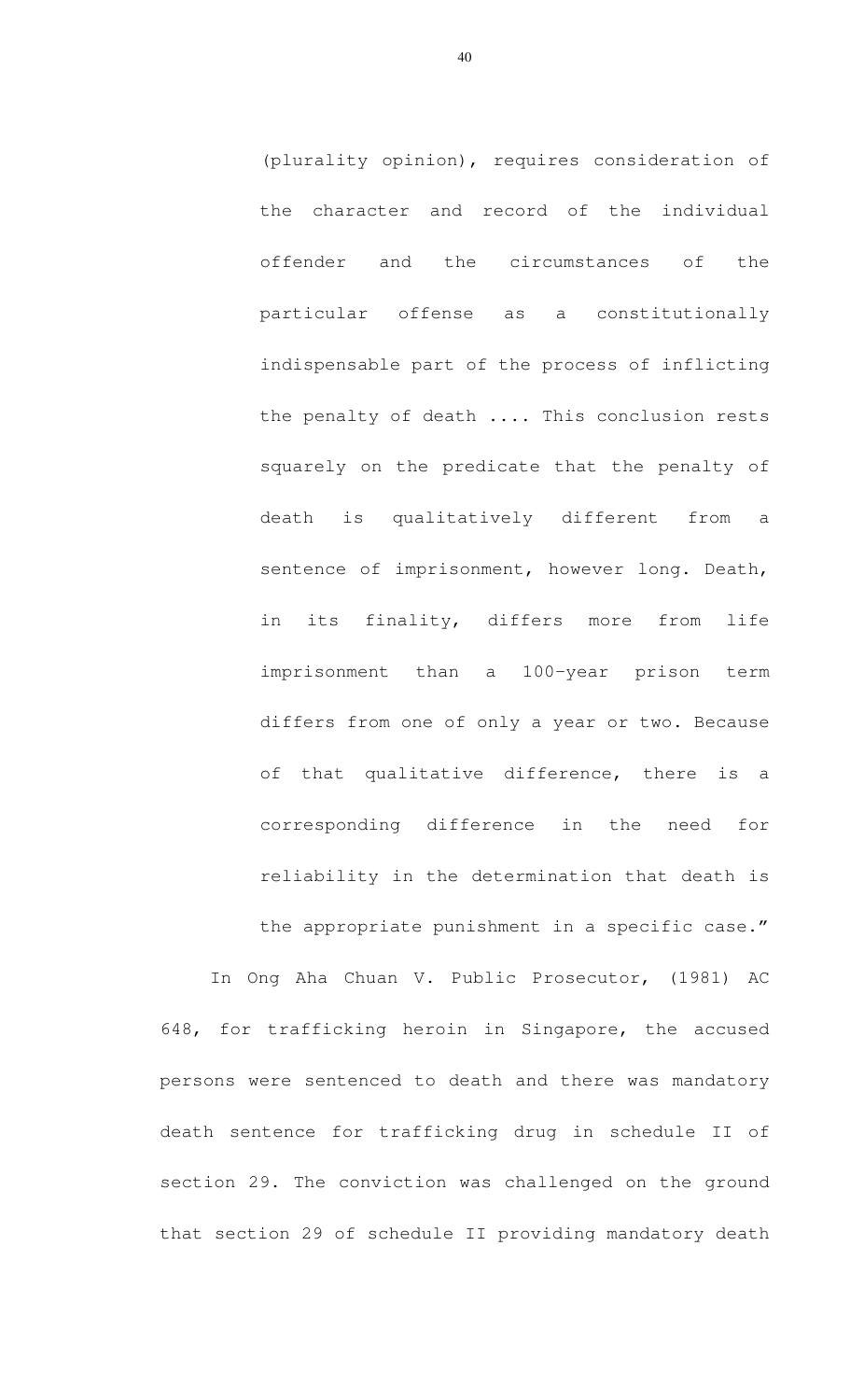sentence for possession of such quantity of drug was unconstitutional. The Privy Council was of the view that there was nothing unconstitutional in the provision for a mandatory death penalty for trafficking in significant quantity of heroin holding that the quantity that attracts death penalty is so high as to rule out the notion that it is the kind of crime that might be committed by a good hearted Samaritan out of the kindness of his heart as was suggested in the course of argument. It was on the basis of Singapore's Constitution that does not have a comparable provision like the Eighth Amendment of the American Constitution relating to cruel and unusual punishment. It was observed that:

> "Whenever a criminal law provides for a mandatory sentence for an offence there is a possibility that there may be considerable variation in moral blameworthiness, despite the similarity in legal guilt offenders upon whom the same mandatory sentence must be passed. In the case of murder, a crime that is often committed in the heat of passion, the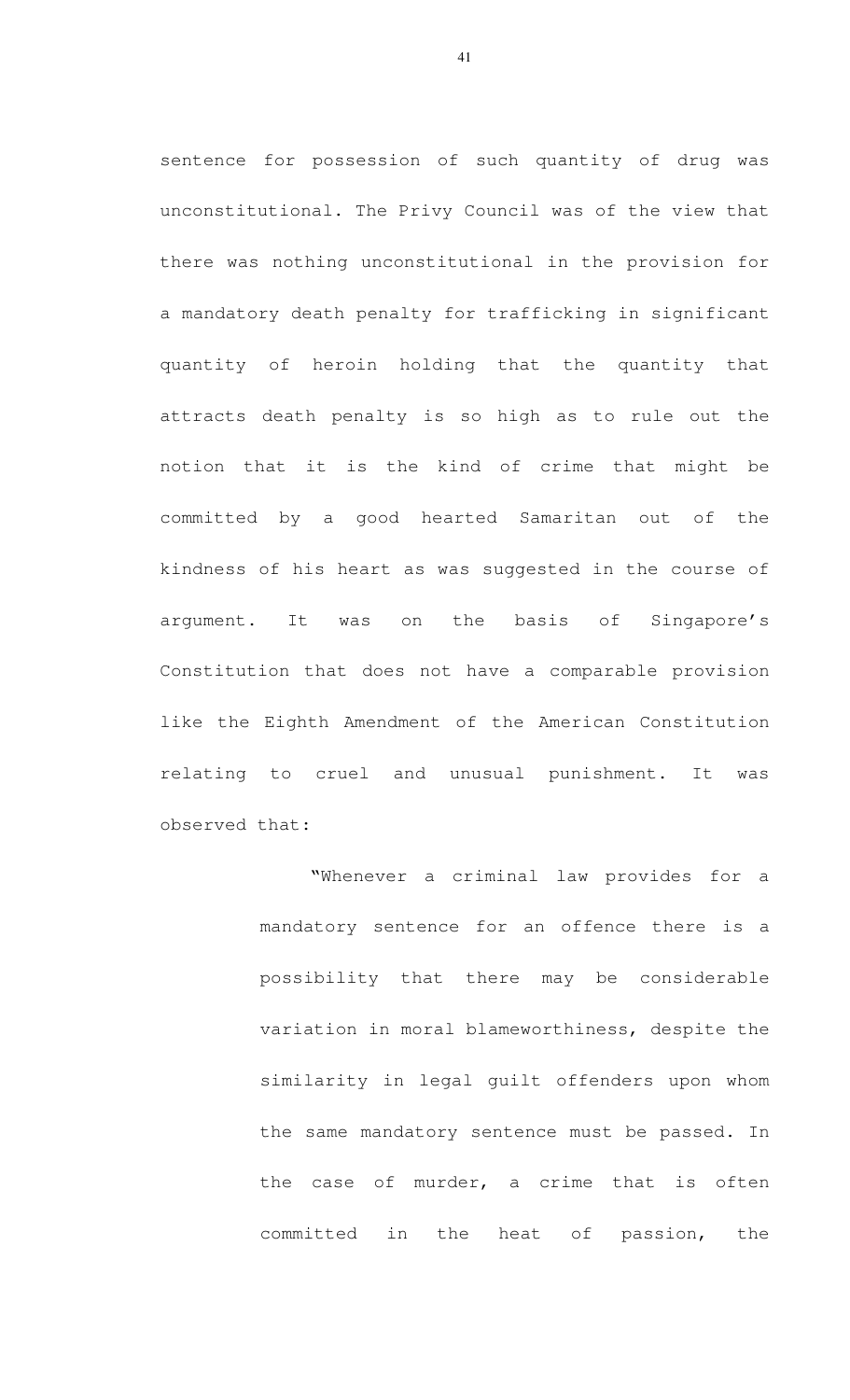likelihood of this is very real; it is perhaps more theoretical than real in the case of large scale trafficking in drugs, a crime of which the motive is cold calculated with equal punitive treatment for similar legal guilt."

So the Privy Council distinguished the case and was of the view that the accused deserved death sentence as they carried drug intentionally and that the social object of the Drug Act is to prevent the growth of drug addiction in Singapore by stamping out the illegal drug trade, in particular, the trade of those most dangerously addictive drugs, heroin and morphine.

The High Court Division heavily relied upon the opinions expressed by the Judicial Committee of the Privy Council in Patrick Reyes. Patrick Reyes shot death of Wayne Garbutt and his wife Evekyn. He was tried on two counts of murder and sentenced to death on each count as required by the law of Belize. His appeal was dismissed and petition for special leave was also dismissed by the Judicial Committee, but it granted leave to raise constitutional points namely; the constitutionality of the mandatory death penalty, which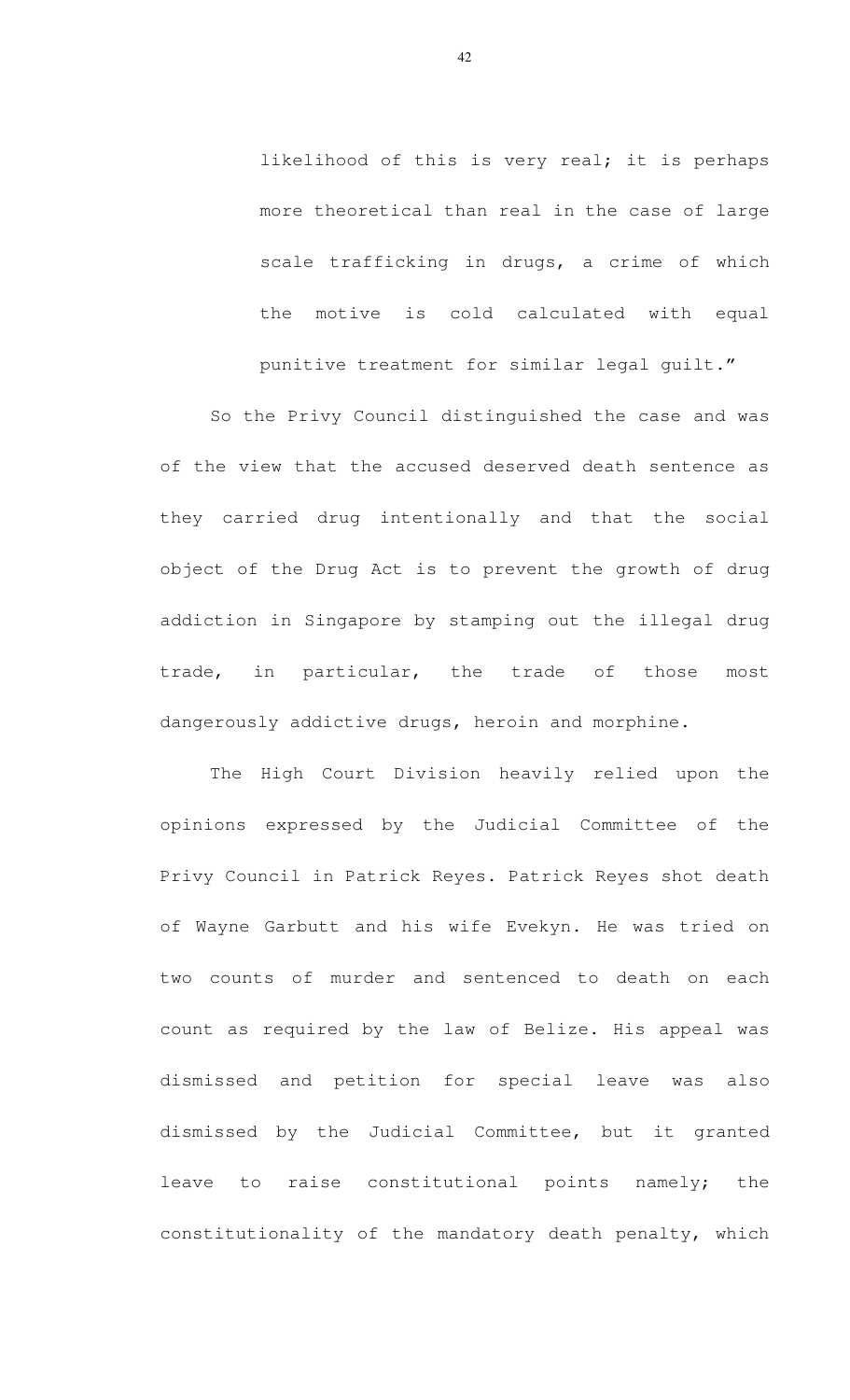is said to infringe both the protection against subjection to inhuman or degrading punishment or other treatment under section 7 of the Constitution of Belize and the right to life is protected by sections 3 and 4. Section 102 of the Criminal Code provided 'Every person who commits murder shall suffer death'. By section 114 of the Code proof of murder requires proof of an intention to kill and in succeeding sections defences of diminished responsibility and provocation are provided. A proviso was added to section 102 of the Code in 1994 as under:

> "Provided that in the case of a class B murder (but not in the case of a class A murder), the court may, where there are special extenuating circumstances which shall be recorded in writing, and after taking into consideration any recommendations or plea for mercy which the jury hearing the case may wish to make in that behalf, refrain from imposing a death sentence and in lieu thereof shall sentence the convicted person to imprisonment for life."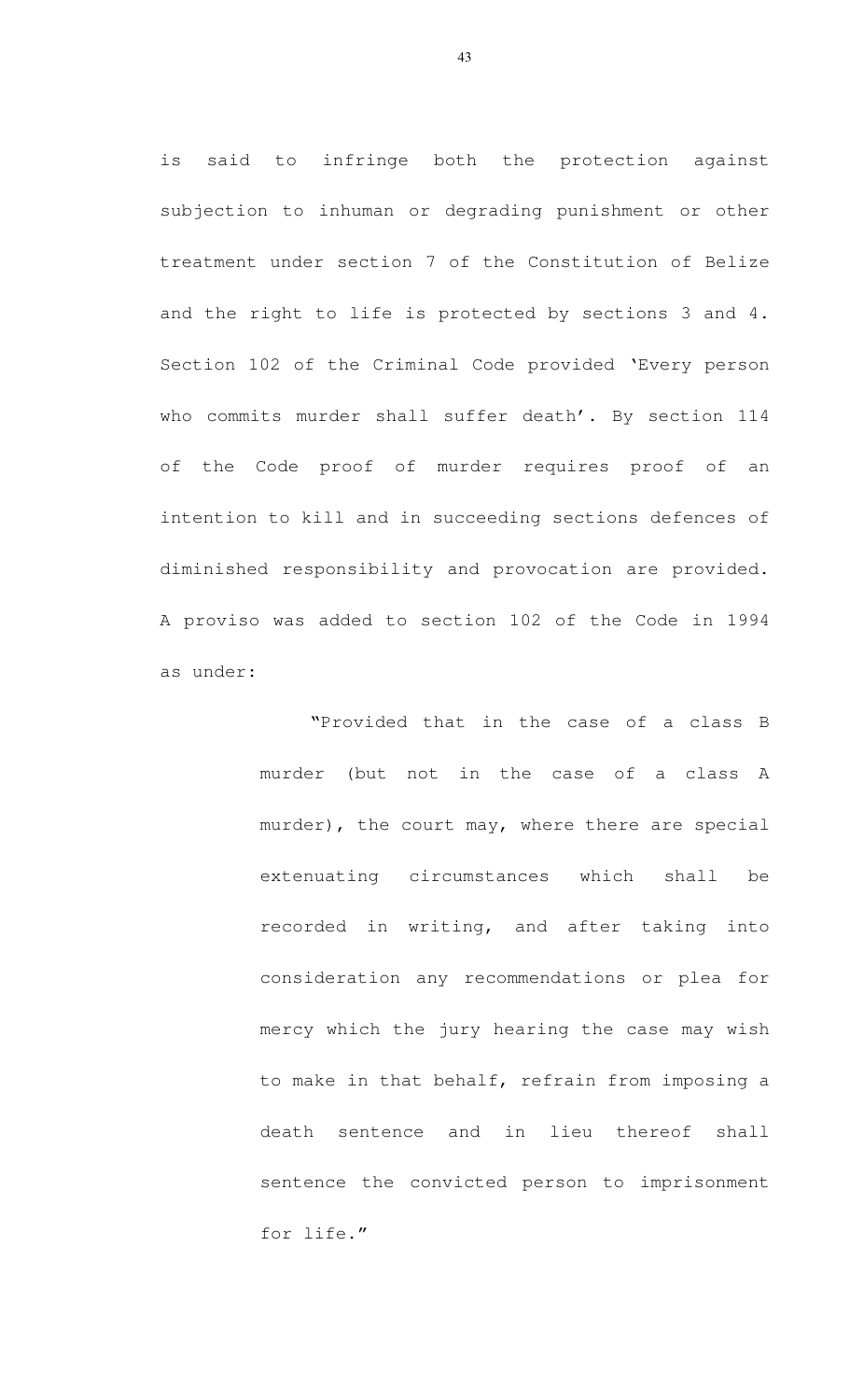This section was further amended by adding two subsections:

> (2) The proviso to sub-section (1) above shall have effect notwithstanding the rule of law or practice which may prohibit a jury from making recommendations as to the sentence to be awarded to a convicted person.

> > (3) For the purpose of this section- 'Class A murder means:- (a) ...................... (b) any murder committed by shooting or by causing and explosion; (c) ...................... (d) ...................... (e) ...................... (f) ......................

The Judicial Committee of the Privy Council observed that the provision requiring sentence of death to be passed on the defendant on his conviction of murder by shooting subjected him to inhuman or degrading punishment or other treatment incompatible with his right under section 7 of the Constitution in that it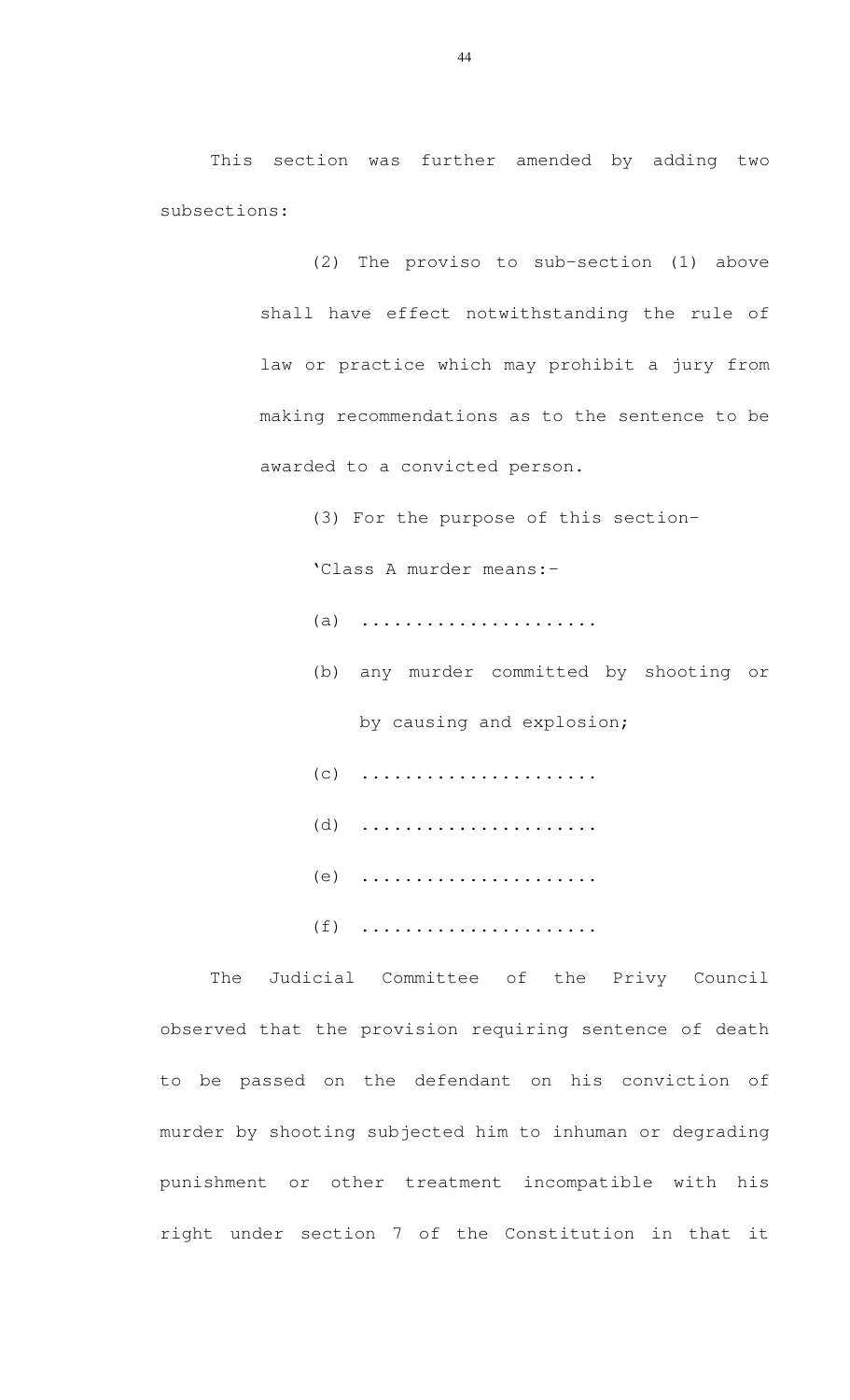required sentence of death to be passed and precluded any judicial consideration of the humanity of condemning him to death. The use of firearms by dangerous and aggressive criminals is an undoubted social evil and, so long as the death penalty is retained, there may well be murders by shooting which justify the ultimate penalty. But there will also be murders of quite a different character (for instance, murders arising from sudden quarrels within a family, or between neighbours, involving the use of a firearm legitimately owned for no criminal or aggressive purpose) in which the death penalty would be plainly excessive and disproportionate. In a crime of this kind there may well be matters relating both to the offence and the offender which ought properly to be considered before sentence is passed. To deny the offender the opportunity, before sentence is passed, to seek to persuade the court that in all the circumstances to condemn him to death would be disproportionate and inappropriate is to treat him as no harm being should be treated and thus to deny his basic humanity, the core of the right which section 7 exists to protect.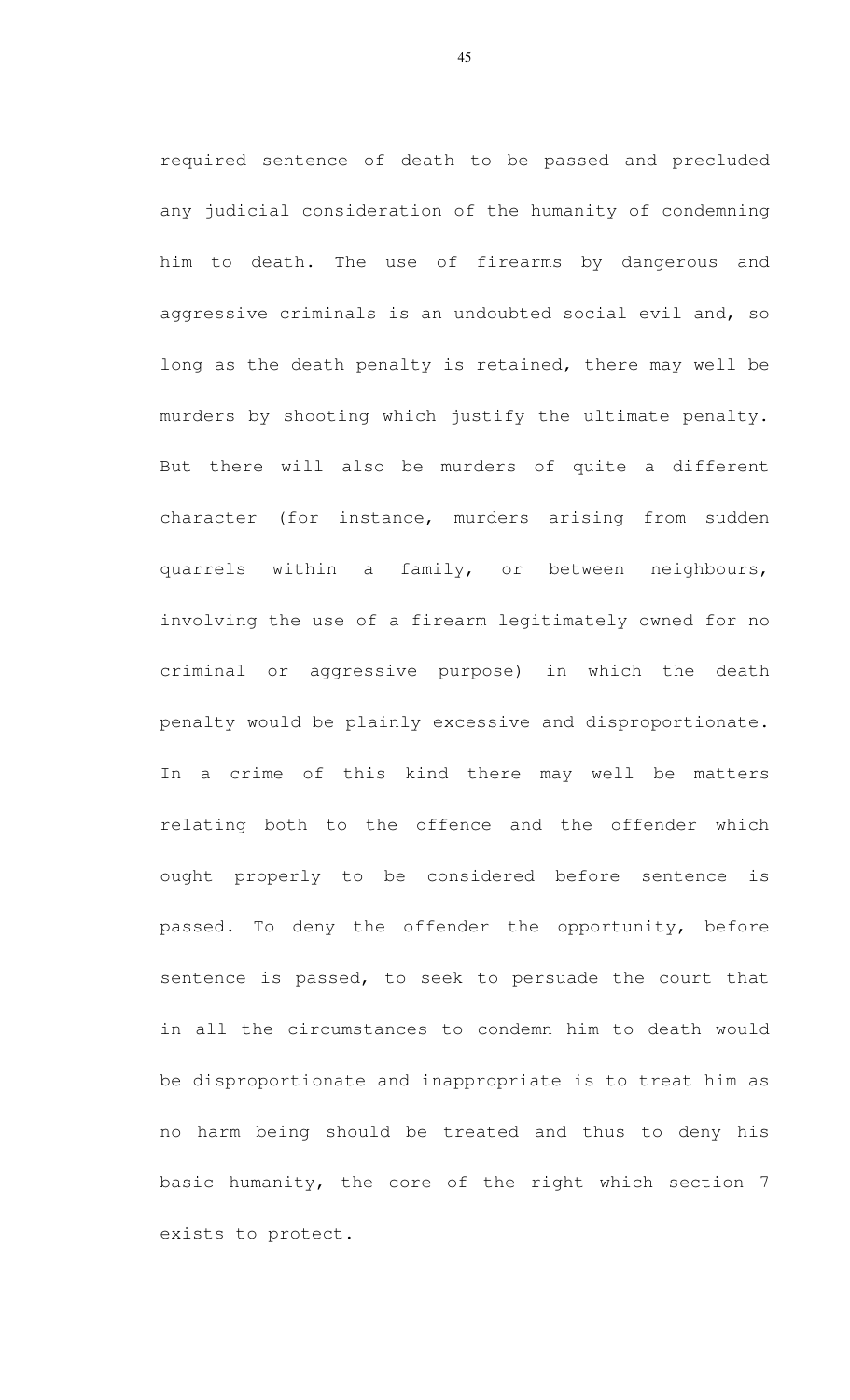It was further observed that Mercy, in its first meaning given by the Oxford English Dictionary, means forbearance and compassion shown by one person to another who is in his power and who has no claim to receive kindness. Both in language and literature mercy and justice are contrasted. The administration of justice involves the determination of what punishment a transgressor deserves, the fixing of the appropriate sentence for the crime. The grant of mercy involves the determination that a transgressor need not suffer the punishment he deserves, that the appropriate sentence may for some reason be remitted, the former is a judicial, the latter an executive, responsibility ..... It has been repeatedly held that not only determination of guilt but also determination of the appropriate measures of punishment are judicial not executive functions. The Judicial Committed held as under:

> "It follows that the decision as to the appropriate penalty to impose in the case of murder should be taken by the judge after hearing submissions and, where appropriate, evidence on the matter. In reaching and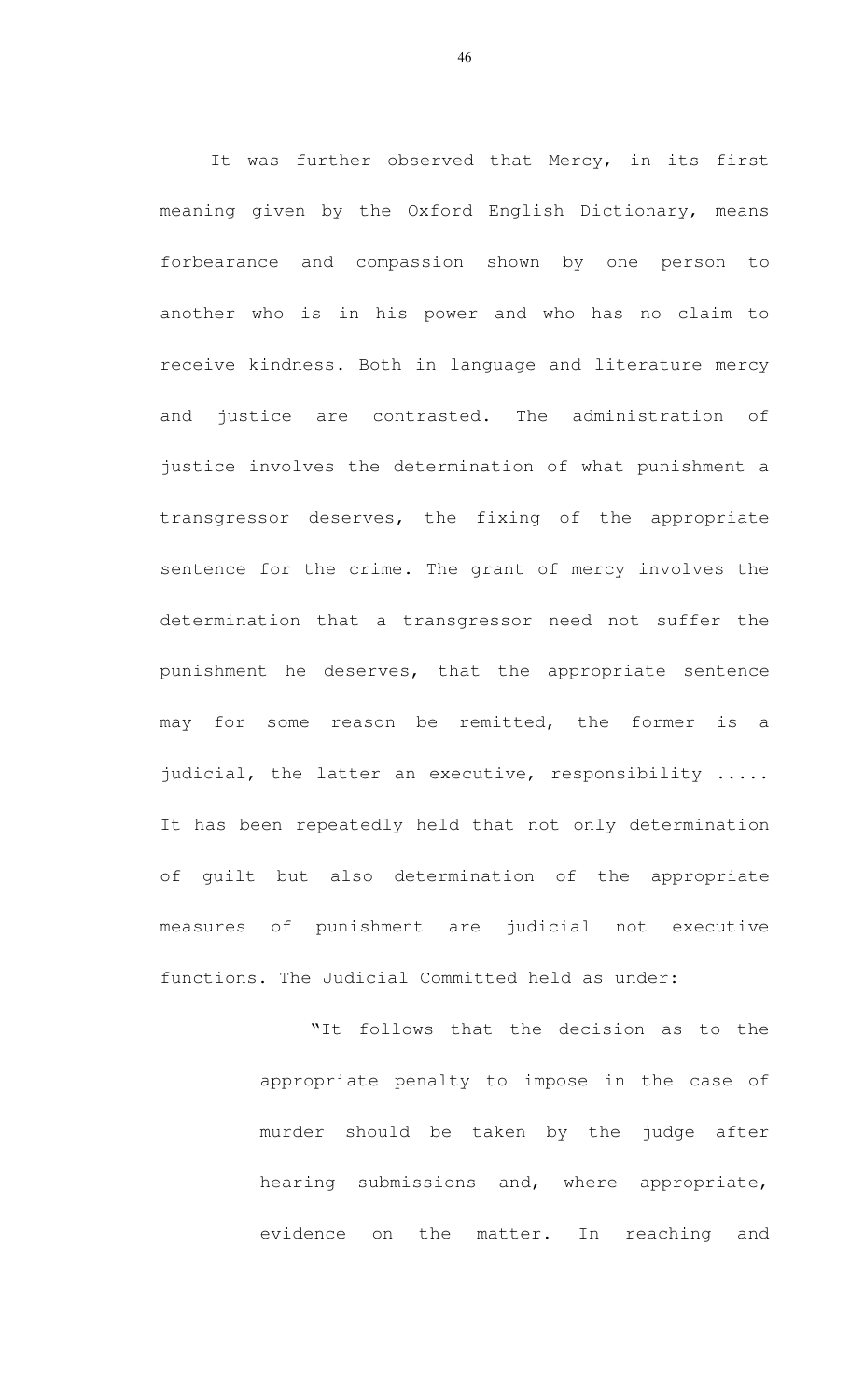articulating such decisions, the judges will enunciate the relevant factors to be considered and the weight to be given to them, having regard to the situation in Saint Lucia. The burden thus laid on the shoulders of the judiciary is undoubtedly heavy but it is one that has been carried by judges in other systems. Their Lordships are confident that the judges of Saint Lucia will discharge this new responsibility with all due care and skill."

This question again was agitated before the Privy Council in Fox V. The Queen, 2002(2) AC 284. Fox was convicted by the High Court of Saint Chrisopher and Nevis on two counts of murder and he was sentenced to death on each count pursuant to section 2 of the offences against the Prison Act, 1873, which prescribed a mandatory death sentence for murder. His appeal against conviction and sentence was dismissed by the Eastern Caribbean Court of Appeal (Saint Christopher and Navis). His appeal before the Judicial Committee was also dismissed, but on the question of sentence the Privy Council held that section 2 of the offences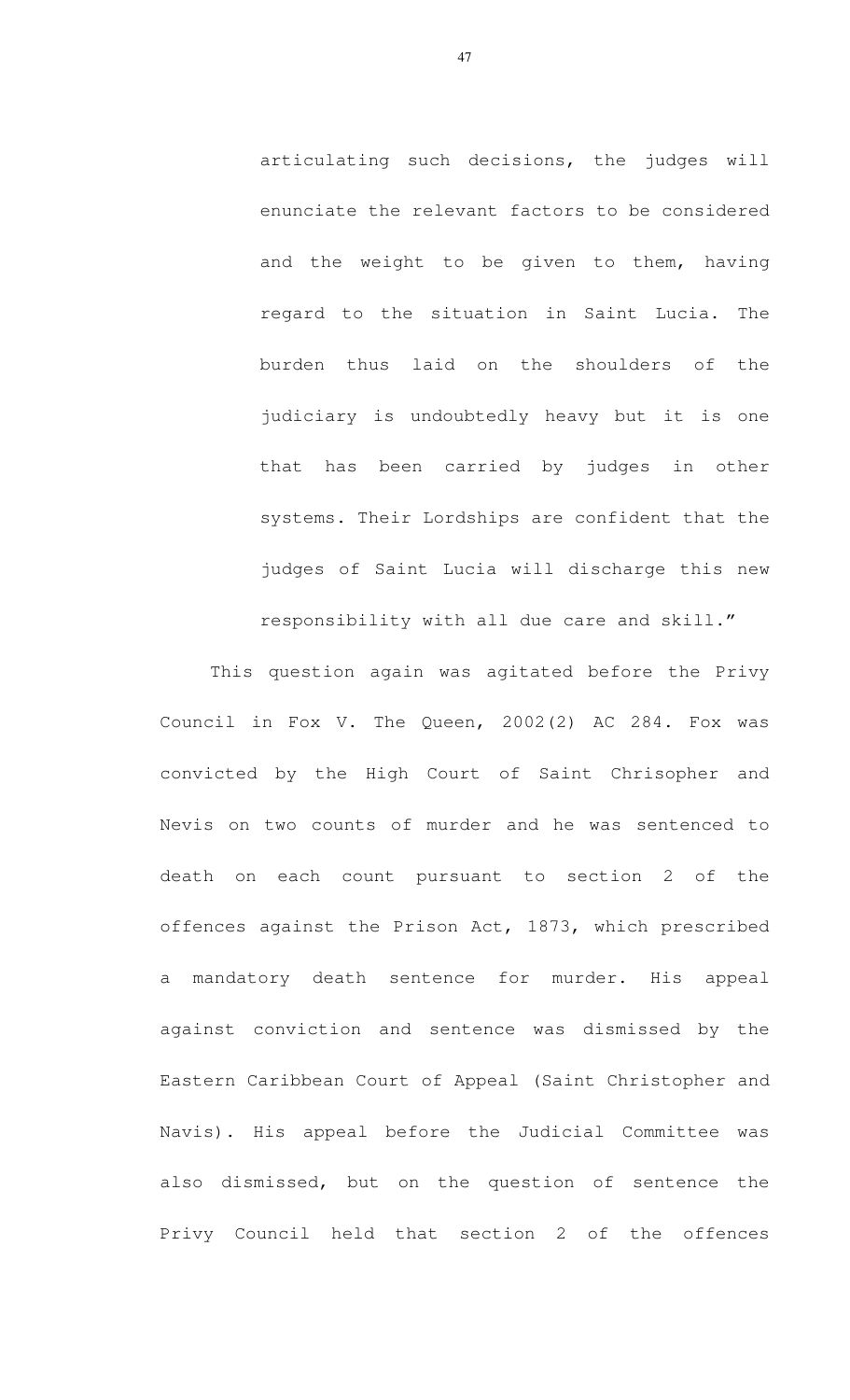against the Prison Act, was inconsistent with section 7 of the Constitution and accordingly his sentence was quashed and the matter was remitted to the High Court to determine the appropriate sentence having regard to all the circumstances of the case. The Privy Council followed the dictum in Rayes.

This point was again came for consideration before the Privy Council in Bowe V. The Queen (2006) 1 WR 1623. Two persons were convicted for murder and sentenced to death in terms of section 312 of the Penal Code of The Bahamas. This provision was challenged to the extent that the provisions that persons other than pregnant women charged for murder under section 312 of the Code must be punished to death was unconstitutional. In allowing the appeal, the Privy Council formulated the principles which are relevant for consideration in a case of mandatory death sentence as under:

> "(I) It is a fundamental principle of just sentencing that the punishment imposed on a convicted defendant should be proportionate to the gravity of the crime of which he has been convicted.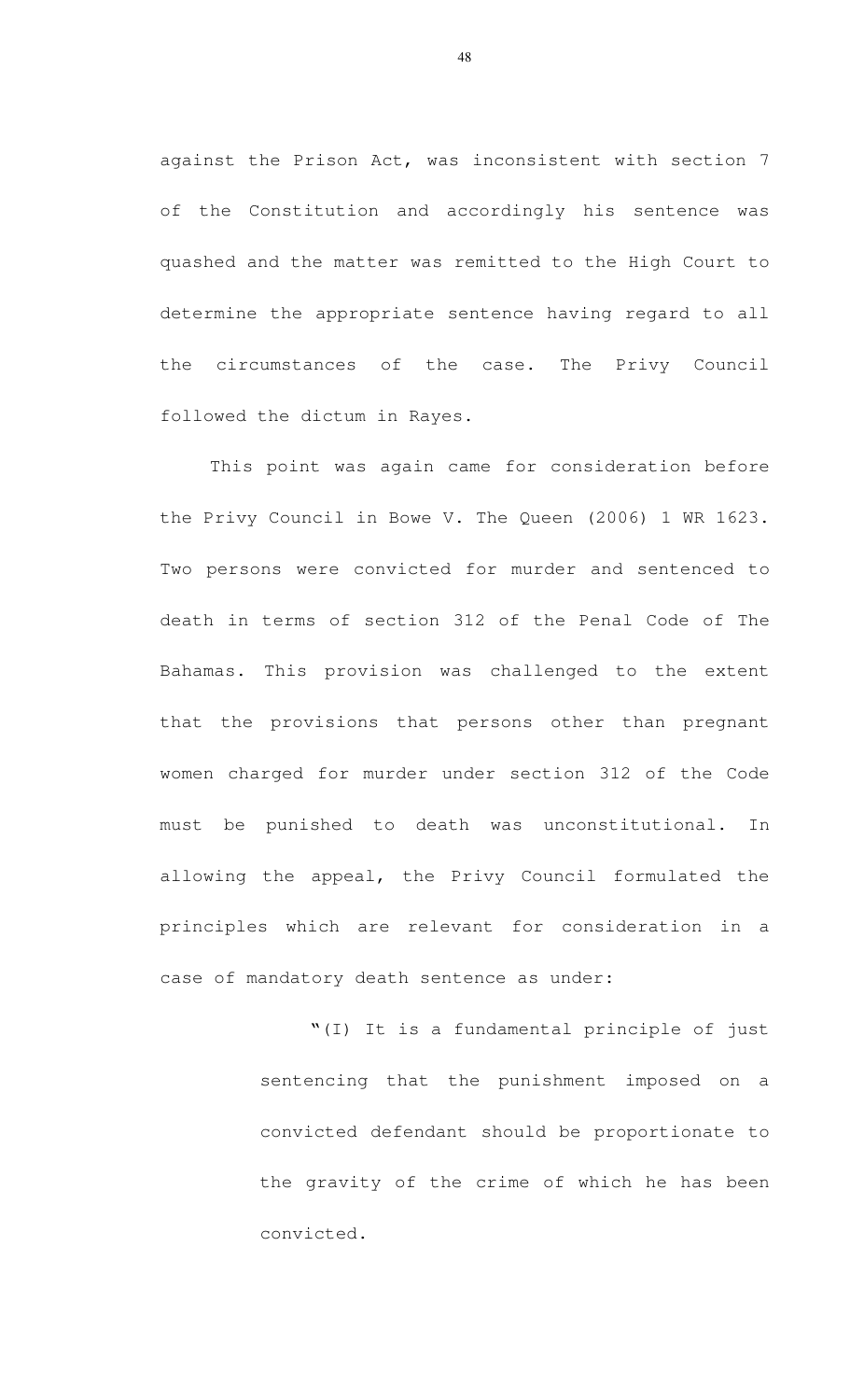(II) The criminal culpability of those convicted for murder varies very widely.

(III) Not all those convicted of murder deserve to die.

(IV) Principles (I),(II) and (III) are recognized in the law or practice of all, or almost all states which impose the capital penalty for murder.

(V) Under an entrenched and codified Constitution of the Westminster model, consistently with the rule of law, any discretionary judgment on the measure of punishment which a convicted defendant should suffer must be made by the judiciary and not by the executive."

The Conclusion of the Privy Council's opinion is as under:

> "The Board will accordingly advise Her Majesty that section 312 should be construed as imposing a discretionary and not a mandatory sentence of death. So construed, it was continued under the 1973 Constitution. These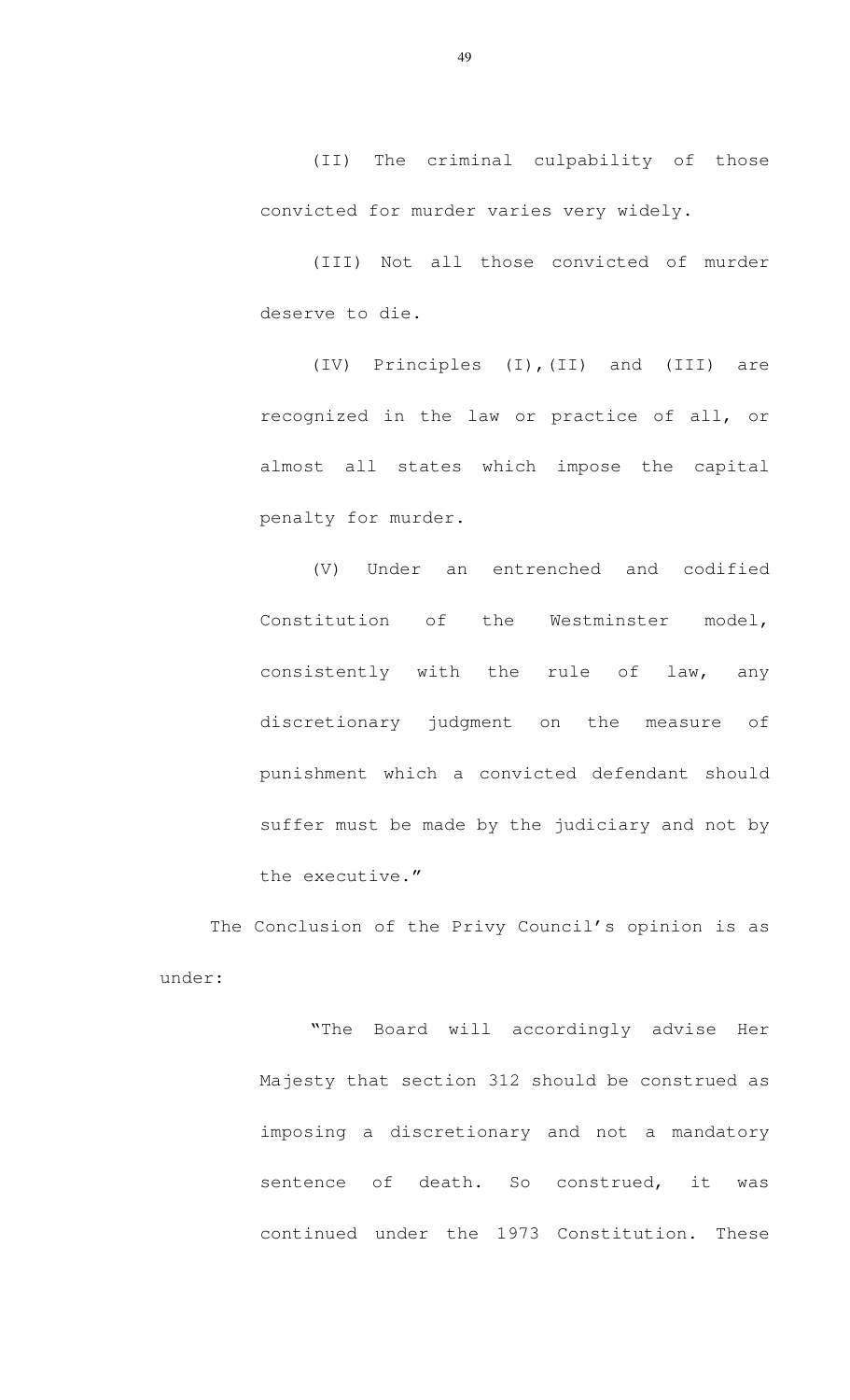appeals should be allowed, the death sentences quashed and the cases remitted to the Supreme Court for consideration of the appropriate sentences. Should the Supreme Court, on remission, consider sentence of death to be merited in either case, questions will arise on the lawfulness of implementing such a sentence, but they are not questions for the Board on these appeals."

In an unreported case in Barnard V. The Attorney General, Criminal Appeal No.10 of 2006, the above views have been approved by the Privy Council. In that case, the facts are that in Grenada, a revolutionary outfit was split into two factions, one of which was led by the accused Bernard Coard. In a violent accident Maurice Bishop, then Prime Minister of Grenada and others were executed by Coard's supporters. Over that incident, the accused persons were mandatorily sentenced to death for murder. The Privy Council allowed the appeal on the ground that the mandatory death sentence was unconstitutional and laid down the following principle: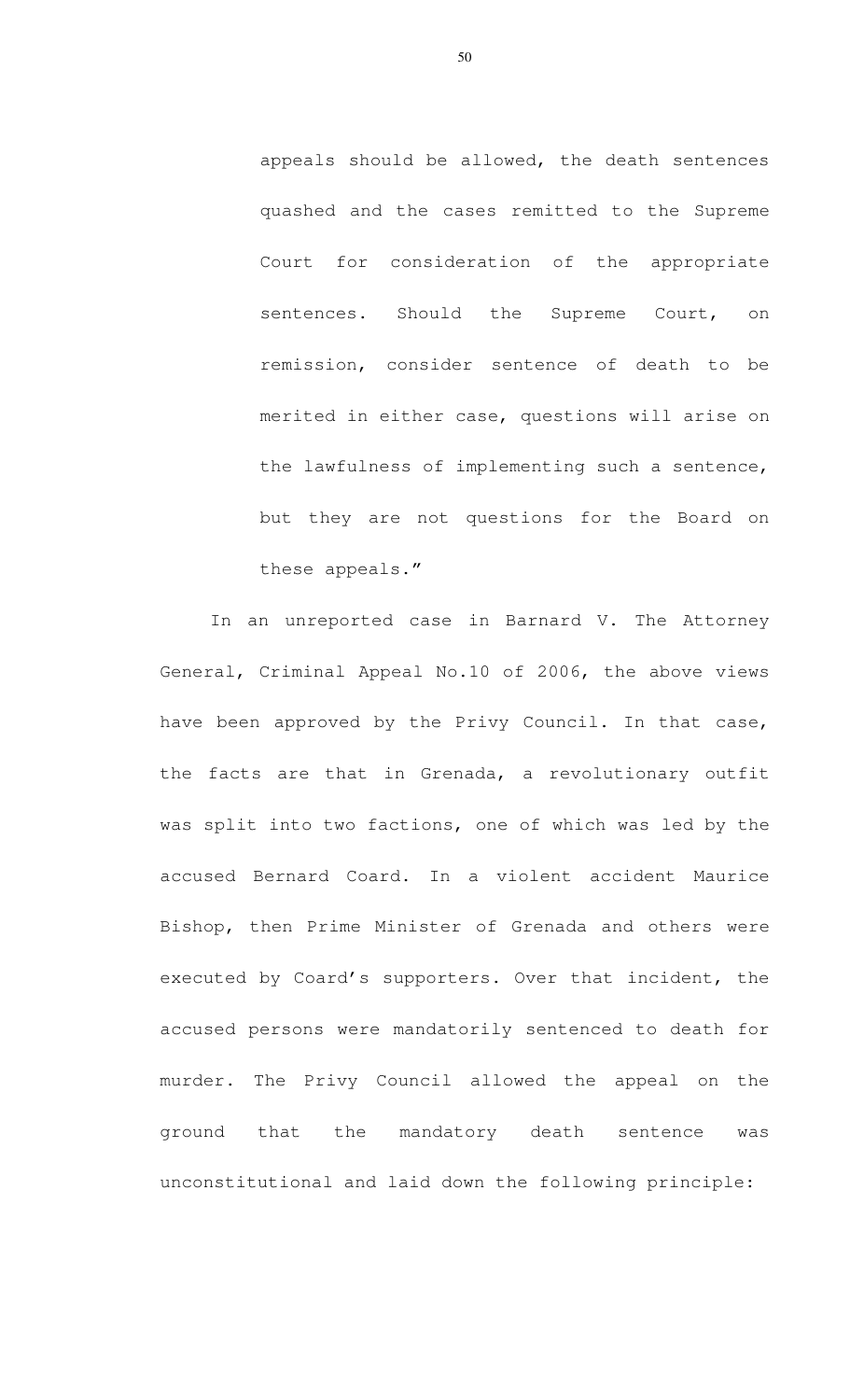"Fifthly, and perhaps most important, is the highly unusual circumstances that, for obvious reason, the question of the appellants' fate is so politically charged that it is hardly reasonable to expect any Government of Grenada, even 23 years after the tragic events of October 1983, to take an objective view of the matter. In their Lordships opinion that makes it all the more important that the determination of the appropriate sentence for the appellants, taking into account such progress as they have made in prison, should be the subject of a judicial determination".

 The Supreme Court of Ugenda in Attorney General V. Susan Kigula, Constitutional Appeal No.3 of 2006, one of the questions was that the laws of Ugenda, which provide mandatory death sentence for certain offences was unconstitutional. The court held:

> "Furthermore, the Constitution provides for the separation of powers between the Executive, the Legislature and the Judiciary. Any law passed by Parliament which has the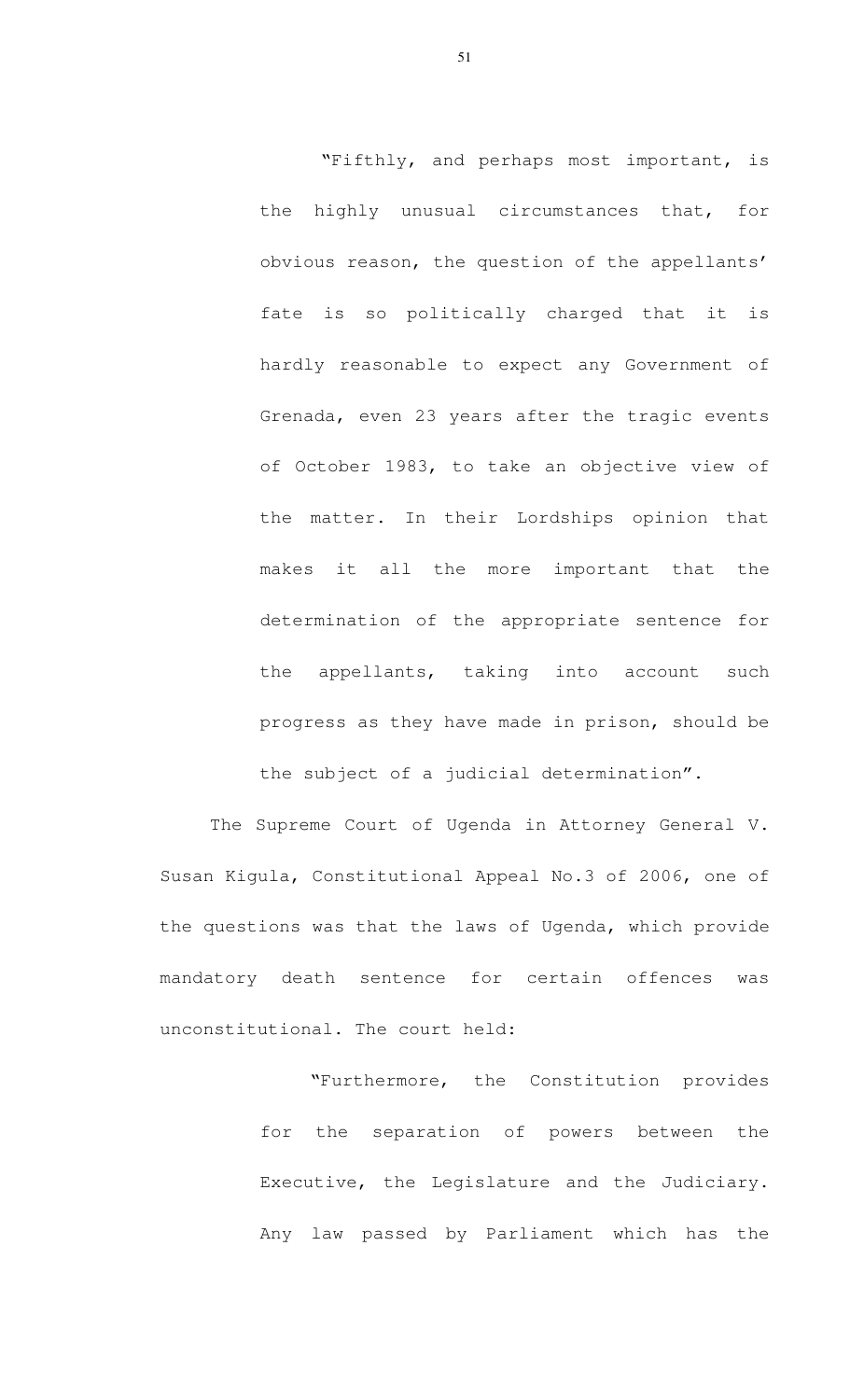effect of tying the hands of the judiciary in executing its function to administer justice is inconsistent with the Constitution. We also agree with Professor Sempebwa, for the respondents, that the power given to the court under article 22(1) does not stop at confirmation of conviction. The Court has power to confirm both conviction and sentence. This implies a power not to confirm, implying that court has been given discretion in the matter. Any law that fetters that discretion is inconsistent with this clear provision of the Constitution."

The Kenyan Court of Appeal in Godfrey Ngotho Mutiso V. Republic, (Criminal Appeal No.17 of 2008) expressed the similar view as under:

> "The imposition of the mandatory death penalty for particular offences is neither authorized nor prohibited in the Constitution. As the Constitution is silent, it is for the courts to give a valid constitutional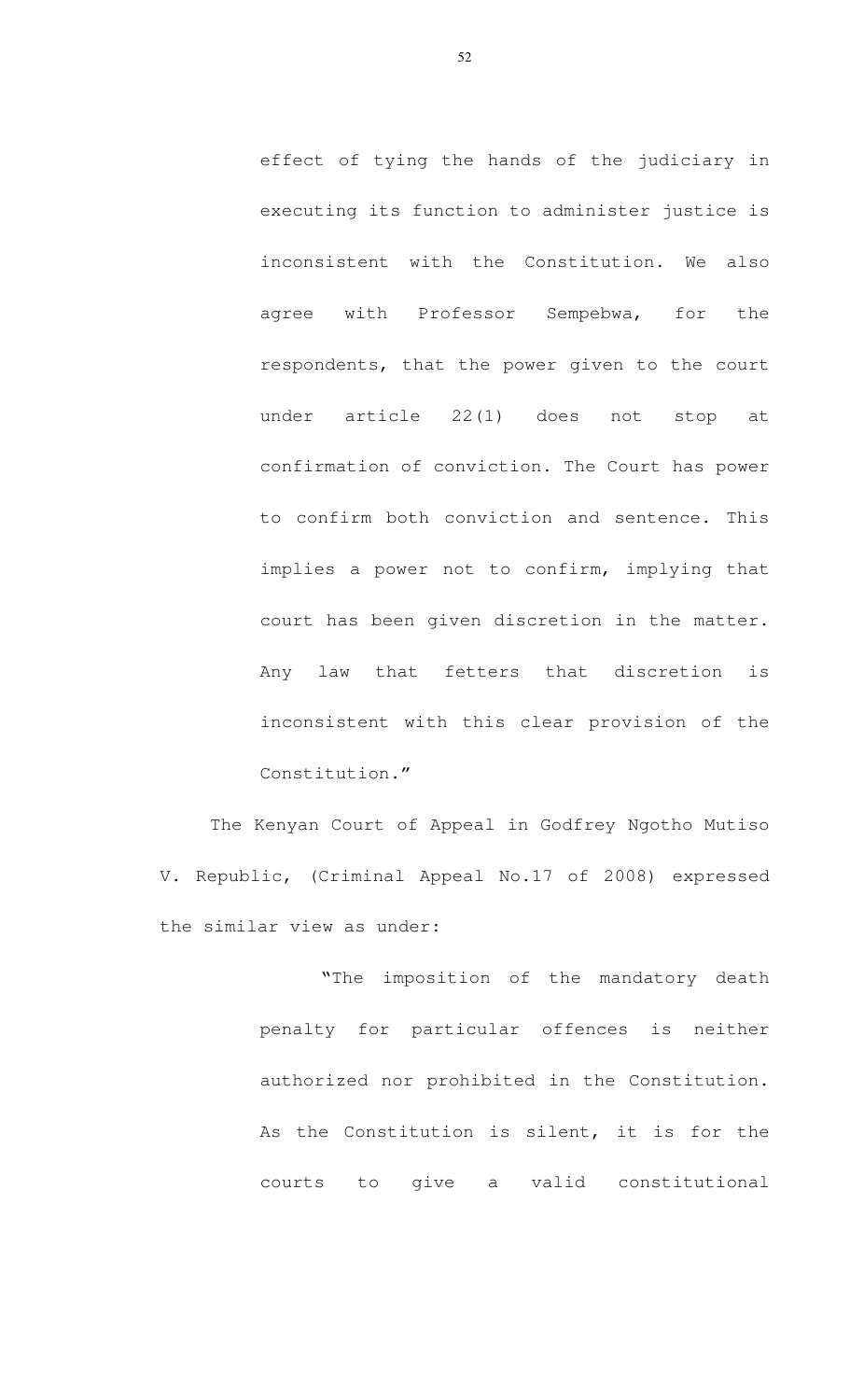interpretation on the mandatory nature of sentence.

Mandatory death sentence is antithetical to fundamental human rights and there is no constitutional justification for it. A convicted person ought to be given an opportunity to show why the death sentence should not be passed against him.

The imposition of a mandatory death sentence is arbitrary because the offence of murder covers a broad spectrum. Making the sentence mandatory would therefore be an affront to the human rights of the accused.

Section 204 of the Penal Code is unconstitutional and ought to be declared a nullity. Alternatively the word 'shall' ought to be construed as 'may'."

In the above conspectus the question is whether sub-sections (2) and (4) of section 6 of Ain, 1995 passed the test of reasonableness on the question of sentence. It is on record that within a space of 12 years, the legislature promulgated this law prescribing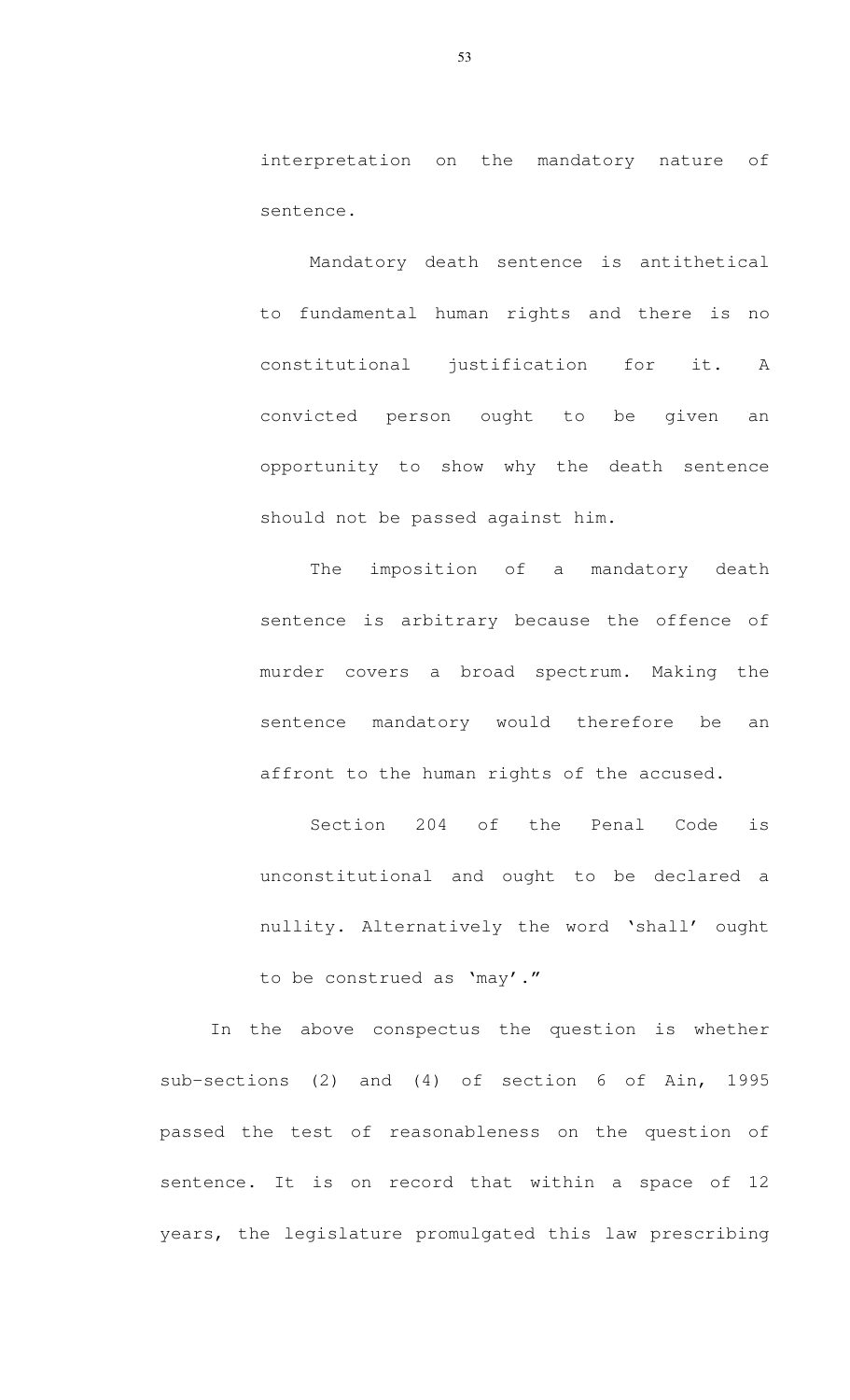a hard sentence leaving nothing for the courts to exercise its discretionary power on the question of awarding sentence. In the Ordinance of 1983 similar nature of offence was prescribed in section 7 providing for alternative sentence of death or imprisonment for life. What prompted the legislature to make a u turn in seizing the discretionary power of the tribunal in the matter of awarding the sentence is not clear? In the preamble nothing was mentioned to infer the intention of the legislature which prompted to promulgate such draconian law. It was simply stated that "ni & Free work কতিপয় ঘূন্য অপরাধের জন্য বিশেষ বিধান প্রনয়ন করা সমীচীন" The legislature abruptly took away the alternative sentence. Sub-section (2) of section 6 provides "যদি কোন ব্যক্তি ধৰ্ষন করিয়া কোন নারী বা শিশুর মৃত্যু ঘটায় বা ধর্ষন করার পর কোন নারী বা শিশু মৃত্যু ঘটায় তাহলে উক্ত দন্ডে দন্ডিত হইবে" There  $\;$ are two parts in this sub-section - the first part carries a meaning that if someone causes the death of a child or woman in committing rape is discernable. The second part is that after the commission of rape, if the victim dies then also the offender will be sentenced to death. The legislature is totally silent under which eventuality if the death is ensured the offender will be convicted for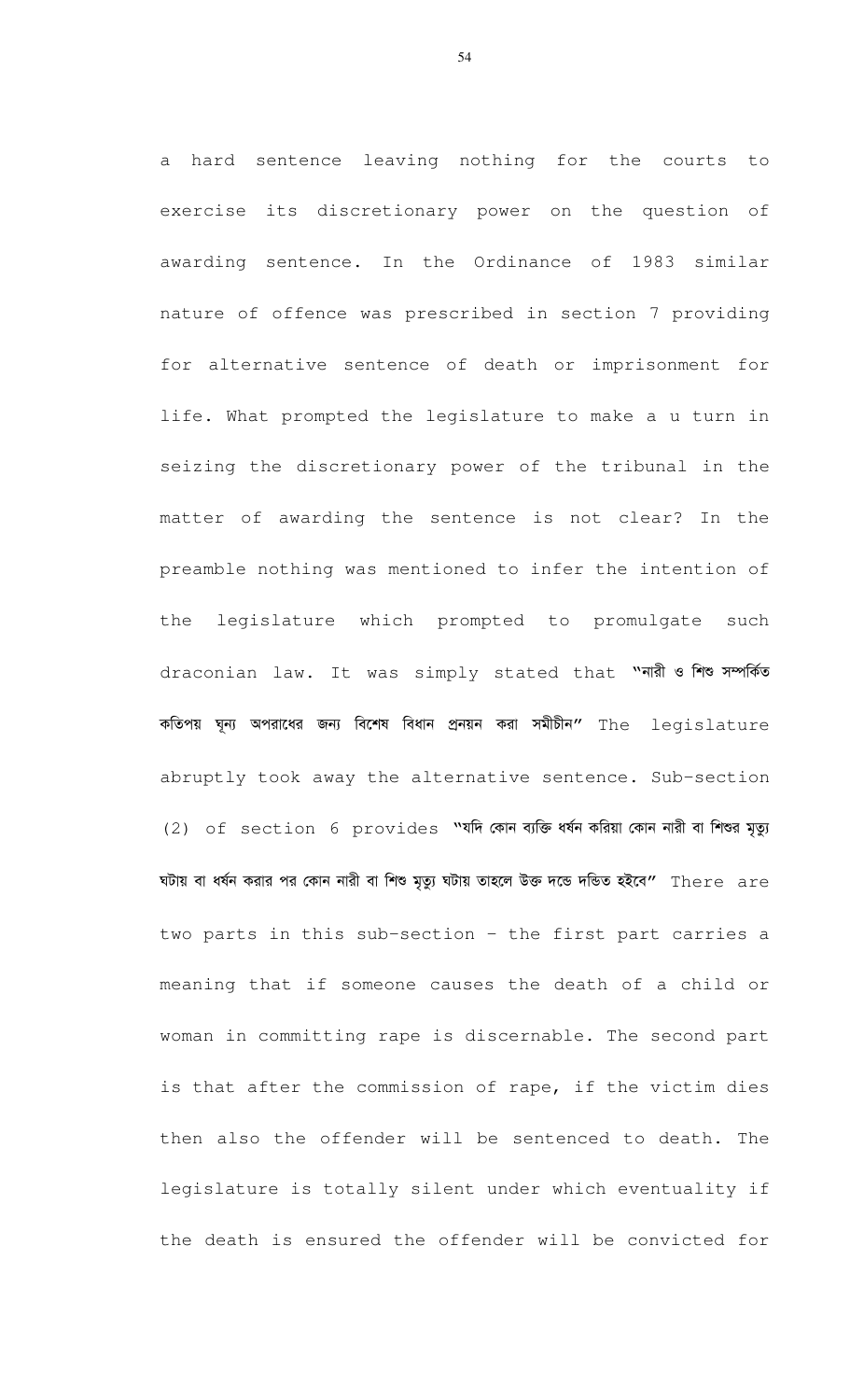the offence. If secondary causes intervened the death, the offender certainly cannot be held responsible for causing death by rape. There is totally lack of reasonableness in the provision that even if the offender is a minor or an old person the court will be left with no discretionary power in the matter of awarding alternative sentence on extraneous consideration, which is a core sentencing principle i.e. giving a sentence proportionate to the offender's culpability.

The rules for assessment of punishment are contained in sections 71 and 72 of the Penal Code and section 35 of the Code of Criminal Procedure. The Penal Code provides the substantive law regulating the measure of punishment and does not affect the question of conviction, which relates to the province of procedure. The court is given the discretion to pass sentences varying with the character of the offender and the circumstances aggravating or mitigating under which the offence is committed. And the responsibility for determining the permissible range of sentences in each case remains with the court.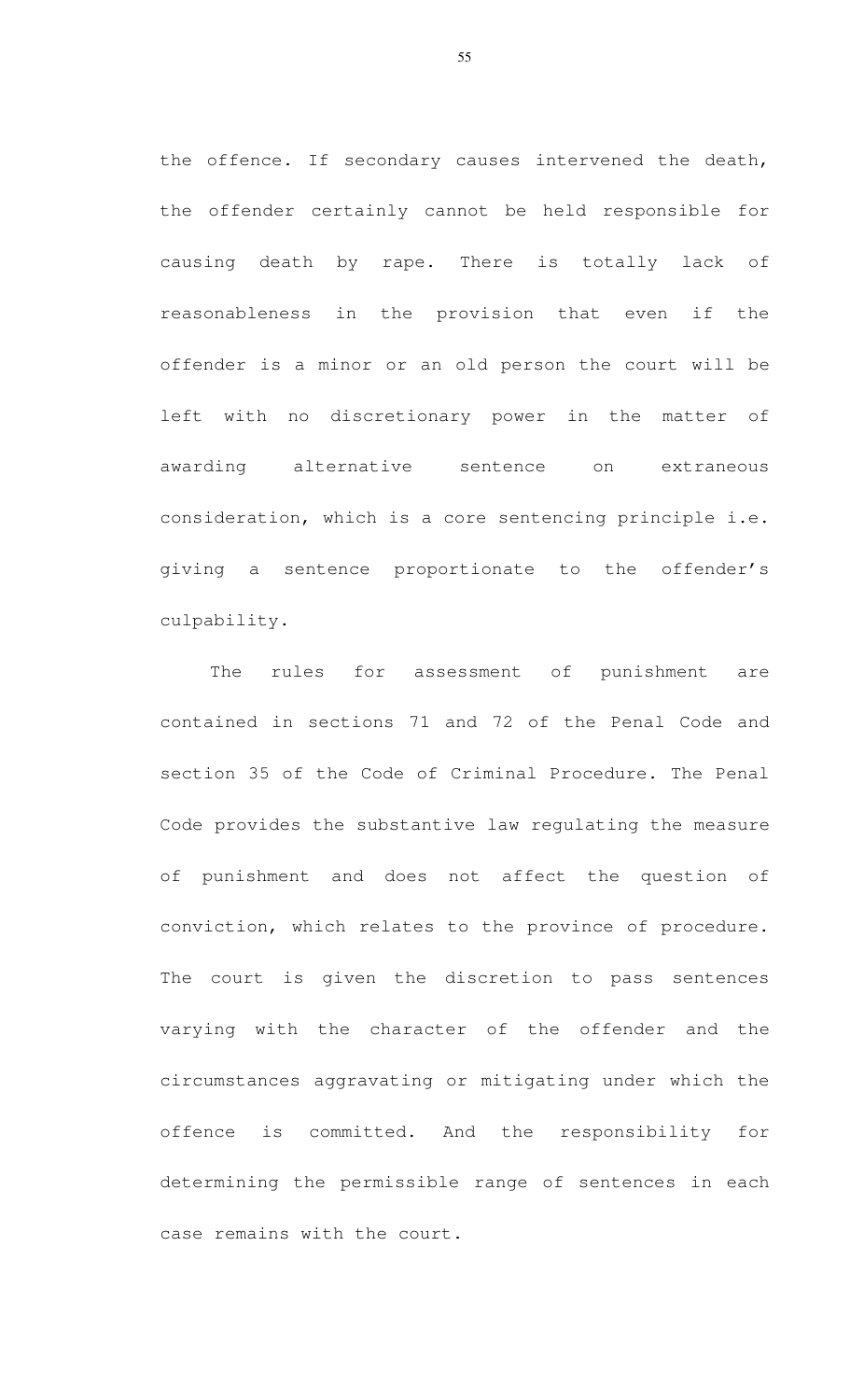In sub-section (3) of section 6 of the Ain of 1995, if similar offence is committed by more than one person all of them will be sentenced to death. Suppose 5 persons are involved in the commission of the crime of them two directly participated in the commission of rape and other three persons abeted the offence. If these three persons are sentenced to death with other two, it will be contrary to norms and the sentencing principles being followed over a century. Sub-section (4) also provided that if more than one person sexually assaulted a woman or a child causing death after such rape, they will also be sentenced to death. This provision is so vague and indefinite that the courts cannot have any discretionary power to exercise its discretion particularly in a case where there is no direct evidence for causing rape and the case rests upon circumstantial evidence. However, if the courts find that the circumstances are such that the offenders are responsible for causing the rape to the victim, it will be logical to award the death sentence to all in the absence to direct evidence. In all cases while awarding a sentence of death which is a forfeiture of life of a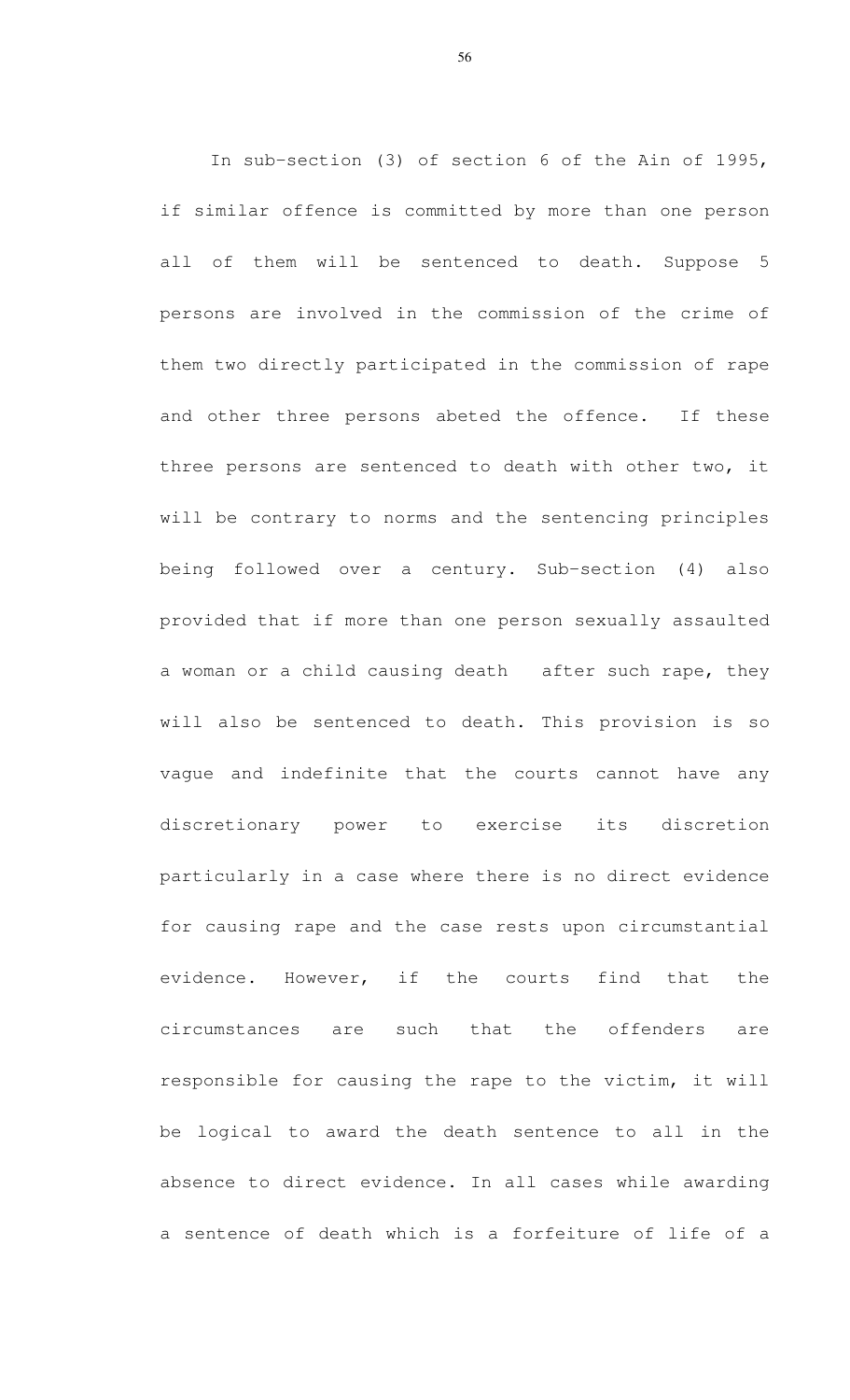person, the court always insists upon the direct evidence. In the absence of direct evidence it is very difficult to come to the conclusion that all the accused had sufficient means rea in the act of rape. But since the only sentence is provided for the offence the courts will be left with no option other than to award the death sentence. This is totally inhumane and illogical. A law which is not consistent with notions of fairness and provides an irreversible penalty of death is repugnant to the concepts of human rights and values, and safety and security.

 It appears from the above provisions to us that there was lack of contrivance in drafting the laws. If an enactment is sloppily drafted so that the text is verbose, confused, contradictory or incomplete, the court cannot insist on applying strict and exact standards of construction. There is need for precision in drafting a provision in an enactment has been recognized by Stephen,J. as noticed by Lord Thring in Re Castioni (1891) 1 QB 149 as under:

> "I think that my late friend, Mr. John Stuart Mill, made a mistake upon the subject,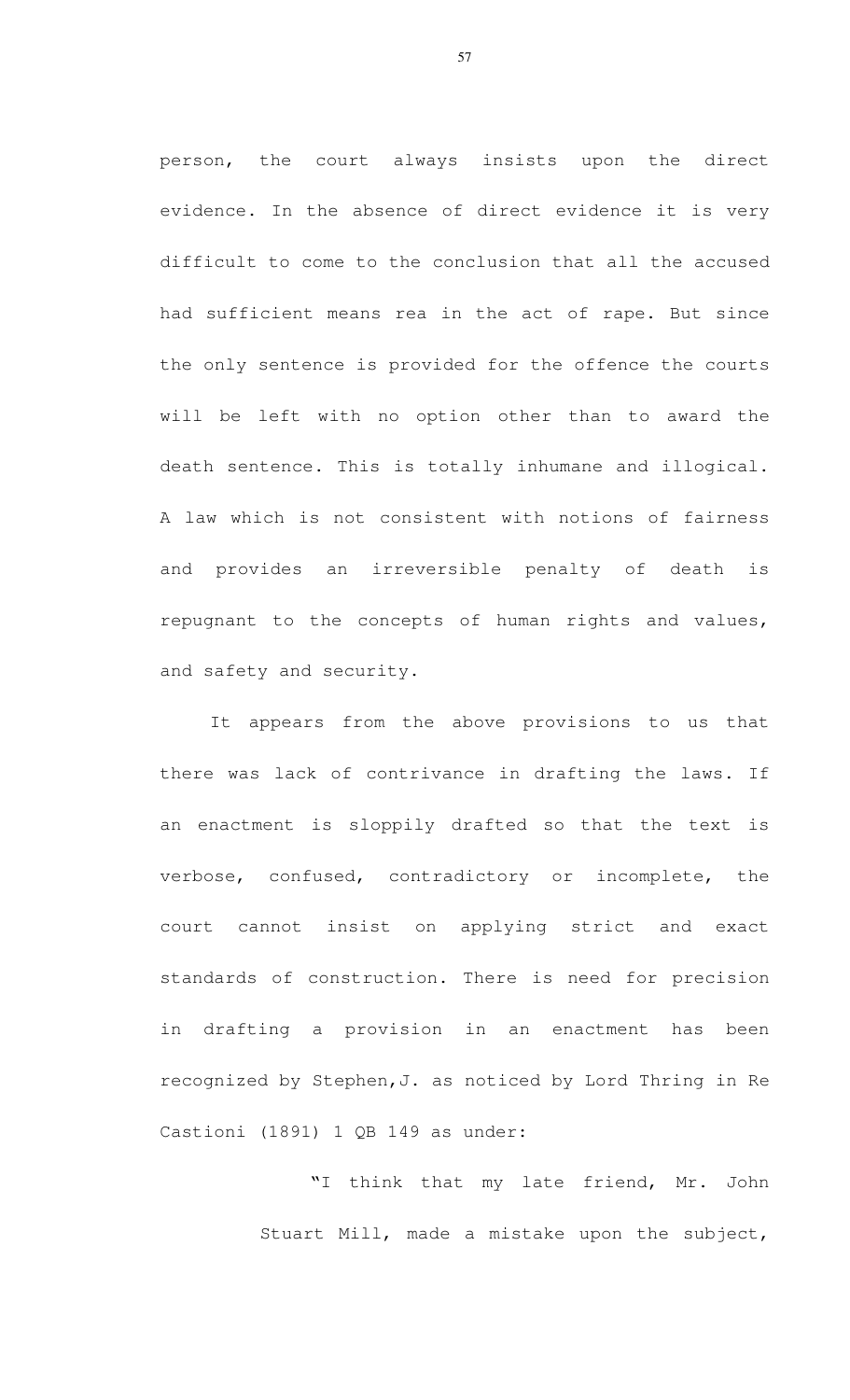probably because he was not accustomed to use language with that degree of precision which is essential to anyone who has ever had, as I have on many occasions, to draft Acts of Parliament, which, although; they may be easy to understand, people continually try to misunderstand, and in which, therefore, it is not enough to attain to a degree of precision which a person reading in good faith can understand, but it is necessary to attain, if possible, to a degree of precision which a person reading in bad faith cannot misunderstand. It is all the better if he cannot pretend to understand it."

 The court always keeps in mind while construing a statute to prevent no clause, sentence or word be declared superfluous, void or insignificant. It is also the duty of the court to do full justice to each and every word appearing in a statutory enactment. However, the court should not shut its eyes to the facts that the draftmen are sometimes careless and slovenly, and that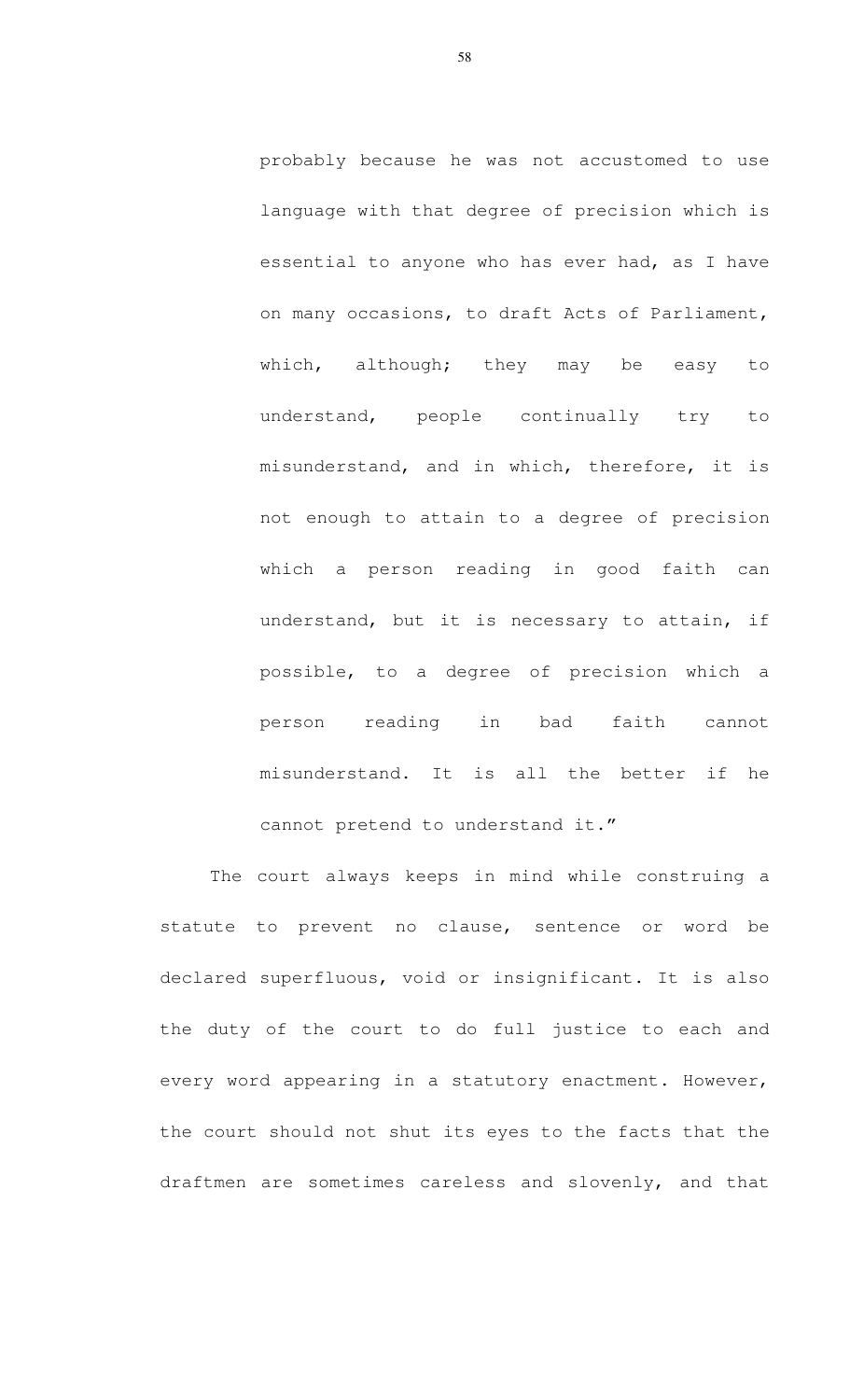their draftmanship result in an enactment which is unintelligible, is absurd.

True, the concept of due process is not available in our Constitution but if we closely look at Articles 27, 31 and 32 it will not be an exaggeration to come to the conclusion that the expressions "be treated in accordance with law" and 'No person shall be subjected to torture or to cruel, inhuman, or degrading punishment or treatment' used in Article 35(5) are cognate nature. In Article 31 it is also stated that no action detrimental to the life, liberty, body of any person shall be taken except in accordance with law. It is not the same that a person's life has been taken away by a provision of legislation without conclusively determining as to his guilt in the commission of the crime. Again in Article 32 it provides that no person shall be deprived of his life save in accordance with law. These concepts are more or less akin to the concept of the due process law. The provisions of sub-sections (2) and (4) of section 6 deprive a tribunal from discharging it's constitutional duties of judicial review whereby it has the power of using discretion in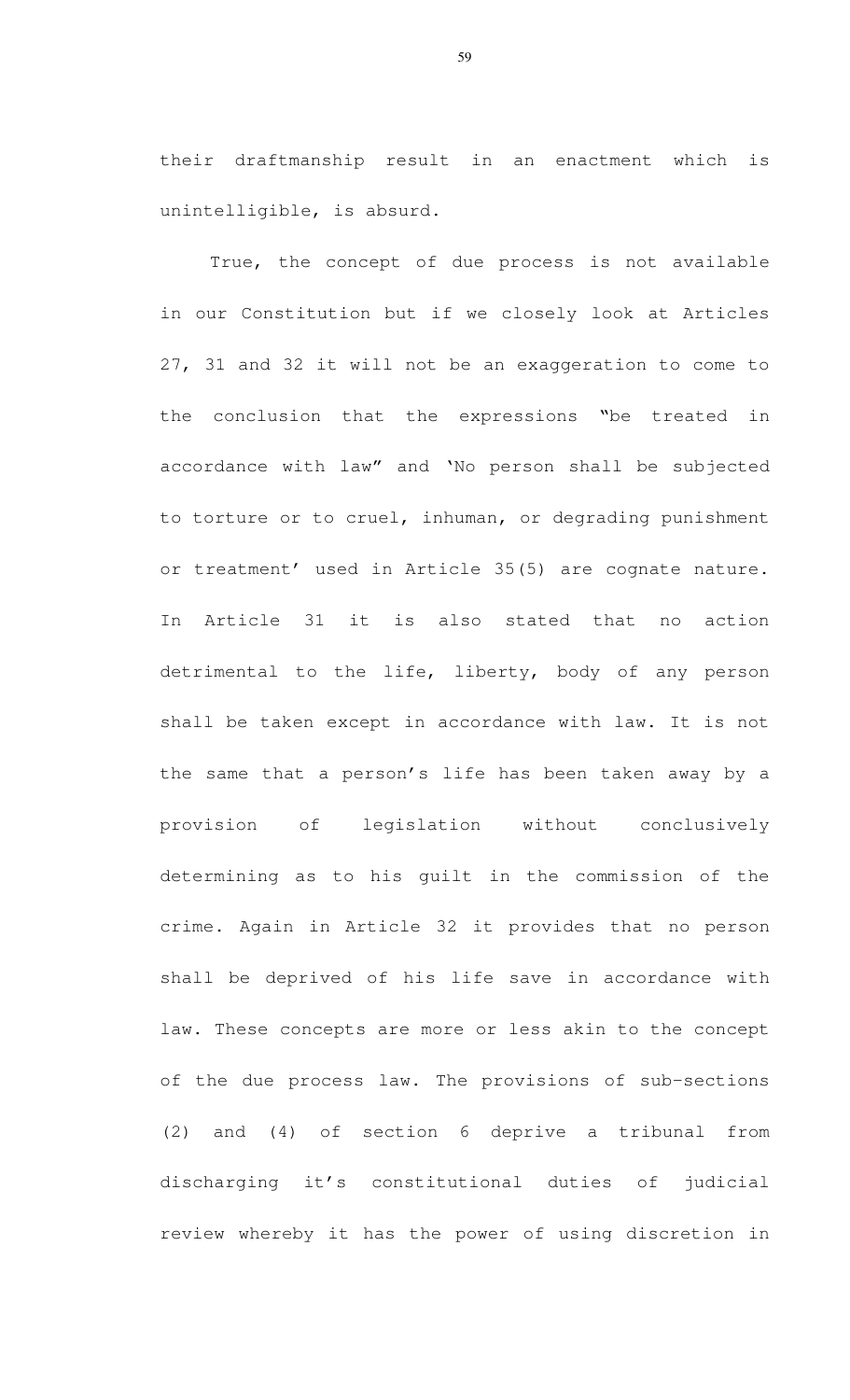the matter of awarding sentence in the facts and circumstances of a case and thus, there is no gainsaying that Sub-Sections (2) and (4) of Section 6 of the Ain of 1995 as well as section 303 of the Penal Code run contrary to those statutory safe-guards which give a tribunal the discretion in the matter of imposing sentence. Similarly, section 10(1) of the said Ain stands on the same footing.

No law which provides for it without involvement of the judicial mind can be said to be constitutional, reasonable, fair and just. Such law must be stigmatized as arbitrary because these provisions deprive the tribunals of the administration of justice independently without interference by the legislature. These provisions while purporting to impose mandatory death penalty seek to nullify those statutory structure under sub-sections (3) and (5) of section 367 of the Code of Criminal Procedure, though these provisions are contained in general law, in the absence of prohibition, in view of section 5(2) the Code of Criminal Procedure, they hold the field. A provision of law which deprives the court to use of its beneficent discretion in a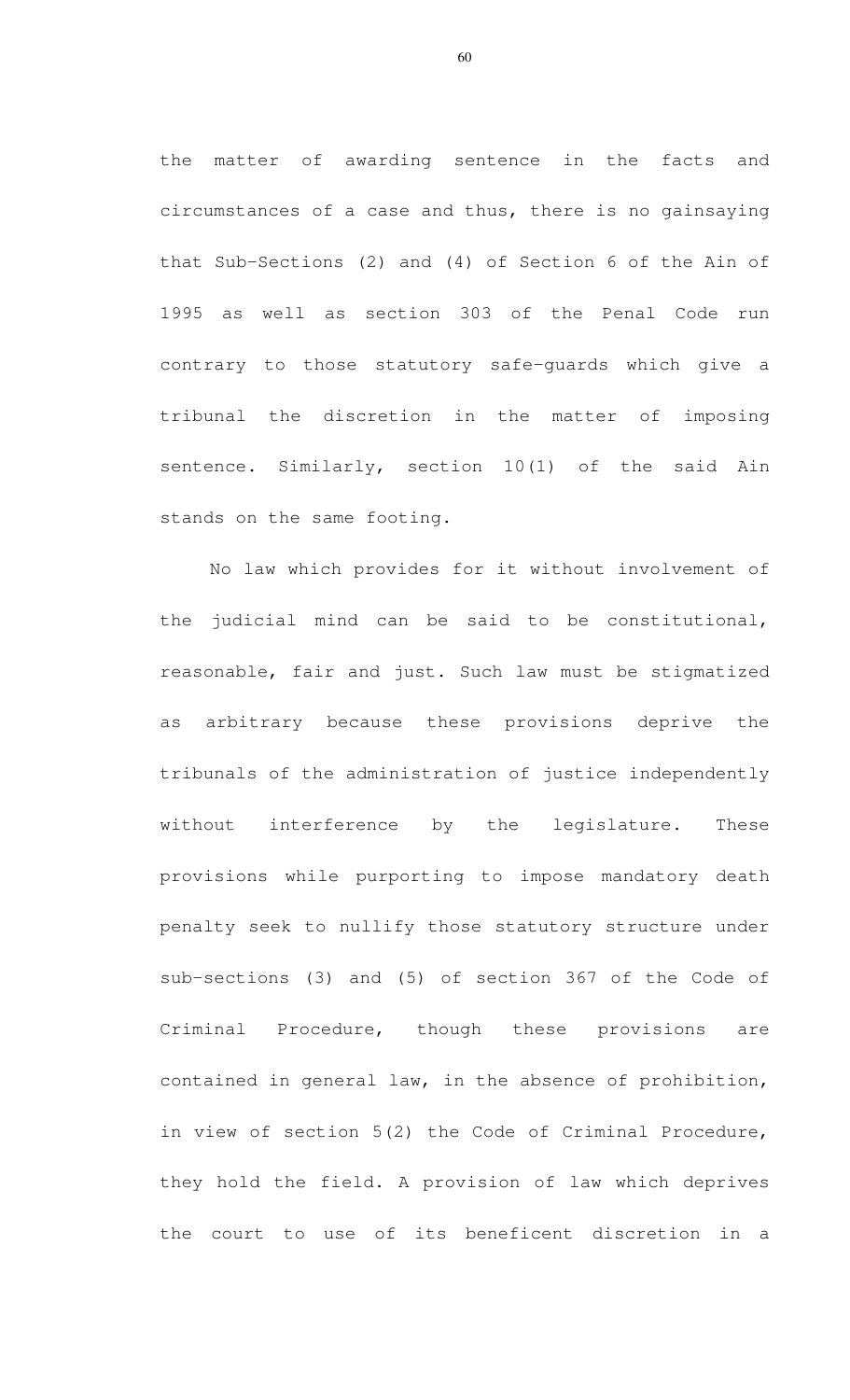matter of life and death, without regard to the circumstances in which the offence was committed and, therefore without regard to the gravity of the offence cannot but be regarded as harsh, unfair and oppressive. The legislature cannot make relevant circumstances irrelevant, deprive the court of its legitimate jurisdiction to exercise its discretion not to impose death sentence in appropriate cases. Determination of appropriate measures of punishment is judicial and not executive functions. The court will enunciate the relevant facts to be considered and weight to be given to them having regard to the situation of the case. Therefore we have no hesitation in holding the view that these provisions are against the fundamental tenets of our Constitution, and therefore, ultra vires the Constitution and accordingly they are declared void.

While legislating the Ain of 2000 similar provisions have been provided in sub-sections (2) and (3) of section 9 providing alternative sentence. This shift in the attitude of the legislature, on the question of sentence within a space of five years justifies the unreasonableness in the repealed law.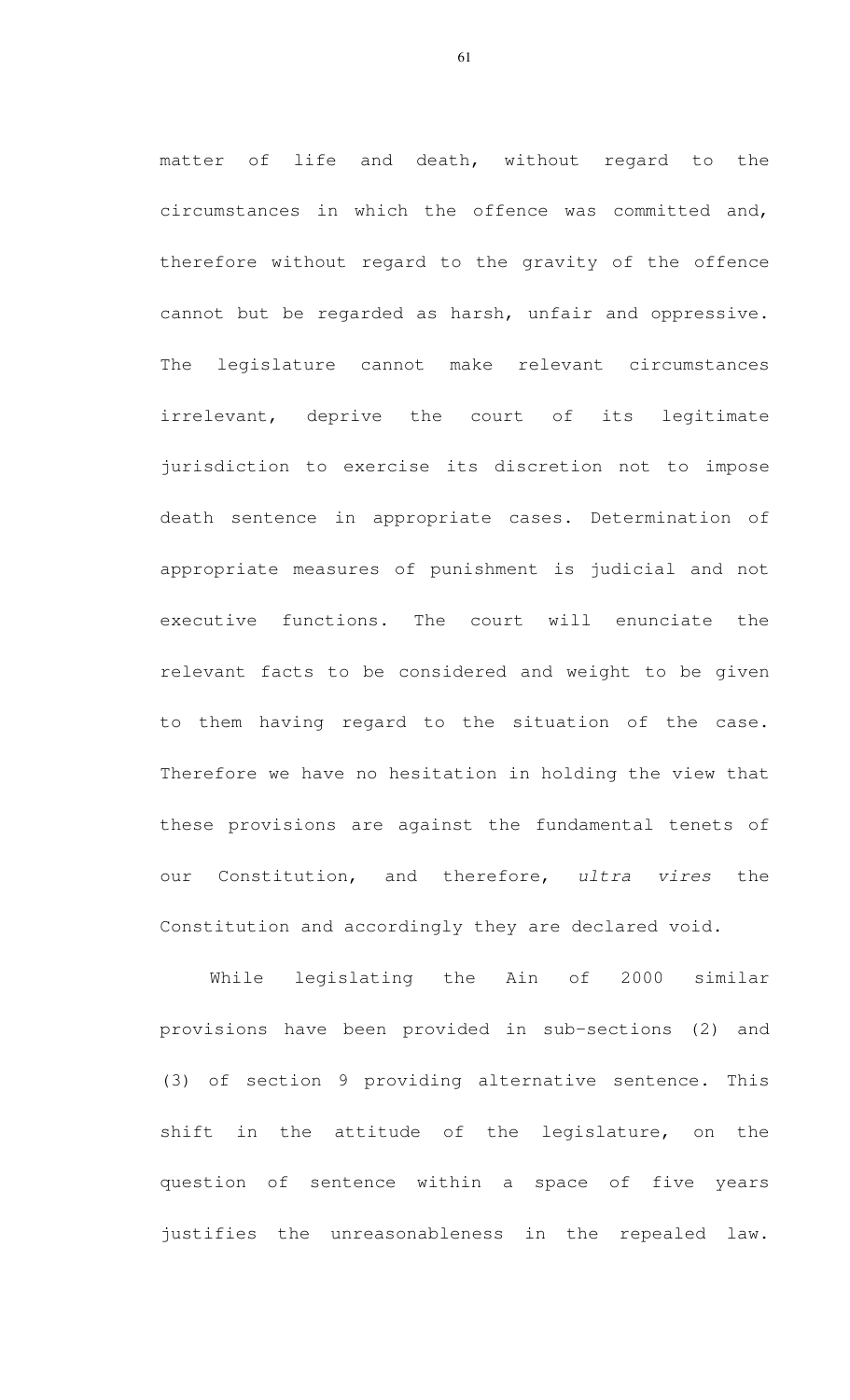However, in section 11(Ka) of the Ain of 2000, it is provided that if death is caused by husband or husband's, parents, guardians, relations or other persons to a woman for dowry, only one sentence of death has been provided leaving no discretionary power for the tribunal to award a lesser sentence on extraneous consideration. This provision is to the same extent ultra vires the Constitution, inasmuch as, there is vagueness and uncertainty in determining the appropriate measure of punishment. It is said "शभौत नक खन कान तक योज़ूदन জন্য উক্ত নারীর মৃত্যু ঘটায়" There is chance of victimizing any person to implicate in the offence and the tribunal will be left with no discretionary power to award an alternative sentence.

Since we hold that Sub-Sections (2) and (4) of Section 6 of the Ain, 1995 and Sub-sections (2) and (3) of Section 34 of the Ain of 2000 are ultra vires the Constitution, despite repeal of the Ain of 1995, all cases pending and the appeals pending under the repealed Ain shall be regulated under the said law, but on the question of imposing sentence, the sentences prescribed in respect of those offences shall hold the field until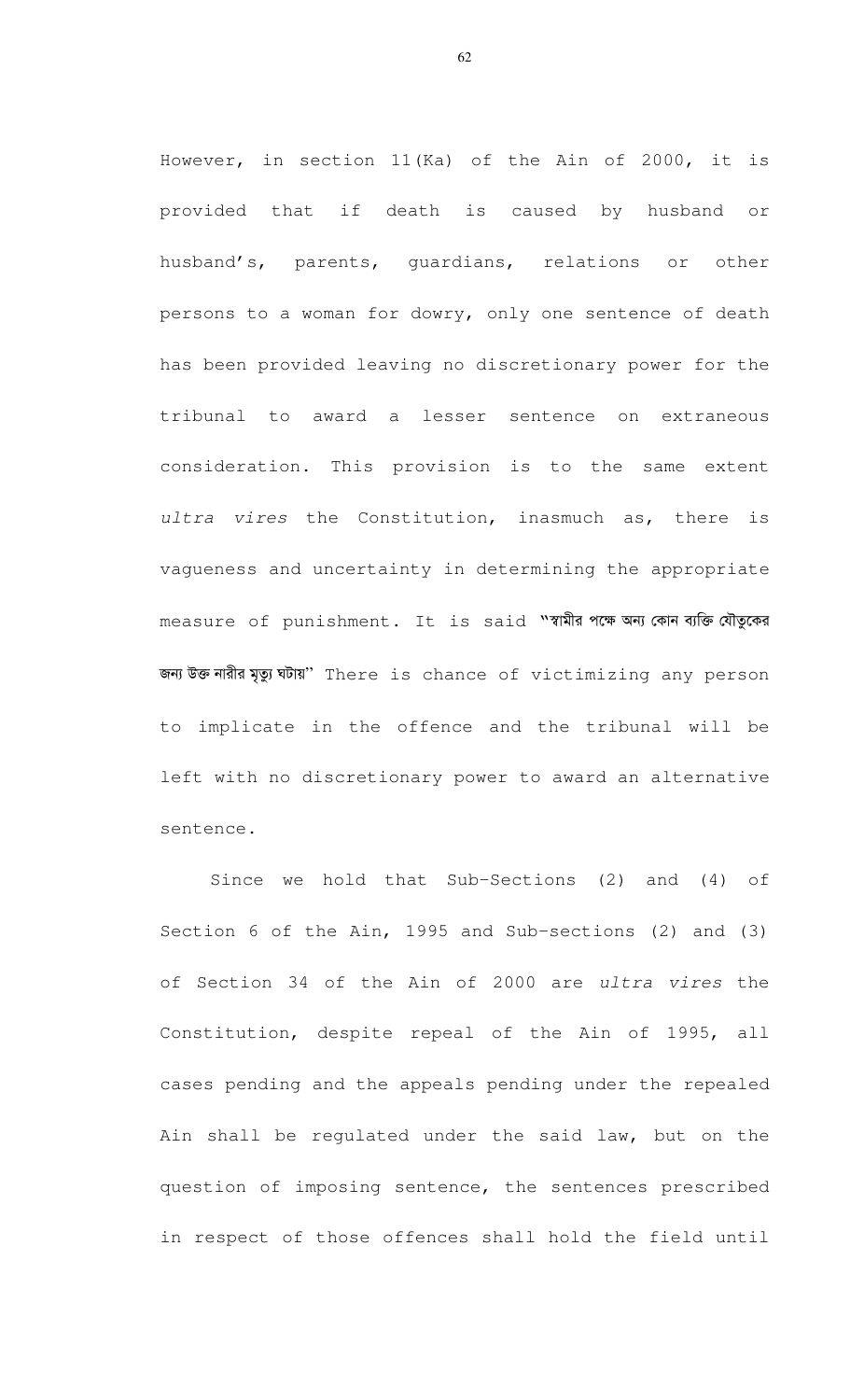new legislation is promulgated. I hold that there was total absence of proper application of the legislative mind in promulgating those Ains, which may be rectified by amendments. In respect of section 303 of the Penal Code, the punishment shall be made in accordance with section 302 of the Penal Code. It is hereby declared that despite repeal of Nari-O-Shishu Nirjatan (Bishesh Bidhan) Ain, 1995, the pending cases including appeal may be held under the repealed Ain, while dealing with the question of sentence, the alternative sentences provided in the corresponding offences prescribed in the Nari-O-Shishu Nirjatan Daman Ain, 2000 shall be followed.

Let us now consider the merits of the case in Civil Appeal No.116 of 2010. The appellant was sentenced to death by the Bishesh Adalat. On consideration the evidence this Division found that the victim Sumi Akter's whereabouts could not be traced out. Her mother Rahima Begum along with P.W.6 Abdur Rob searched from door to door. The house of the condemned prisoner Sukur Ali was found under lock and key and on entering into the house, the deadbody of the of the victim was found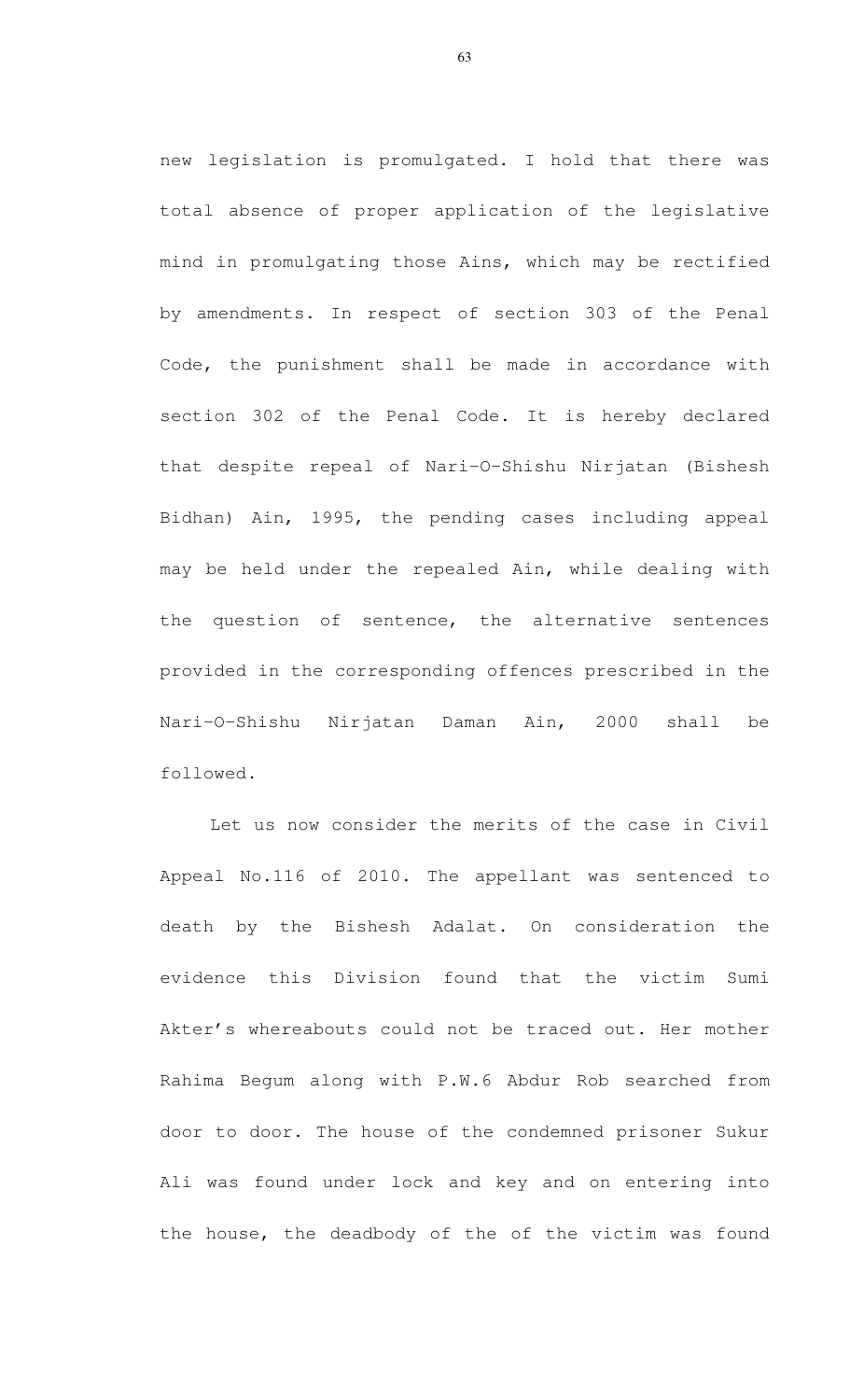inside the house and it was detected that her wearing ornaments were missing and marks of injuries with emission of reddish liquid from her genital organ were found. The appellant was caught read handed by the people from Tepra and he was brought to the place of occurrence and before the witnesses, he had admitted the incident of rape and killing of the victim. The victim Sumi Akter was only 7 years old. The killing was brutal and diabolical. There was no extenuating ground to commute his sentence and accordingly his sentence was confirmed. We find no ground to review his sentence. The appeal is therefore allowed in part.

# **Jail Petition No.8 of 2010**

Condemned prisoner Razu Ahmed was convicted under section 10(1) of Nari-O-Shishu-Nirjatan (Bishesh Bidhan) Ain, 1995 for killing his wife Aklima. P.Ws.4, 6 and 12 proved that accused demanded dowry to the victim on previous occasions and on the day of occurrence on  $9^{\text{th}}$ January, 1997, he came to his father-in-law's house where Aklima was temporarily staying with her parents. The prosecution has been able to prove that the accused and the victim stayed in one room and at 5.30 a.m., her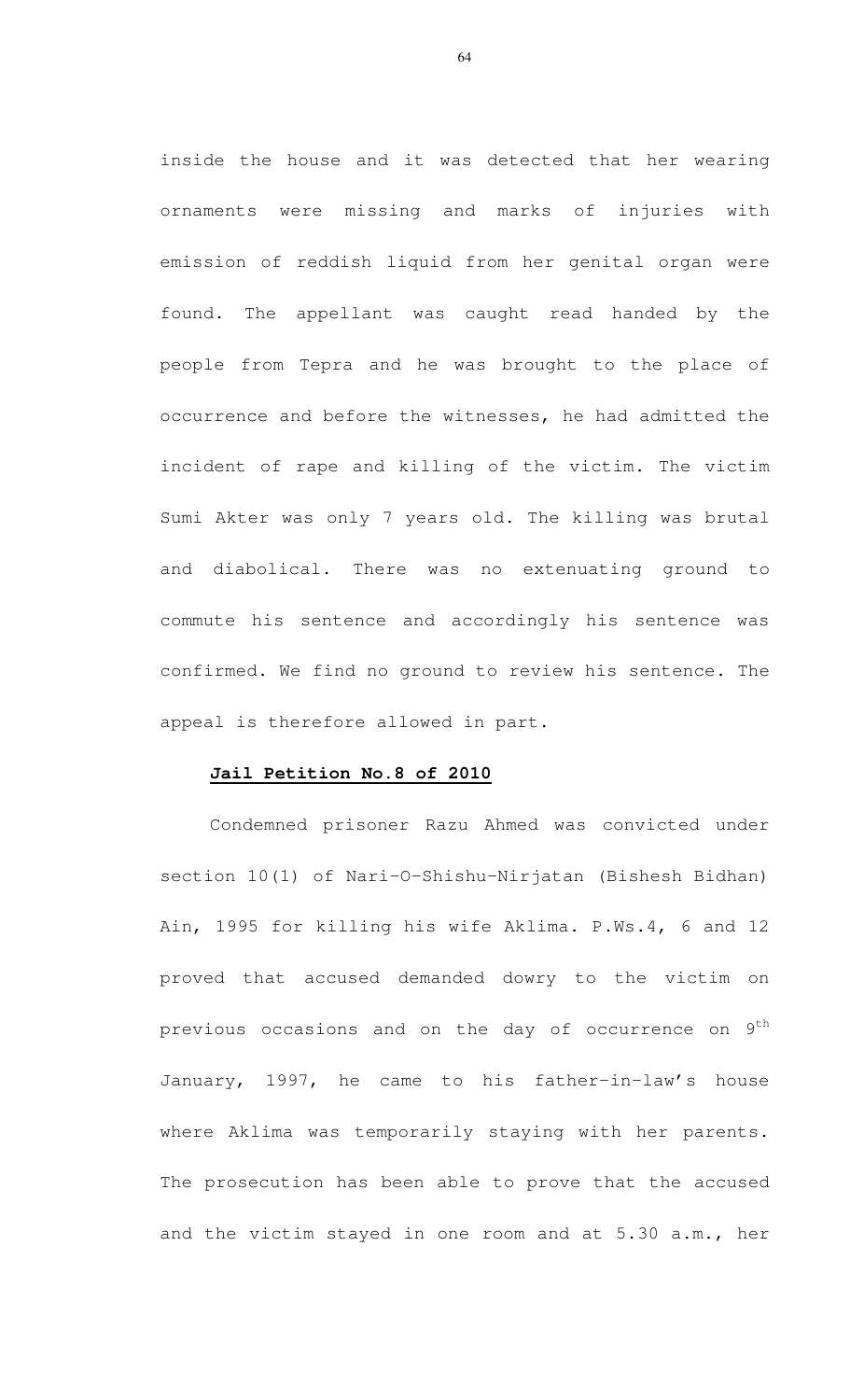deadbody was recovered from a low lying boro paddy field. Accused took the plea of alibi and claimed that the victim was a patient of epilepsy. The tribunal and the High Court Division disbelieved his plea and on consideration of evidence of P.Ws.1, 2, 4, 6, 10 and 12 and the extra judicial confession of the accused came to a definite finding that the accused killed his wife. We find no cogent ground to infer otherwise. The petition is accordingly dismissed.

# **Jail Petition No.3 of 2009**

In this petition the condemned prisoner Nazrul Islam was sentenced to death under section 10(1) of the Ain, 1995 for killing his wife Sufia Begum. Md. Abdul Mazid (P.W.5) and Abdur Razzaq (P.W.6) saw the victim while he was beating the victim at 1 a.m. These witnesses also saw the deadbody of the victim at 4 a.m. The deadbody of the victim was recovered on the ghat of the Pond of the accused. P.Ws.4, 6, 7, 8, 9, 10, 11 and 13 corroborated the prosecution case that the accused killed his wife for dowry. We find no cogent ground to interfere with the conviction and sentence of the petitioner. The petition is accordingly dismissed.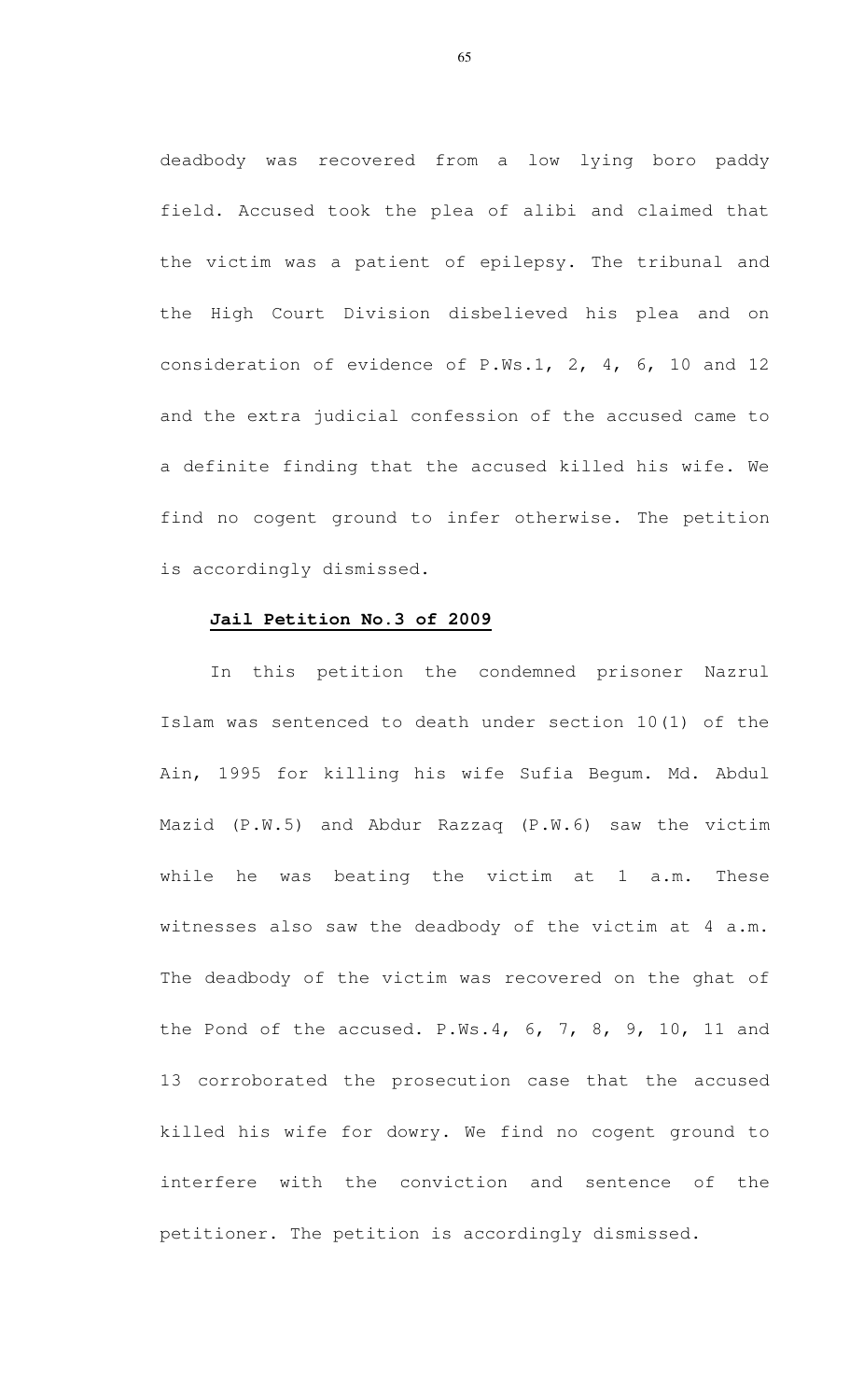# **Jail Petition No.18 of 2008**

In this case, victim Kulsum Begum, a minor girl of 12 years old was raped and killed by her cousin Masuk Mia, a rickshaw puller, on  $16^{th}$  February, 1999, on 8.30 a.m. Accused made an extra-judicial confession. P.Ws.4 and 5 proved the extra-judicial confession that he raped the victim and killed her. He also made a judicial confession and P.W.16 proved the confessional statement. The confessional statement is corroborated by the medical evidence. The Tribunal believed the prosecution case and convicted him under section 6(2) of the Ain of 1995 and awarded him death sentence. The High Court Division has confirmed the death sentence. We find no reason to interfere with the conviction and sentence.

#### **Jail Petition No.16 of 2010**

In this petition convict Abdul Kader challenged his conviction and sentence under section 11(Ka) of the Nari-O-Shishu Nirjatan Daman Ain, 2000. According to the prosecution case, accused was the husband of the victim Piyara Begum, who killed his wife by setting fire. P.Ws.6, 7, 9, 10 and 11 stated in one voice that the wife was done to death by her husband by arson by way of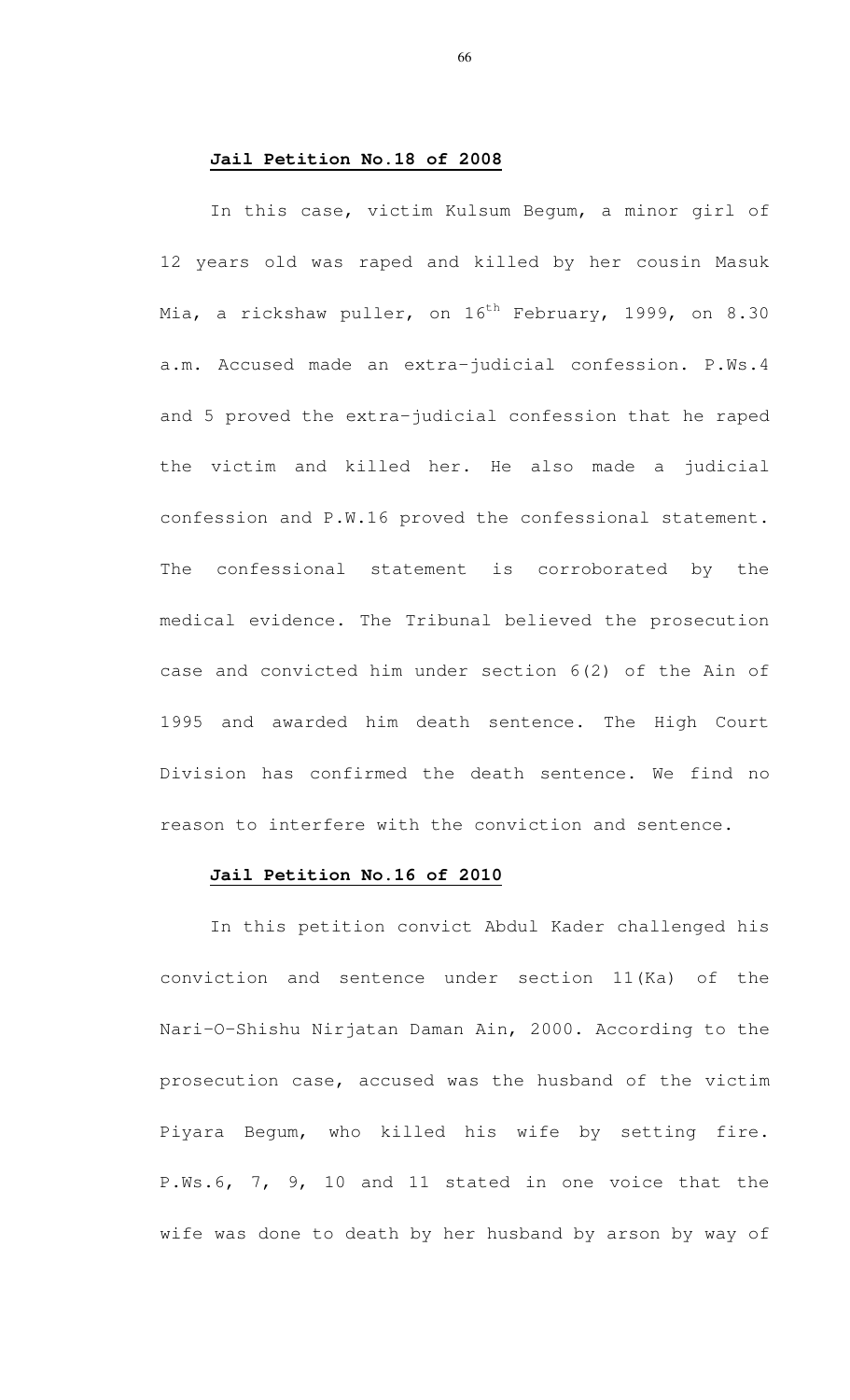pouring kerosene oil. On the question of demand of dowry P.Ws.1, 2, 3, 4, 5, 6, 7, 8, 9, 10 and 11 corroborated each other. The High Court Division confirmed the sentence of death. We find no cogent ground to interfere with the conviction and sentence.

# **Jail Petition No.2 of 2011**

In this case victim Most. Parvin was done to death by her husband Akidul Islam @ Akidul Sheikh for dowry. In this case P.Ws.1, 2 and 3 stated about the demand of dowry by the accused to the victim but there is no sufficient evidence on record that the victim was done to death for dowry. Though the cause of death was homicidal in nature, in the absence of the proof of demand of dowry for causing death, the conviction of the petitioner under section 11(Ka) of the Nari-O-Shishu Nirjatan-Daman-Ain is not justified. In view of the above, we convert his conviction to one under section 302 of the Penal Code and commute his sentence to imprisonment for life.

#### **Jail Petition No.3 of 2011**

In this case petitioner Md. Babul Mia along with Md. Salam @ Salam and one Md. Mozibur Rahman were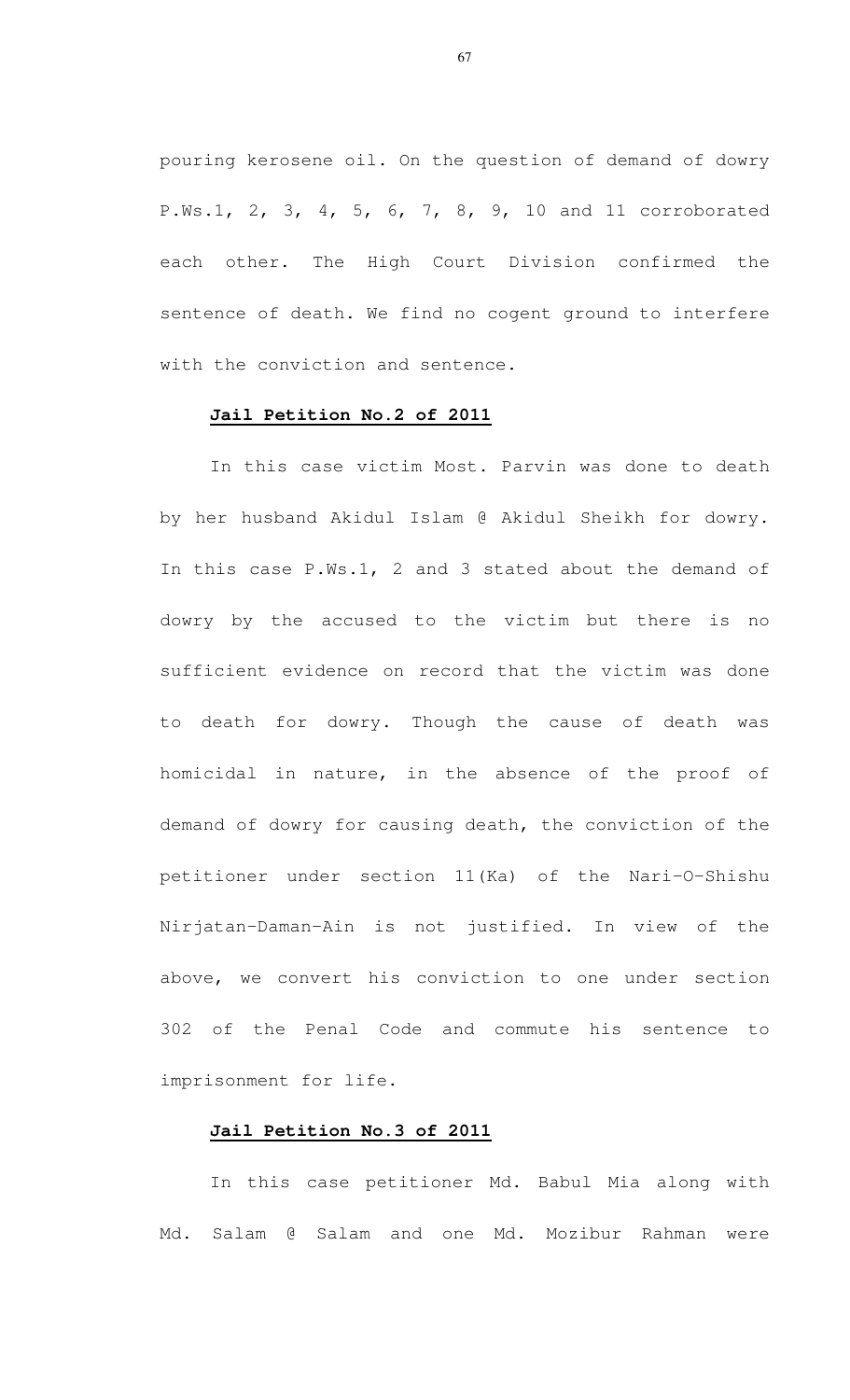convicted under section 6(4) of the Nari-O-Shishu Nirjatan (Bishesh Bidhan) Ain, 1995 and sentenced to death. All the accused persons absconded in course of the trial of the case and they were tried in absentia. P.Ws.2, 5, 8 and 9 saw the accused petitioner with the victim and they also saw the deadbody of the victim immediate after of his departure from the room. P.Ws.3 and 4 also saw the petitioner who was talking with coaccused Mozibur beside the bank of the pond of dwelling house, where the victim was raped and killed. The medical evidence proved that the victim was raped before she was killed. In view of the above, we find no reason to interfere with the conviction and sentence.

#### **Criminal Petition No.374 of 2011**

In this case victim Asmaul Husna, wife of the petitioner was killed on  $16^{th}$  July, 2004 for dowry. The High Court Division noticed that the accused petitioner did not take the plea of alibi. P.Ws.1, 2, 3, 7 and 8 corroborated the prosecution case. The High Court Division believed them as reliable witnesses. The High Court Division noticed that her marriage with the accused was solemnized on  $3^{rd}$  April, 1994 for a dower of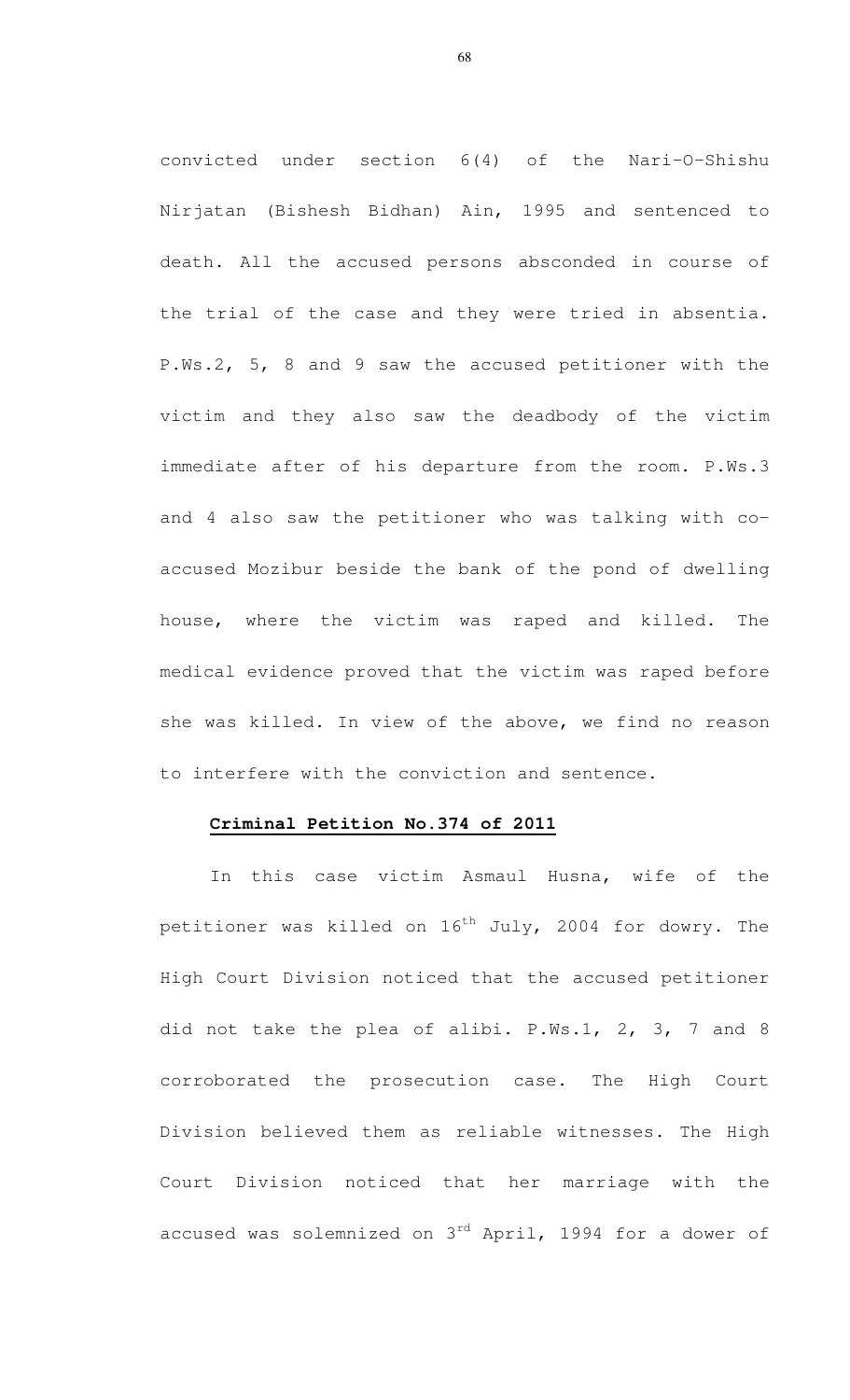Tk.30,000/- and gradually their relationship deteriorated. She was subjected to physical and mental torture constantly by her husband for dowry of Tk.50,000/-. The High Court Division confirmed his death sentence. We find no cogent ground to interfere with the judgment.

The appeal is allowed in part. Sub-sections 2 and 4 of Section 6 o the (Bishesh Bidhan) Ain, 1995 and sub sections (2) and (3) of section 34 of the Nari-O-Shishu Nirjatan Daman Ain, 2000 and section 303 of the Penal Code are declared ultratires the Constitution. However, sentence passed against the respondent Md. Shukur Ali is maintained. The Criminal Petition No.374 of 2011, Jail Petition Nos.18 of 2008, 3 of 2009, 8 of 2010, 16 of 2010, 2- 3 of 2011 are disposed of. Jail Petition Nos.1 of 2010, 5 of 2012, 7 of 2012 and 8 of 2012 shall be heard separately. Until new legislation is made the imposition of sentence in respect of offences in sub-section (2) and (4) of section 6 of the Ain of